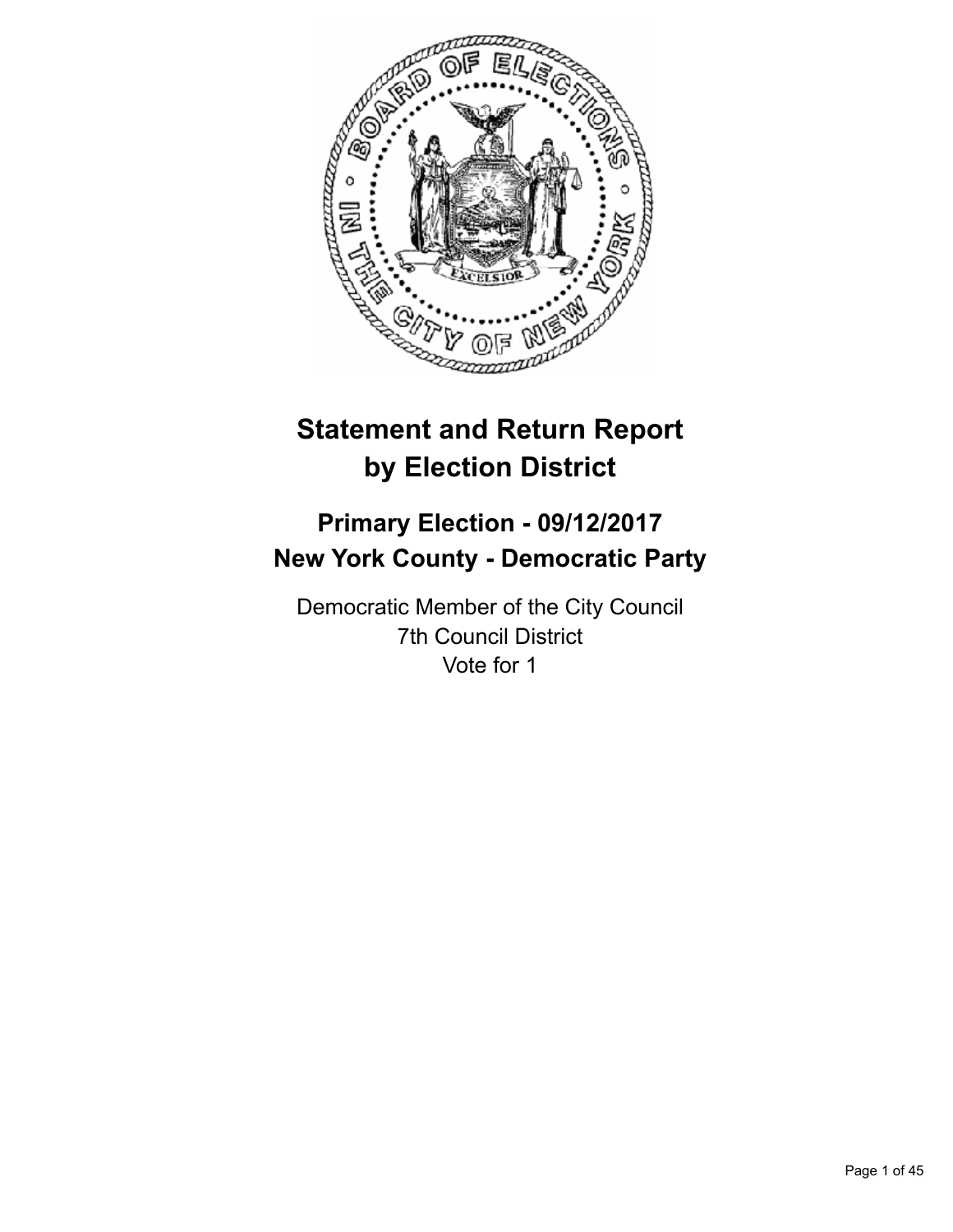

| PUBLIC COUNTER                                           | 12 <sup>2</sup> |
|----------------------------------------------------------|-----------------|
| MANUALLY COUNTED EMERGENCY                               | $\Omega$        |
| <b>ABSENTEE / MILITARY</b>                               | $\mathbf{0}$    |
| <b>AFFIDAVIT</b>                                         | $\mathbf{0}$    |
| <b>Total Ballots</b>                                     | $12 \,$         |
| Less - Inapplicable Federal/Special Presidential Ballots | 0               |
| <b>Total Applicable Ballots</b>                          | $12 \,$         |
| THOMAS LOPEZ-PIERRE                                      |                 |
| <b>MARK D. LEVINE</b>                                    | 10              |
| <b>Total Votes</b>                                       | 11              |
| Unrecorded                                               |                 |

## **037/69**

| PUBLIC COUNTER                                           | 86 |
|----------------------------------------------------------|----|
| MANUALLY COUNTED EMERGENCY                               | 0  |
| ABSENTEE / MILITARY                                      | 4  |
| AFFIDAVIT                                                | 0  |
| <b>Total Ballots</b>                                     | 90 |
| Less - Inapplicable Federal/Special Presidential Ballots | 0  |
| <b>Total Applicable Ballots</b>                          | 90 |
| <b>THOMAS LOPEZ-PIERRE</b>                               | 8  |
| <b>MARK D. LEVINE</b>                                    | 78 |
| <b>Total Votes</b>                                       | 86 |
| Unrecorded                                               | 4  |

| <b>PUBLIC COUNTER</b>                                    | 128 |
|----------------------------------------------------------|-----|
| <b>MANUALLY COUNTED EMERGENCY</b>                        | 0   |
| <b>ABSENTEE / MILITARY</b>                               | 3   |
| <b>AFFIDAVIT</b>                                         | 0   |
| <b>Total Ballots</b>                                     | 131 |
| Less - Inapplicable Federal/Special Presidential Ballots | 0   |
| <b>Total Applicable Ballots</b>                          | 131 |
| <b>THOMAS LOPEZ-PIERRE</b>                               | 14  |
| <b>MARK D. LEVINE</b>                                    | 103 |
| HELEN ROSENTHAL (WRITE-IN)                               |     |
| UNATTRIBUTABLE WRITE-IN (WRITE-IN)                       | 1   |
| <b>Total Votes</b>                                       | 119 |
| Unrecorded                                               | 12  |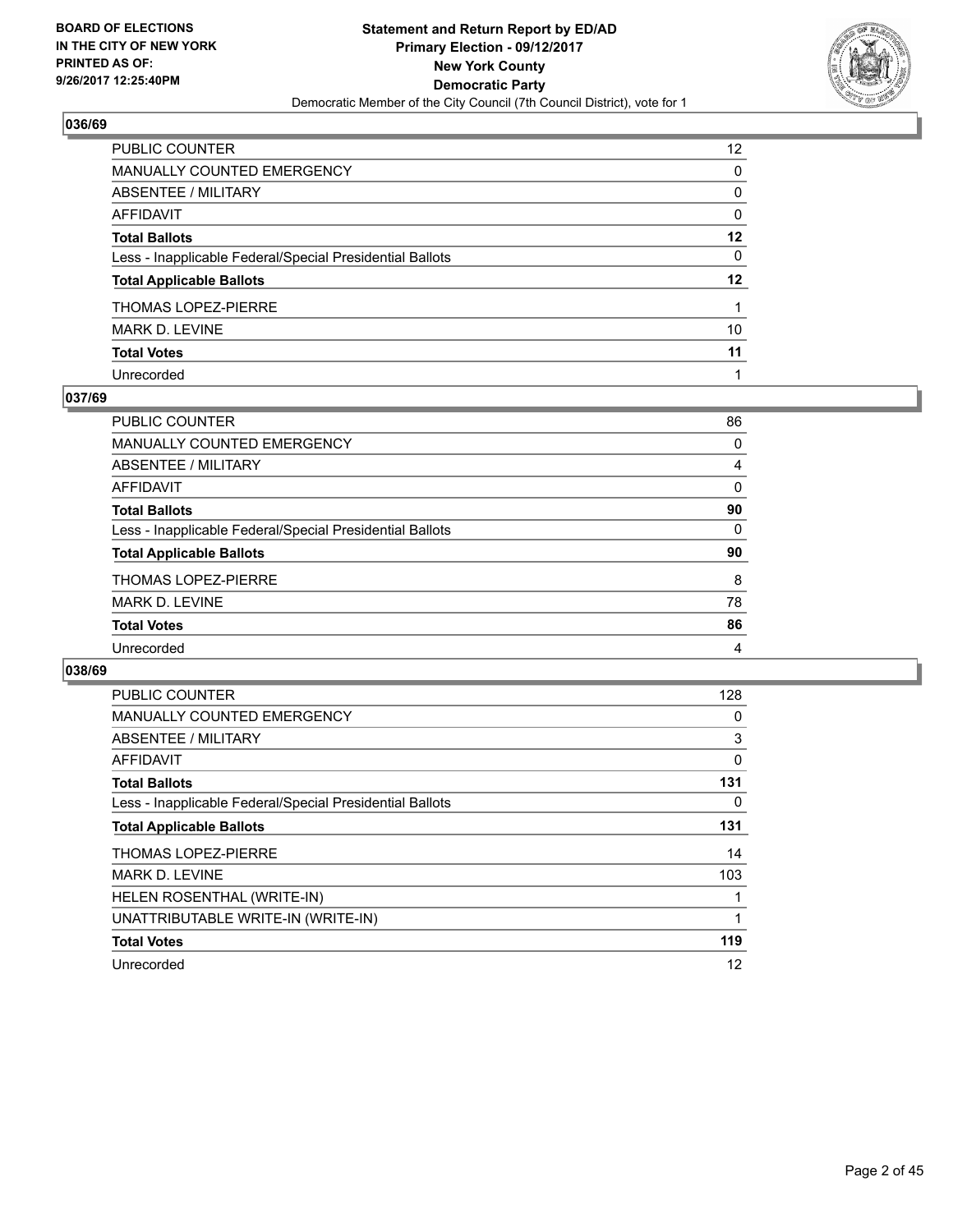

| <b>PUBLIC COUNTER</b>                                    | 153            |
|----------------------------------------------------------|----------------|
| MANUALLY COUNTED EMERGENCY                               | 0              |
| ABSENTEE / MILITARY                                      | 6              |
| AFFIDAVIT                                                | 0              |
| <b>Total Ballots</b>                                     | 159            |
| Less - Inapplicable Federal/Special Presidential Ballots | 0              |
| <b>Total Applicable Ballots</b>                          | 159            |
| THOMAS LOPEZ-PIERRE                                      | 18             |
| <b>MARK D. LEVINE</b>                                    | 129            |
| JOYCE JOHNSON (WRITE-IN)                                 | $\overline{2}$ |
| <b>Total Votes</b>                                       | 149            |
| Unrecorded                                               | 10             |

#### **040/69**

| <b>PUBLIC COUNTER</b>                                    | 255               |
|----------------------------------------------------------|-------------------|
| <b>MANUALLY COUNTED EMERGENCY</b>                        | 0                 |
| <b>ABSENTEE / MILITARY</b>                               | $12 \overline{ }$ |
| AFFIDAVIT                                                | 0                 |
| <b>Total Ballots</b>                                     | 267               |
| Less - Inapplicable Federal/Special Presidential Ballots | 0                 |
| <b>Total Applicable Ballots</b>                          | 267               |
| <b>THOMAS LOPEZ-PIERRE</b>                               | 25                |
| <b>MARK D. LEVINE</b>                                    | 222               |
| ADRIENE BAWLER (WRITE-IN)                                | 1                 |
| HELEN ROSENTHAL (WRITE-IN)                               | 1                 |
| PAUL WELLSTONE (WRITE-IN)                                | 1                 |
| RUTH RUEINGOR (WRITE-IN)                                 | 1                 |
| <b>Total Votes</b>                                       | 251               |
| Unrecorded                                               | 16                |

| PUBLIC COUNTER                                           | 105 |
|----------------------------------------------------------|-----|
| <b>MANUALLY COUNTED EMERGENCY</b>                        | 0   |
| ABSENTEE / MILITARY                                      | 4   |
| AFFIDAVIT                                                |     |
| <b>Total Ballots</b>                                     | 110 |
| Less - Inapplicable Federal/Special Presidential Ballots | 0   |
| <b>Total Applicable Ballots</b>                          | 110 |
| <b>THOMAS LOPEZ-PIERRE</b>                               | 9   |
| <b>MARK D. LEVINE</b>                                    | 93  |
| HELEN ROSENTHAL (WRITE-IN)                               |     |
| UNATTRIBUTABLE WRITE-IN (WRITE-IN)                       | 1   |
| <b>Total Votes</b>                                       | 104 |
| Unrecorded                                               | 6   |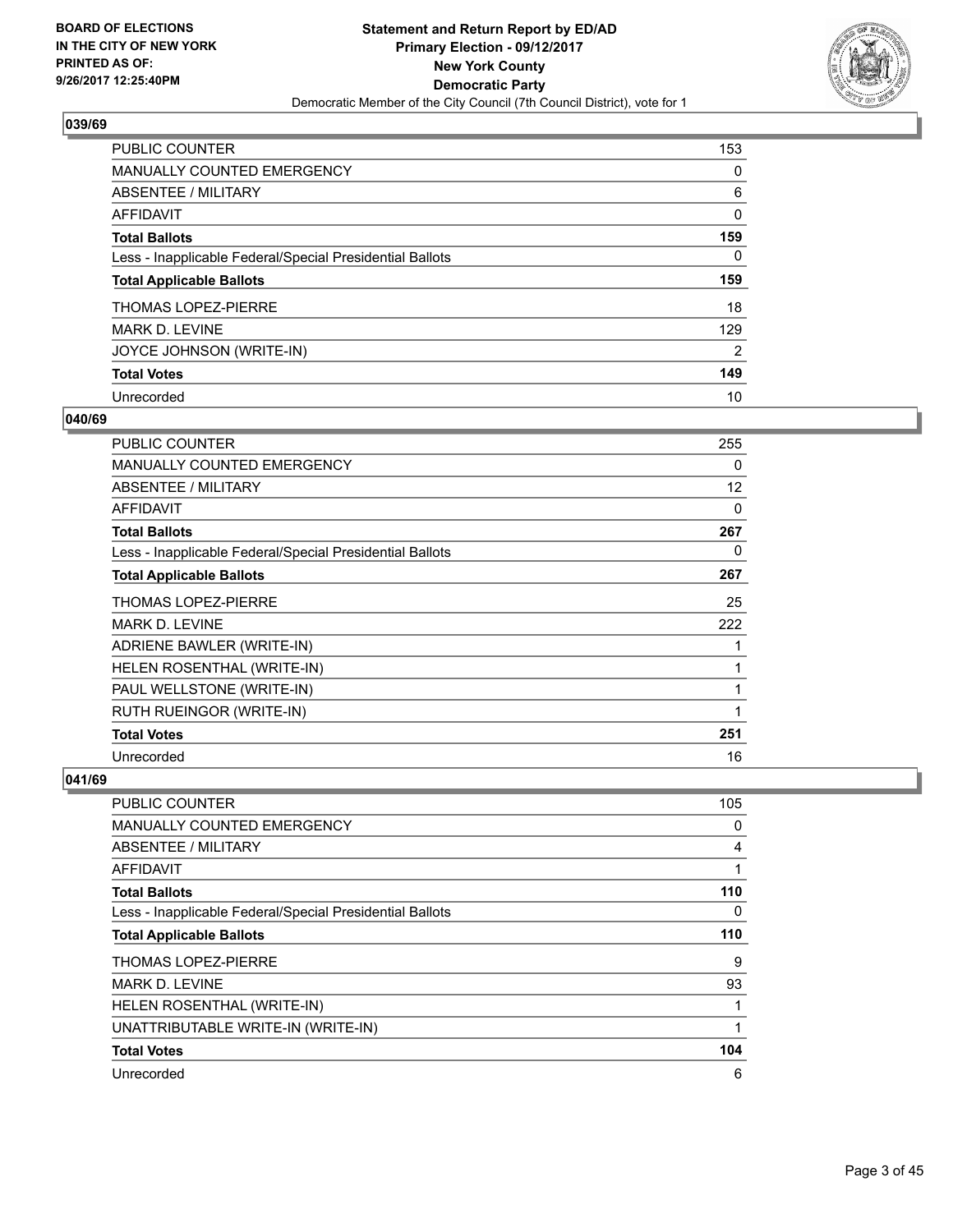

| <b>PUBLIC COUNTER</b>                                    | 140            |
|----------------------------------------------------------|----------------|
| <b>MANUALLY COUNTED EMERGENCY</b>                        | 0              |
| ABSENTEE / MILITARY                                      | 3              |
| AFFIDAVIT                                                | $\overline{2}$ |
| <b>Total Ballots</b>                                     | 145            |
| Less - Inapplicable Federal/Special Presidential Ballots | 0              |
| <b>Total Applicable Ballots</b>                          | 145            |
| <b>THOMAS LOPEZ-PIERRE</b>                               | 14             |
| MARK D. LEVINE                                           | 119            |
| DONNA GITTER (WRITE-IN)                                  |                |
| <b>Total Votes</b>                                       | 134            |
| Unrecorded                                               | 11             |

## **043/69**

| <b>PUBLIC COUNTER</b>                                    | 173            |
|----------------------------------------------------------|----------------|
| <b>MANUALLY COUNTED EMERGENCY</b>                        | 0              |
| <b>ABSENTEE / MILITARY</b>                               | 5              |
| AFFIDAVIT                                                | 0              |
| <b>Total Ballots</b>                                     | 178            |
| Less - Inapplicable Federal/Special Presidential Ballots | 0              |
| <b>Total Applicable Ballots</b>                          | 178            |
| <b>THOMAS LOPEZ-PIERRE</b>                               | 33             |
| <b>MARK D. LEVINE</b>                                    | 135            |
| BRIAN BENJAMIN (WRITE-IN)                                | 1              |
| CATHERINE UUSINO (WRITE-IN)                              |                |
| HELEN ROSENTHAL (WRITE-IN)                               | 1              |
| MEL WYMORE (WRITE-IN)                                    | $\overline{2}$ |
| <b>Total Votes</b>                                       | 173            |
| Unrecorded                                               | 5              |

| <b>PUBLIC COUNTER</b>                                    | 169 |
|----------------------------------------------------------|-----|
| MANUALLY COUNTED EMERGENCY                               | 0   |
| ABSENTEE / MILITARY                                      | 3   |
| AFFIDAVIT                                                | 0   |
| <b>Total Ballots</b>                                     | 172 |
| Less - Inapplicable Federal/Special Presidential Ballots | 0   |
| <b>Total Applicable Ballots</b>                          | 172 |
| <b>THOMAS LOPEZ-PIERRE</b>                               | 19  |
| MARK D. LEVINE                                           | 144 |
| ELLEN ABRAMS (WRITE-IN)                                  |     |
| <b>Total Votes</b>                                       | 164 |
| Unrecorded                                               | 8   |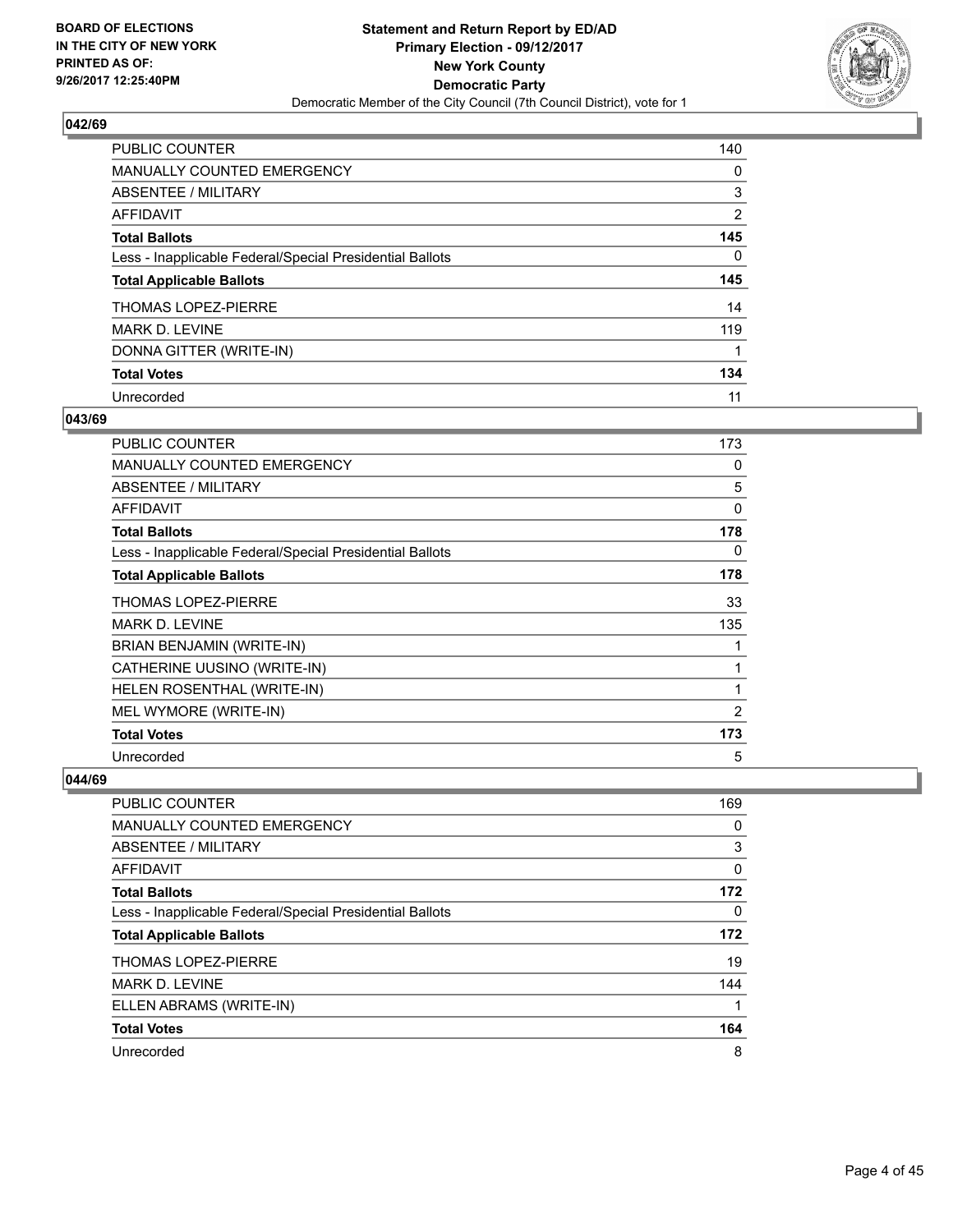

| PUBLIC COUNTER                                           | 132      |
|----------------------------------------------------------|----------|
| <b>MANUALLY COUNTED EMERGENCY</b>                        | 0        |
| <b>ABSENTEE / MILITARY</b>                               | 1        |
| <b>AFFIDAVIT</b>                                         |          |
| <b>Total Ballots</b>                                     | 134      |
| Less - Inapplicable Federal/Special Presidential Ballots | $\Omega$ |
| <b>Total Applicable Ballots</b>                          | 134      |
| <b>THOMAS LOPEZ-PIERRE</b>                               | 19       |
| MARK D. LEVINE                                           | 102      |
| <b>Total Votes</b>                                       | 121      |
| Unrecorded                                               | 13       |

#### **053/69**

| <b>PUBLIC COUNTER</b>                                    | 87             |
|----------------------------------------------------------|----------------|
| <b>MANUALLY COUNTED EMERGENCY</b>                        | 0              |
| ABSENTEE / MILITARY                                      | $\overline{2}$ |
| AFFIDAVIT                                                | 0              |
| <b>Total Ballots</b>                                     | 89             |
| Less - Inapplicable Federal/Special Presidential Ballots | 0              |
| <b>Total Applicable Ballots</b>                          | 89             |
| <b>THOMAS LOPEZ-PIERRE</b>                               | 35             |
| <b>MARK D. LEVINE</b>                                    | 40             |
| <b>JULIE CLEMONS (WRITE-IN)</b>                          |                |
| <b>Total Votes</b>                                       | 76             |
| Unrecorded                                               | 13             |

| PUBLIC COUNTER                                           | 94 |
|----------------------------------------------------------|----|
| MANUALLY COUNTED EMERGENCY                               | 0  |
| ABSENTEE / MILITARY                                      |    |
| AFFIDAVIT                                                |    |
| <b>Total Ballots</b>                                     | 96 |
| Less - Inapplicable Federal/Special Presidential Ballots | 0  |
| <b>Total Applicable Ballots</b>                          | 96 |
| <b>THOMAS LOPEZ-PIERRE</b>                               | 22 |
| MARK D. LEVINE                                           | 68 |
| <b>Total Votes</b>                                       | 90 |
| Unrecorded                                               | 6  |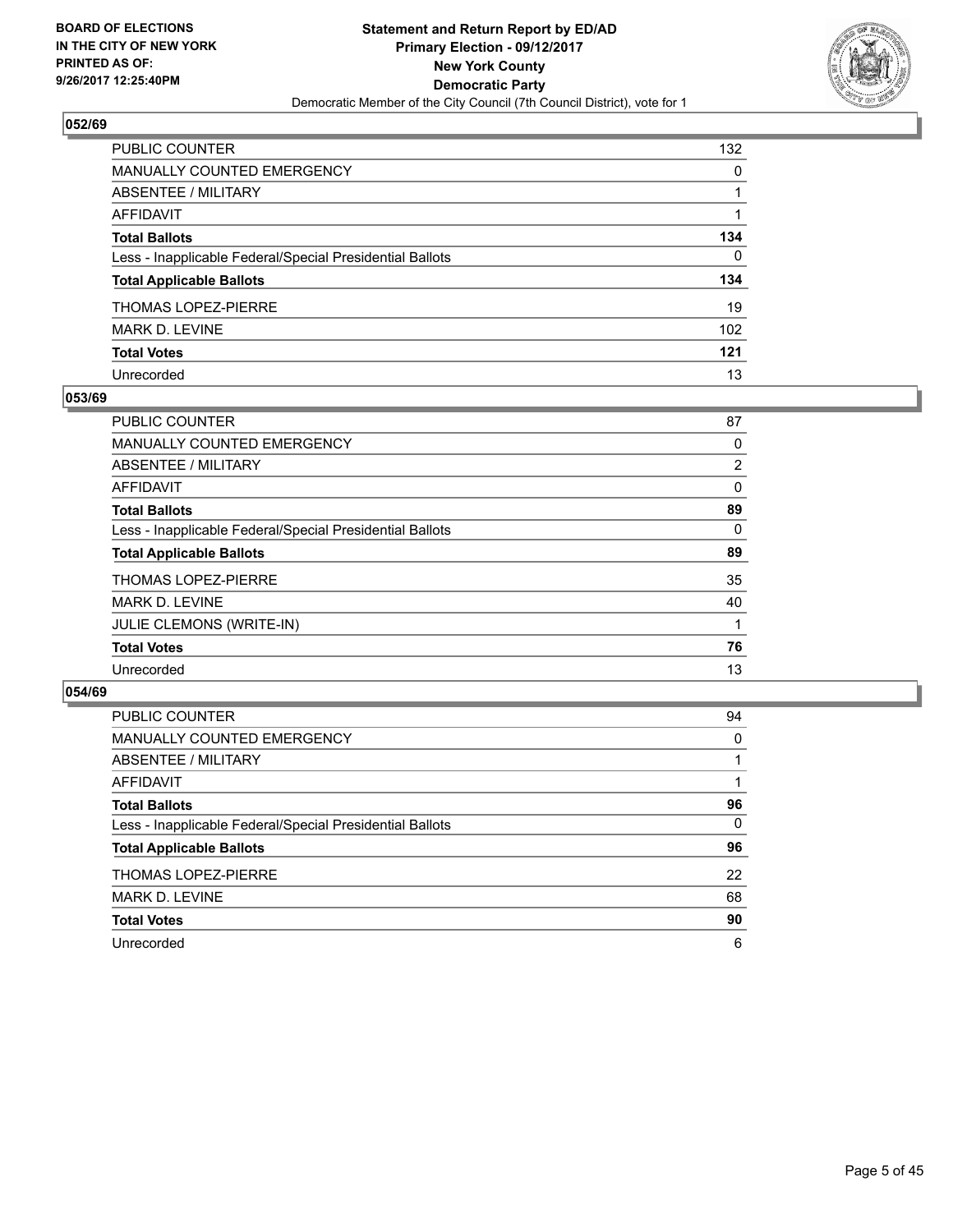

| <b>PUBLIC COUNTER</b>                                    | 162 |
|----------------------------------------------------------|-----|
| MANUALLY COUNTED EMERGENCY                               | 0   |
| ABSENTEE / MILITARY                                      | 3   |
| AFFIDAVIT                                                | 0   |
| <b>Total Ballots</b>                                     | 165 |
| Less - Inapplicable Federal/Special Presidential Ballots | 0   |
| <b>Total Applicable Ballots</b>                          | 165 |
| THOMAS LOPEZ-PIERRE                                      | 30  |
| <b>MARK D. LEVINE</b>                                    | 112 |
| UNATTRIBUTABLE WRITE-IN (WRITE-IN)                       |     |
|                                                          |     |
| <b>Total Votes</b>                                       | 143 |

#### **056/69**

| <b>PUBLIC COUNTER</b>                                    | 77 |
|----------------------------------------------------------|----|
| <b>MANUALLY COUNTED EMERGENCY</b>                        | 0  |
| ABSENTEE / MILITARY                                      | 4  |
| <b>AFFIDAVIT</b>                                         | 0  |
| <b>Total Ballots</b>                                     | 81 |
| Less - Inapplicable Federal/Special Presidential Ballots | 0  |
| <b>Total Applicable Ballots</b>                          | 81 |
| <b>THOMAS LOPEZ-PIERRE</b>                               | 36 |
| <b>MARK D. LEVINE</b>                                    | 32 |
| MICHELE WALKER (WRITE-IN)                                |    |
| <b>Total Votes</b>                                       | 69 |
| Unrecorded                                               | 12 |

| <b>PUBLIC COUNTER</b>                                    | 111      |
|----------------------------------------------------------|----------|
| MANUALLY COUNTED EMERGENCY                               | 0        |
| ABSENTEE / MILITARY                                      | 4        |
| AFFIDAVIT                                                | 0        |
| <b>Total Ballots</b>                                     | 115      |
| Less - Inapplicable Federal/Special Presidential Ballots | $\Omega$ |
| <b>Total Applicable Ballots</b>                          | 115      |
| THOMAS LOPEZ-PIERRE                                      | 42       |
| <b>MARK D. LEVINE</b>                                    | 61       |
| <b>Total Votes</b>                                       | 103      |
| Unrecorded                                               | 12       |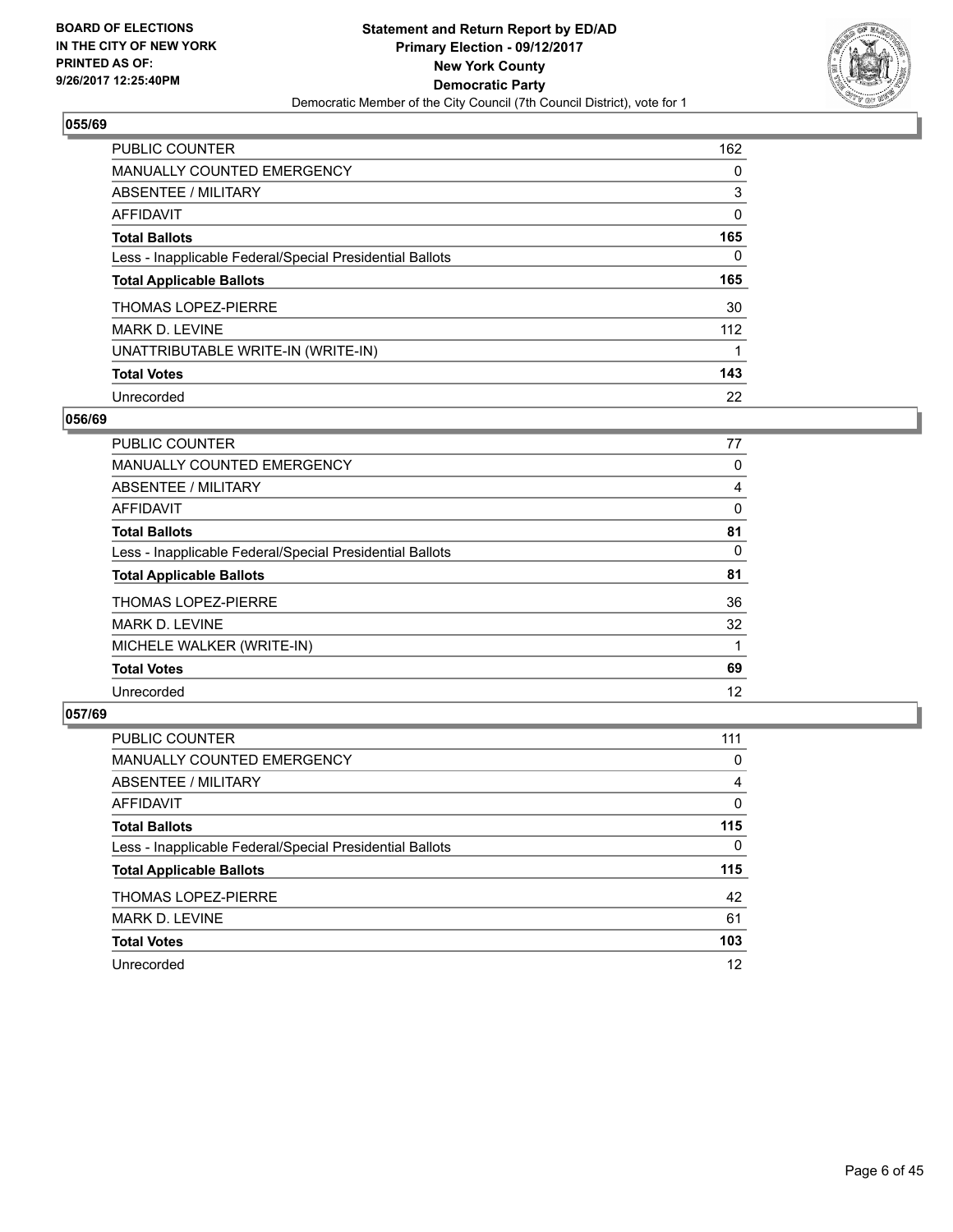

| PUBLIC COUNTER                                           | 93       |
|----------------------------------------------------------|----------|
| MANUALLY COUNTED EMERGENCY                               | $\Omega$ |
| <b>ABSENTEE / MILITARY</b>                               | 2        |
| <b>AFFIDAVIT</b>                                         | $\Omega$ |
| <b>Total Ballots</b>                                     | 95       |
| Less - Inapplicable Federal/Special Presidential Ballots | 0        |
| <b>Total Applicable Ballots</b>                          | 95       |
| THOMAS LOPEZ-PIERRE                                      | 13       |
| <b>MARK D. LEVINE</b>                                    | 78       |
| <b>Total Votes</b>                                       | 91       |
| Unrecorded                                               | 4        |

#### **059/69**

| <b>PUBLIC COUNTER</b>                                    | 58 |
|----------------------------------------------------------|----|
| MANUALLY COUNTED EMERGENCY                               | 0  |
| ABSENTEE / MILITARY                                      |    |
| AFFIDAVIT                                                | 0  |
| <b>Total Ballots</b>                                     | 59 |
| Less - Inapplicable Federal/Special Presidential Ballots | 0  |
| <b>Total Applicable Ballots</b>                          | 59 |
| <b>THOMAS LOPEZ-PIERRE</b>                               | 12 |
| MARK D. LEVINE                                           | 43 |
| <b>Total Votes</b>                                       | 55 |
| Unrecorded                                               | 4  |

| <b>PUBLIC COUNTER</b>                                    | 64 |
|----------------------------------------------------------|----|
| <b>MANUALLY COUNTED EMERGENCY</b>                        | 0  |
| ABSENTEE / MILITARY                                      | 0  |
| AFFIDAVIT                                                |    |
| <b>Total Ballots</b>                                     | 65 |
| Less - Inapplicable Federal/Special Presidential Ballots | 0  |
| <b>Total Applicable Ballots</b>                          | 65 |
| THOMAS LOPEZ-PIERRE                                      | 10 |
| <b>MARK D. LEVINE</b>                                    | 51 |
| <b>Total Votes</b>                                       | 61 |
| Unrecorded                                               | 4  |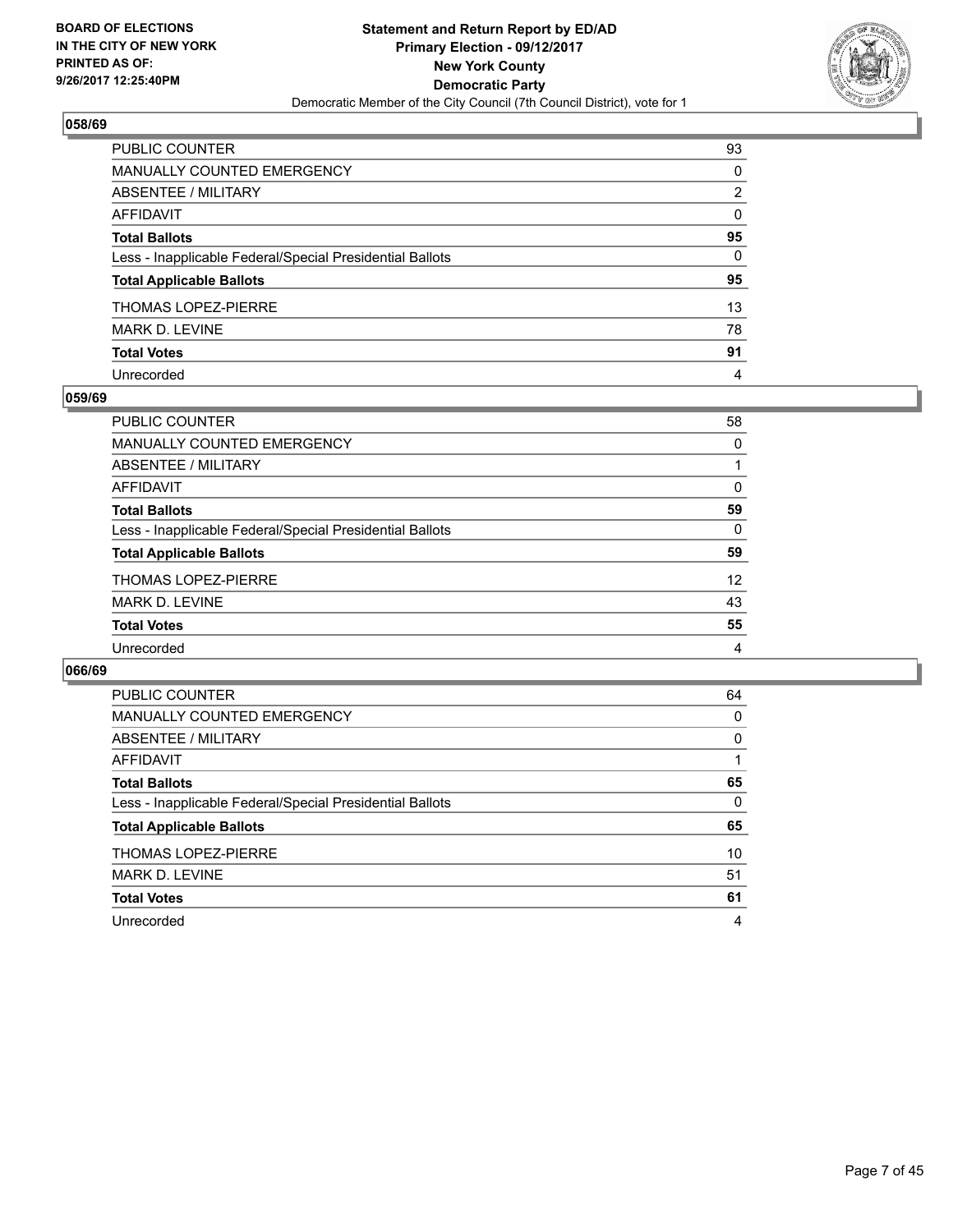

| PUBLIC COUNTER                                           | 105              |
|----------------------------------------------------------|------------------|
| <b>MANUALLY COUNTED EMERGENCY</b>                        | 0                |
| <b>ABSENTEE / MILITARY</b>                               | 1                |
| <b>AFFIDAVIT</b>                                         | 3                |
| <b>Total Ballots</b>                                     | 109              |
| Less - Inapplicable Federal/Special Presidential Ballots | 0                |
| <b>Total Applicable Ballots</b>                          | 109              |
| <b>THOMAS LOPEZ-PIERRE</b>                               | 31               |
| MARK D. LEVINE                                           | 71               |
| <b>Total Votes</b>                                       | 102 <sub>2</sub> |
| Unrecorded                                               | 7                |

## **068/69**

| <b>PUBLIC COUNTER</b>                                    | 98  |
|----------------------------------------------------------|-----|
| <b>MANUALLY COUNTED EMERGENCY</b>                        | 0   |
| ABSENTEE / MILITARY                                      | 2   |
| AFFIDAVIT                                                |     |
| <b>Total Ballots</b>                                     | 101 |
| Less - Inapplicable Federal/Special Presidential Ballots | 0   |
| <b>Total Applicable Ballots</b>                          | 101 |
| <b>THOMAS LOPEZ-PIERRE</b>                               | 42  |
| <b>MARK D. LEVINE</b>                                    | 46  |
| HELEN ROSENTHAL (WRITE-IN)                               |     |
| <b>Total Votes</b>                                       | 89  |
| Unrecorded                                               | 12  |

| <b>PUBLIC COUNTER</b>                                    | 178            |
|----------------------------------------------------------|----------------|
| <b>MANUALLY COUNTED EMERGENCY</b>                        | 0              |
| ABSENTEE / MILITARY                                      | $\overline{2}$ |
| <b>AFFIDAVIT</b>                                         | $\mathbf{0}$   |
| <b>Total Ballots</b>                                     | 180            |
| Less - Inapplicable Federal/Special Presidential Ballots | $\Omega$       |
| <b>Total Applicable Ballots</b>                          | 180            |
| <b>THOMAS LOPEZ-PIERRE</b>                               | 34             |
| <b>MARK D. LEVINE</b>                                    | 139            |
| FLORINDO TRONCELLITI (WRITE-IN)                          |                |
| <b>Total Votes</b>                                       | 174            |
| Unrecorded                                               | 6              |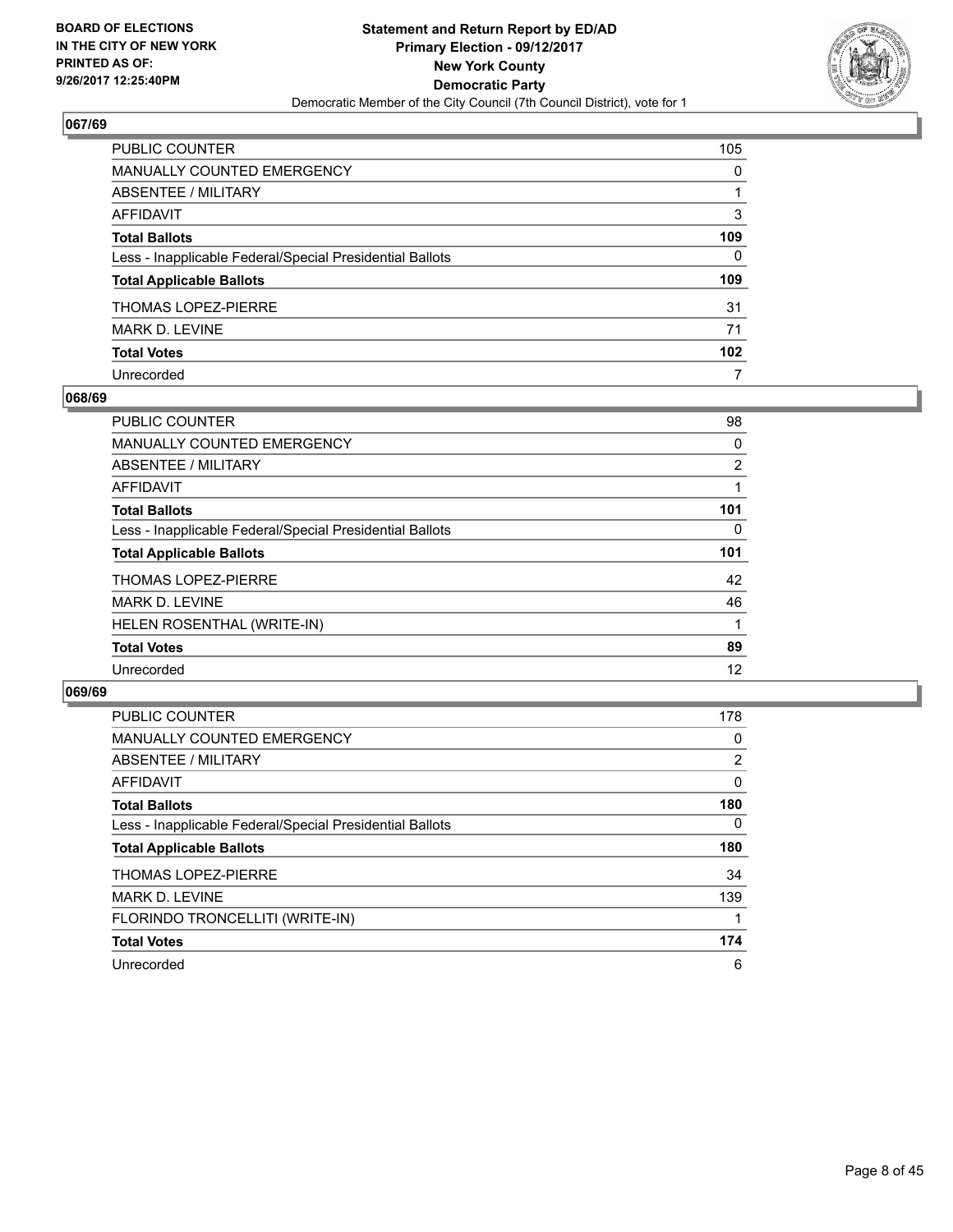

| PUBLIC COUNTER                                           | 61 |
|----------------------------------------------------------|----|
| MANUALLY COUNTED EMERGENCY                               | 0  |
| <b>ABSENTEE / MILITARY</b>                               | 2  |
| <b>AFFIDAVIT</b>                                         | 2  |
| <b>Total Ballots</b>                                     | 65 |
| Less - Inapplicable Federal/Special Presidential Ballots | 0  |
| <b>Total Applicable Ballots</b>                          | 65 |
| THOMAS LOPEZ-PIERRE                                      | 11 |
| MARK D. LEVINE                                           | 49 |
| <b>Total Votes</b>                                       | 60 |
| Unrecorded                                               | 5  |

## **071/69**

| <b>PUBLIC COUNTER</b>                                    | 69 |
|----------------------------------------------------------|----|
| <b>MANUALLY COUNTED EMERGENCY</b>                        | 0  |
| ABSENTEE / MILITARY                                      | 0  |
| AFFIDAVIT                                                | 2  |
| <b>Total Ballots</b>                                     | 71 |
| Less - Inapplicable Federal/Special Presidential Ballots | 0  |
| <b>Total Applicable Ballots</b>                          | 71 |
| <b>THOMAS LOPEZ-PIERRE</b>                               | 8  |
| <b>MARK D. LEVINE</b>                                    | 59 |
| HELEN ROSENTHAL (WRITE-IN)                               |    |
| UNATTRIBUTABLE WRITE-IN (WRITE-IN)                       |    |
| <b>Total Votes</b>                                       | 69 |
| Unrecorded                                               | 2  |

| <b>PUBLIC COUNTER</b>                                    | 179 |
|----------------------------------------------------------|-----|
| <b>MANUALLY COUNTED EMERGENCY</b>                        | 0   |
| ABSENTEE / MILITARY                                      | 2   |
| <b>AFFIDAVIT</b>                                         |     |
| <b>Total Ballots</b>                                     | 182 |
| Less - Inapplicable Federal/Special Presidential Ballots | 0   |
| <b>Total Applicable Ballots</b>                          | 182 |
| <b>THOMAS LOPEZ-PIERRE</b>                               | 15  |
| MARK D. LEVINE                                           | 161 |
| JOYCE JOHNSON (WRITE-IN)                                 |     |
| <b>Total Votes</b>                                       | 177 |
| Unrecorded                                               | 5   |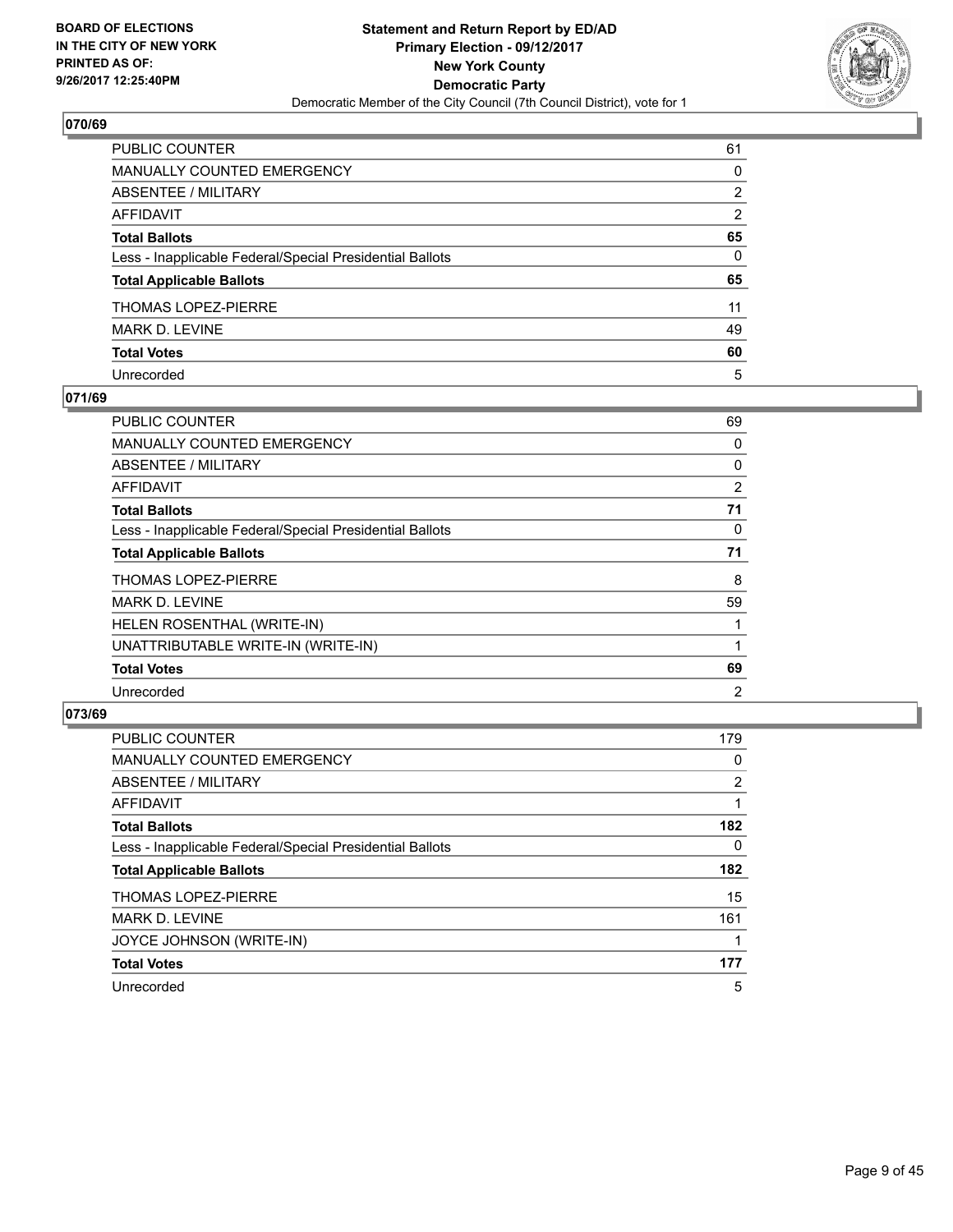

| <b>PUBLIC COUNTER</b>                                    | 131            |
|----------------------------------------------------------|----------------|
| <b>MANUALLY COUNTED EMERGENCY</b>                        | 0              |
| ABSENTEE / MILITARY                                      |                |
| AFFIDAVIT                                                | $\overline{2}$ |
| <b>Total Ballots</b>                                     | 134            |
| Less - Inapplicable Federal/Special Presidential Ballots | 0              |
| <b>Total Applicable Ballots</b>                          | 134            |
| <b>THOMAS LOPEZ-PIERRE</b>                               | 44             |
| <b>MARK D. LEVINE</b>                                    | 81             |
| UNATTRIBUTABLE WRITE-IN (WRITE-IN)                       |                |
| <b>Total Votes</b>                                       | 126            |
| Unrecorded                                               | 8              |

#### **075/69**

| <b>PUBLIC COUNTER</b>                                    | 106            |
|----------------------------------------------------------|----------------|
| <b>MANUALLY COUNTED EMERGENCY</b>                        | 0              |
| ABSENTEE / MILITARY                                      | $\overline{2}$ |
| AFFIDAVIT                                                | 0              |
| <b>Total Ballots</b>                                     | 108            |
| Less - Inapplicable Federal/Special Presidential Ballots | 0              |
| <b>Total Applicable Ballots</b>                          | 108            |
| THOMAS LOPEZ-PIERRE                                      | 27             |
| <b>MARK D. LEVINE</b>                                    | 75             |
| <b>Total Votes</b>                                       | 102            |
| Unrecorded                                               | 6              |

| <b>PUBLIC COUNTER</b>                                    | 84 |
|----------------------------------------------------------|----|
| MANUALLY COUNTED EMERGENCY                               | 0  |
| ABSENTEE / MILITARY                                      |    |
| AFFIDAVIT                                                |    |
| <b>Total Ballots</b>                                     | 86 |
| Less - Inapplicable Federal/Special Presidential Ballots | 0  |
| <b>Total Applicable Ballots</b>                          | 86 |
| <b>THOMAS LOPEZ-PIERRE</b>                               | 22 |
| MARK D. LEVINE                                           | 55 |
| <b>Total Votes</b>                                       | 77 |
| Unrecorded                                               | 9  |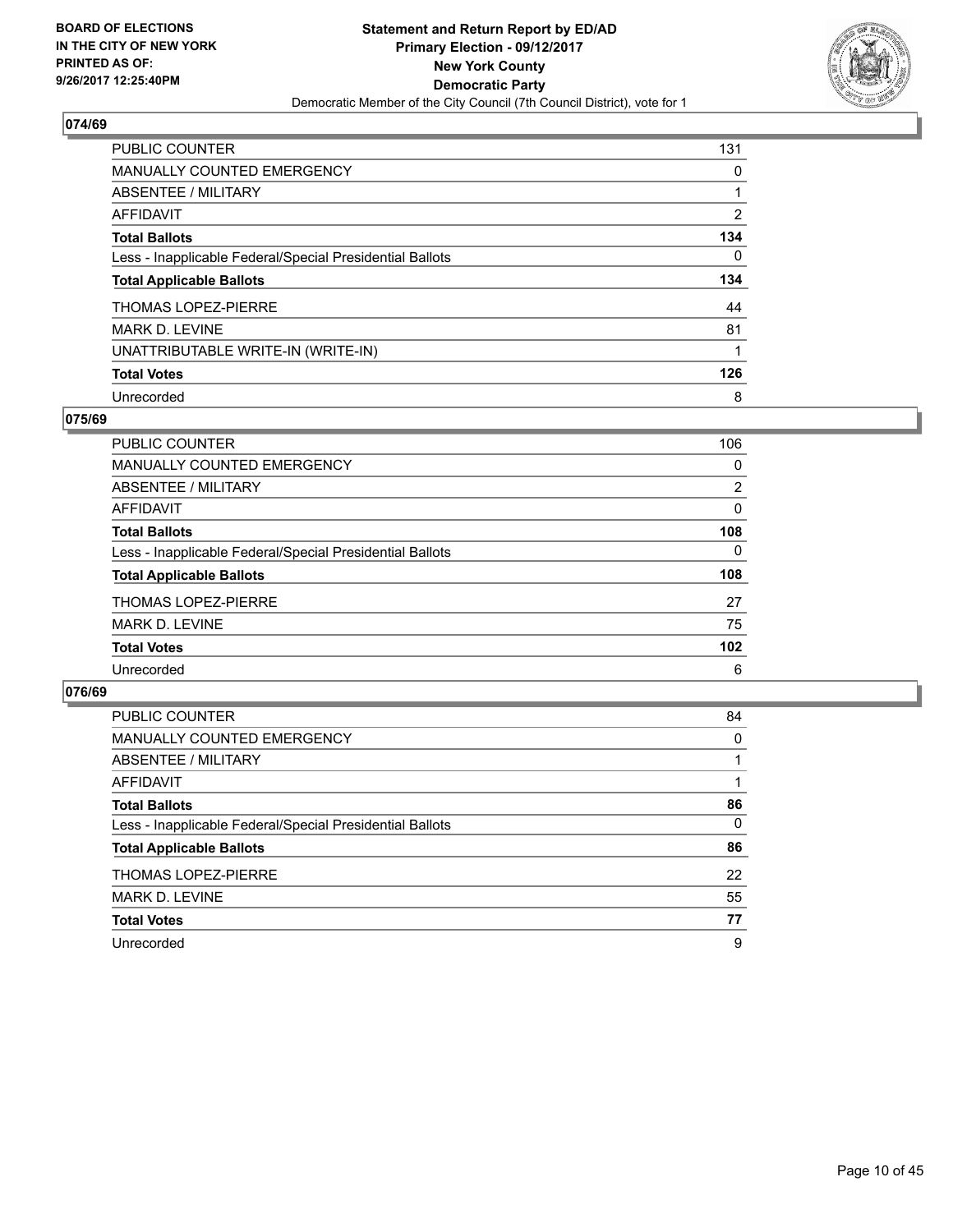

| <b>PUBLIC COUNTER</b>                                    | 179            |
|----------------------------------------------------------|----------------|
| <b>MANUALLY COUNTED EMERGENCY</b>                        | 0              |
| ABSENTEE / MILITARY                                      | $\overline{2}$ |
| AFFIDAVIT                                                |                |
| <b>Total Ballots</b>                                     | 182            |
| Less - Inapplicable Federal/Special Presidential Ballots | 0              |
| <b>Total Applicable Ballots</b>                          | 182            |
| <b>THOMAS LOPEZ-PIERRE</b>                               | 16             |
| <b>MARK D. LEVINE</b>                                    | 155            |
| SAHIL KHERA (WRITE-IN)                                   |                |
| <b>Total Votes</b>                                       | 172            |
| Unrecorded                                               | 10             |

#### **079/69**

| <b>PUBLIC COUNTER</b>                                    | 115            |
|----------------------------------------------------------|----------------|
| <b>MANUALLY COUNTED EMERGENCY</b>                        | 0              |
| ABSENTEE / MILITARY                                      | $\overline{2}$ |
| <b>AFFIDAVIT</b>                                         |                |
| <b>Total Ballots</b>                                     | 118            |
| Less - Inapplicable Federal/Special Presidential Ballots | 0              |
| <b>Total Applicable Ballots</b>                          | 118            |
| <b>THOMAS LOPEZ-PIERRE</b>                               | 21             |
| <b>MARK D. LEVINE</b>                                    | 88             |
| MARK SEAMAN (WRITE-IN)                                   |                |
| <b>Total Votes</b>                                       | 110            |
| Unrecorded                                               | 8              |

| <b>PUBLIC COUNTER</b>                                    | 75 |
|----------------------------------------------------------|----|
| <b>MANUALLY COUNTED EMERGENCY</b>                        | 0  |
| ABSENTEE / MILITARY                                      | 3  |
| AFFIDAVIT                                                | 0  |
| <b>Total Ballots</b>                                     | 78 |
| Less - Inapplicable Federal/Special Presidential Ballots | 0  |
| <b>Total Applicable Ballots</b>                          | 78 |
| <b>THOMAS LOPEZ-PIERRE</b>                               | 23 |
| <b>MARK D. LEVINE</b>                                    | 44 |
| UNATTRIBUTABLE WRITE-IN (WRITE-IN)                       |    |
| <b>Total Votes</b>                                       | 68 |
| Unrecorded                                               | 10 |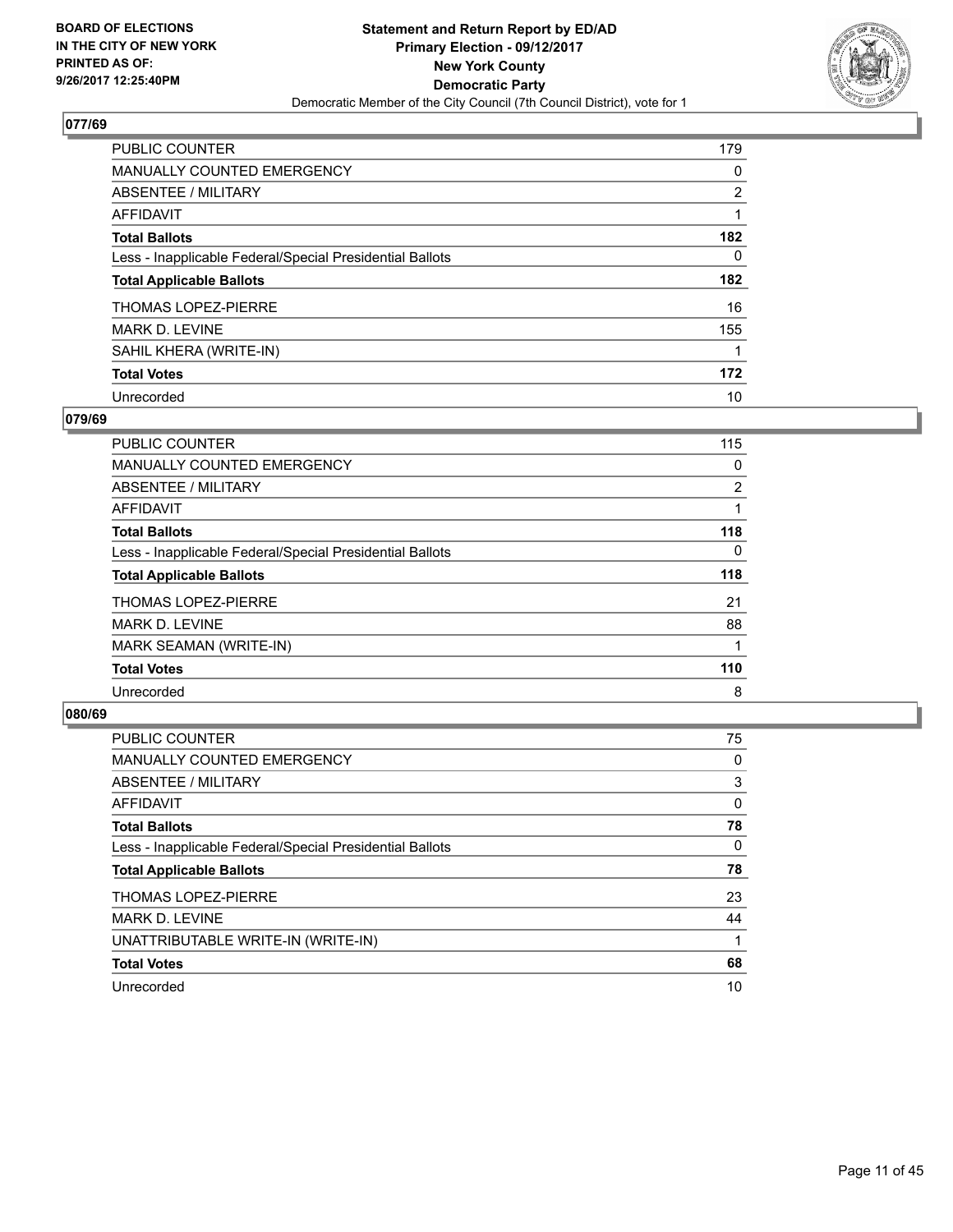

| PUBLIC COUNTER                                           | 186          |
|----------------------------------------------------------|--------------|
| <b>MANUALLY COUNTED EMERGENCY</b>                        | $\mathbf{0}$ |
| <b>ABSENTEE / MILITARY</b>                               | 2            |
| <b>AFFIDAVIT</b>                                         |              |
| <b>Total Ballots</b>                                     | 189          |
| Less - Inapplicable Federal/Special Presidential Ballots | $\mathbf{0}$ |
| <b>Total Applicable Ballots</b>                          | 189          |
| <b>THOMAS LOPEZ-PIERRE</b>                               | 34           |
| MARK D. LEVINE                                           | 135          |
| <b>Total Votes</b>                                       | 169          |
| Unrecorded                                               | 20           |

#### **083/69**

| <b>PUBLIC COUNTER</b>                                    | 172 |
|----------------------------------------------------------|-----|
| <b>MANUALLY COUNTED EMERGENCY</b>                        | 0   |
| ABSENTEE / MILITARY                                      | 0   |
| AFFIDAVIT                                                | 0   |
| <b>Total Ballots</b>                                     | 172 |
| Less - Inapplicable Federal/Special Presidential Ballots | 0   |
| <b>Total Applicable Ballots</b>                          | 172 |
| <b>THOMAS LOPEZ-PIERRE</b>                               | 55  |
| <b>MARK D. LEVINE</b>                                    | 89  |
| KIZZY MASSEY (WRITE-IN)                                  |     |
| <b>Total Votes</b>                                       | 145 |
| Unrecorded                                               | 27  |

| <b>PUBLIC COUNTER</b>                                    | 134      |
|----------------------------------------------------------|----------|
| <b>MANUALLY COUNTED EMERGENCY</b>                        | 0        |
| ABSENTEE / MILITARY                                      |          |
| AFFIDAVIT                                                | $\Omega$ |
| <b>Total Ballots</b>                                     | 135      |
| Less - Inapplicable Federal/Special Presidential Ballots | $\Omega$ |
| <b>Total Applicable Ballots</b>                          | 135      |
| <b>THOMAS LOPEZ-PIERRE</b>                               | 20       |
| <b>MARK D. LEVINE</b>                                    | 103      |
| TODD VACOURO (WRITE-IN)                                  |          |
| <b>Total Votes</b>                                       | 124      |
| Unrecorded                                               | 11       |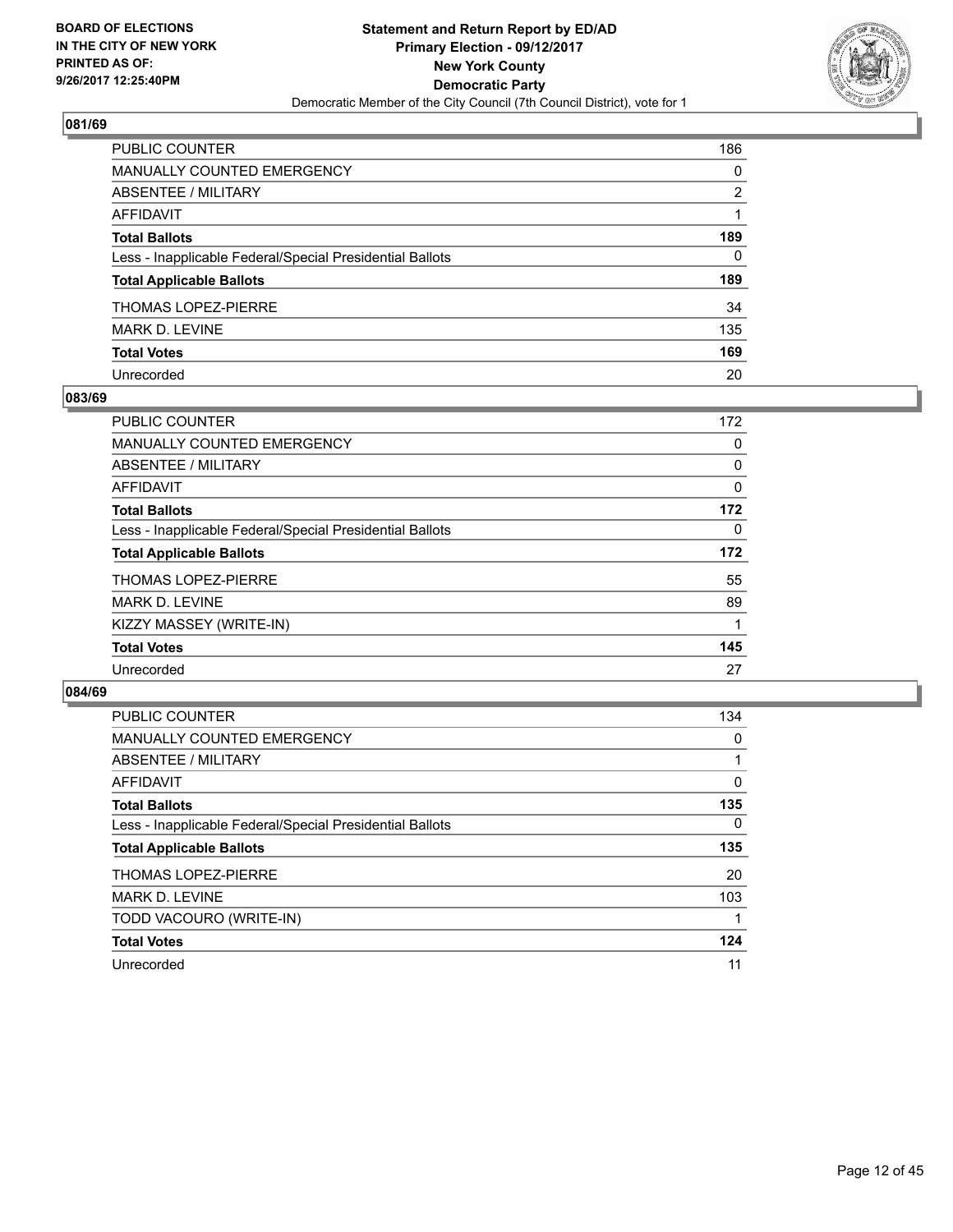

| PUBLIC COUNTER                                           | 105 |
|----------------------------------------------------------|-----|
| <b>MANUALLY COUNTED EMERGENCY</b>                        | 0   |
| <b>ABSENTEE / MILITARY</b>                               | 3   |
| AFFIDAVIT                                                | 0   |
| <b>Total Ballots</b>                                     | 108 |
| Less - Inapplicable Federal/Special Presidential Ballots | 0   |
| <b>Total Applicable Ballots</b>                          | 108 |
| <b>THOMAS LOPEZ-PIERRE</b>                               | 8   |
| MARK D. LEVINE                                           | 97  |
| <b>Total Votes</b>                                       | 105 |
| Unrecorded                                               | 3   |

#### **086/69**

| <b>PUBLIC COUNTER</b>                                    | 206 |
|----------------------------------------------------------|-----|
| <b>MANUALLY COUNTED EMERGENCY</b>                        | 0   |
| ABSENTEE / MILITARY                                      | 6   |
| AFFIDAVIT                                                |     |
| <b>Total Ballots</b>                                     | 213 |
| Less - Inapplicable Federal/Special Presidential Ballots | 0   |
| <b>Total Applicable Ballots</b>                          | 213 |
| <b>THOMAS LOPEZ-PIERRE</b>                               | 11  |
| <b>MARK D. LEVINE</b>                                    | 200 |
| <b>Total Votes</b>                                       | 211 |
| Unrecorded                                               | 2   |

| <b>PUBLIC COUNTER</b>                                    | 149 |
|----------------------------------------------------------|-----|
| <b>MANUALLY COUNTED EMERGENCY</b>                        | 0   |
| ABSENTEE / MILITARY                                      | 4   |
| AFFIDAVIT                                                |     |
| <b>Total Ballots</b>                                     | 154 |
| Less - Inapplicable Federal/Special Presidential Ballots | 0   |
| <b>Total Applicable Ballots</b>                          | 154 |
| <b>THOMAS LOPEZ-PIERRE</b>                               | 17  |
| MARK D. LEVINE                                           | 132 |
| <b>Total Votes</b>                                       | 149 |
| Unrecorded                                               | 5   |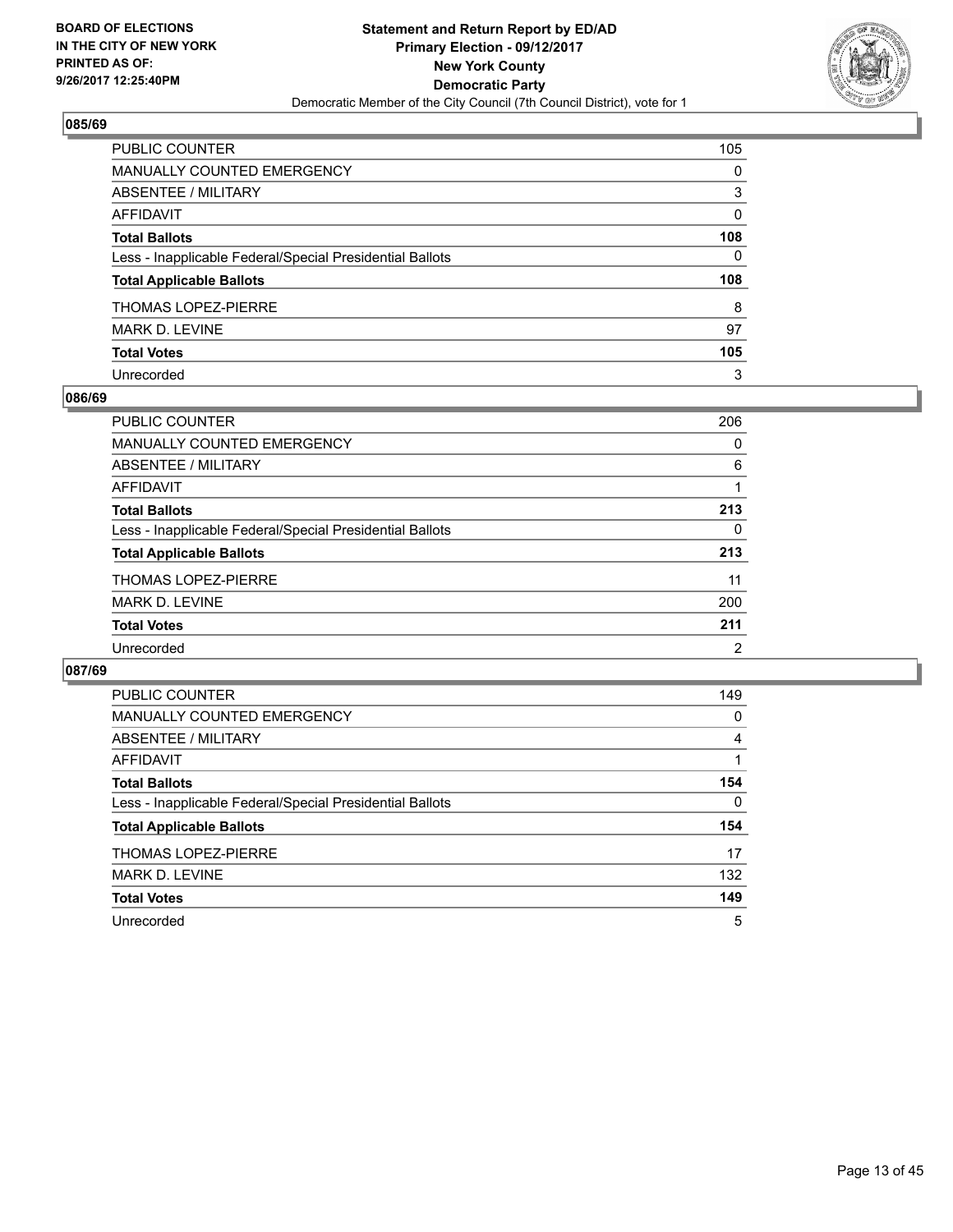

| PUBLIC COUNTER                                           | 46       |
|----------------------------------------------------------|----------|
| <b>MANUALLY COUNTED EMERGENCY</b>                        | 0        |
| <b>ABSENTEE / MILITARY</b>                               |          |
| <b>AFFIDAVIT</b>                                         | $\Omega$ |
| <b>Total Ballots</b>                                     | 47       |
| Less - Inapplicable Federal/Special Presidential Ballots | 0        |
| <b>Total Applicable Ballots</b>                          | 47       |
| <b>THOMAS LOPEZ-PIERRE</b>                               | 5        |
| MARK D. LEVINE                                           | 39       |
| <b>Total Votes</b>                                       | 44       |
| Unrecorded                                               | 3        |

#### **089/69**

| <b>PUBLIC COUNTER</b>                                    | 141      |
|----------------------------------------------------------|----------|
| <b>MANUALLY COUNTED EMERGENCY</b>                        | 0        |
| ABSENTEE / MILITARY                                      | 3        |
| AFFIDAVIT                                                | $\Omega$ |
| <b>Total Ballots</b>                                     | 144      |
| Less - Inapplicable Federal/Special Presidential Ballots | $\Omega$ |
| <b>Total Applicable Ballots</b>                          | 144      |
| THOMAS LOPEZ-PIERRE                                      | 45       |
| <b>MARK D. LEVINE</b>                                    | 81       |
| <b>Total Votes</b>                                       | 126      |
| Unrecorded                                               | 18       |

| PUBLIC COUNTER                                           | 160 |
|----------------------------------------------------------|-----|
| <b>MANUALLY COUNTED EMERGENCY</b>                        | 0   |
| ABSENTEE / MILITARY                                      | 5   |
| AFFIDAVIT                                                |     |
| <b>Total Ballots</b>                                     | 166 |
| Less - Inapplicable Federal/Special Presidential Ballots | 0   |
| <b>Total Applicable Ballots</b>                          | 166 |
| <b>THOMAS LOPEZ-PIERRE</b>                               | 23  |
| MARK D. LEVINE                                           | 132 |
| <b>Total Votes</b>                                       | 155 |
| Unrecorded                                               | 11  |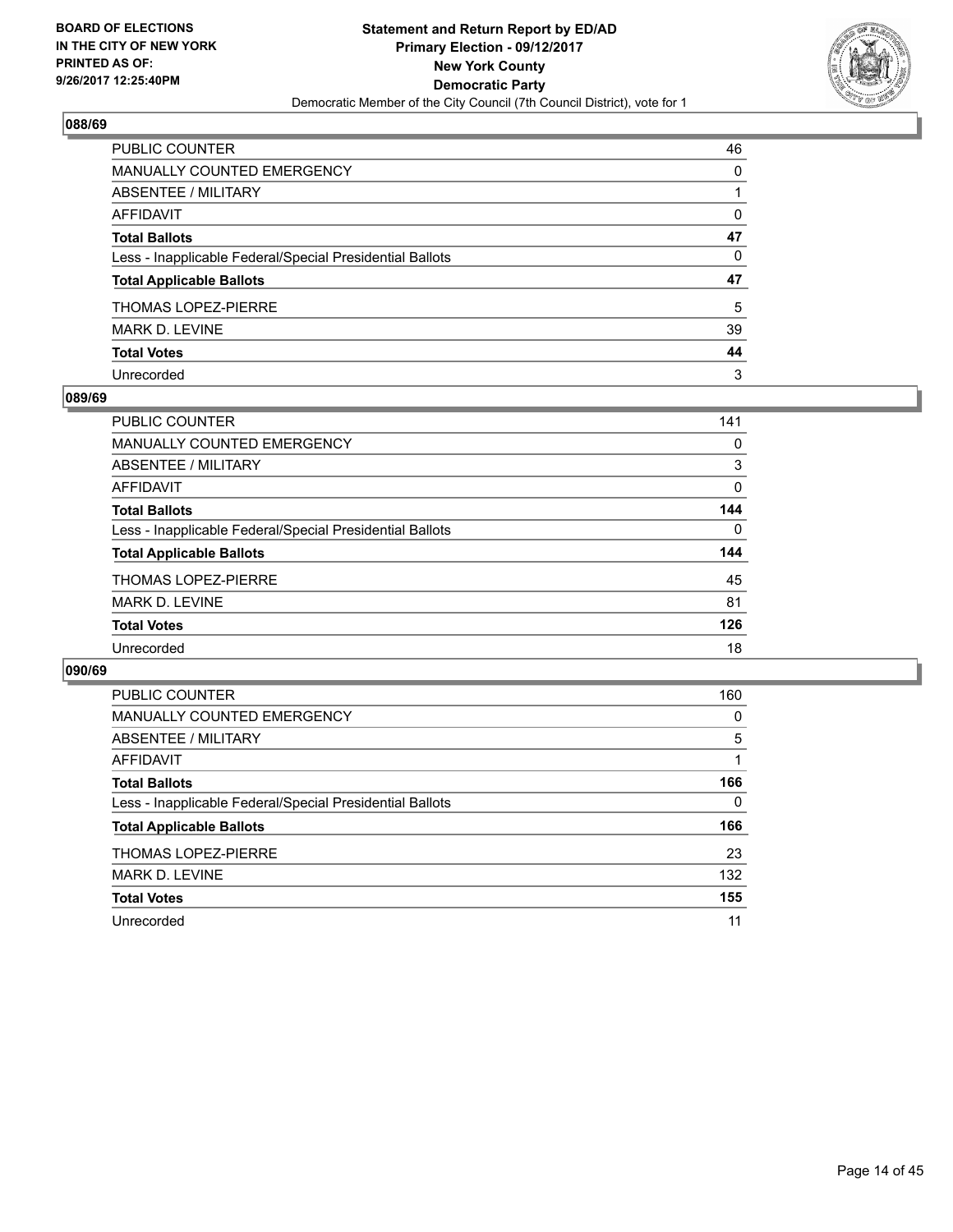

| PUBLIC COUNTER                                           | 90               |
|----------------------------------------------------------|------------------|
| <b>MANUALLY COUNTED EMERGENCY</b>                        | 0                |
| <b>ABSENTEE / MILITARY</b>                               | 17               |
| <b>AFFIDAVIT</b>                                         | 4                |
| <b>Total Ballots</b>                                     | 111              |
| Less - Inapplicable Federal/Special Presidential Ballots | 0                |
| <b>Total Applicable Ballots</b>                          | 111              |
| <b>THOMAS LOPEZ-PIERRE</b>                               | 15               |
| <b>MARK D. LEVINE</b>                                    | 87               |
| <b>Total Votes</b>                                       | 102 <sub>2</sub> |
| Unrecorded                                               | 9                |

## **092/69**

| <b>PUBLIC COUNTER</b>                                    | 133            |
|----------------------------------------------------------|----------------|
| MANUALLY COUNTED EMERGENCY                               | 0              |
| ABSENTEE / MILITARY                                      | $\overline{2}$ |
| AFFIDAVIT                                                | 0              |
| <b>Total Ballots</b>                                     | 135            |
| Less - Inapplicable Federal/Special Presidential Ballots | 0              |
| <b>Total Applicable Ballots</b>                          | 135            |
| <b>THOMAS LOPEZ-PIERRE</b>                               | 13             |
| <b>MARK D. LEVINE</b>                                    | 116            |
| MEL WYMORE (WRITE-IN)                                    | 2              |
| <b>Total Votes</b>                                       | 131            |
| Unrecorded                                               | 4              |

| <b>PUBLIC COUNTER</b>                                    | 223 |
|----------------------------------------------------------|-----|
| <b>MANUALLY COUNTED EMERGENCY</b>                        | 0   |
| ABSENTEE / MILITARY                                      | 10  |
| <b>AFFIDAVIT</b>                                         |     |
| <b>Total Ballots</b>                                     | 234 |
| Less - Inapplicable Federal/Special Presidential Ballots | 0   |
| <b>Total Applicable Ballots</b>                          | 234 |
| <b>THOMAS LOPEZ-PIERRE</b>                               | 24  |
| <b>MARK D. LEVINE</b>                                    | 205 |
| AL SHARPTON (WRITE-IN)                                   |     |
| HELEN ROSENTHAL (WRITE-IN)                               |     |
| <b>Total Votes</b>                                       | 231 |
| Unrecorded                                               | 3   |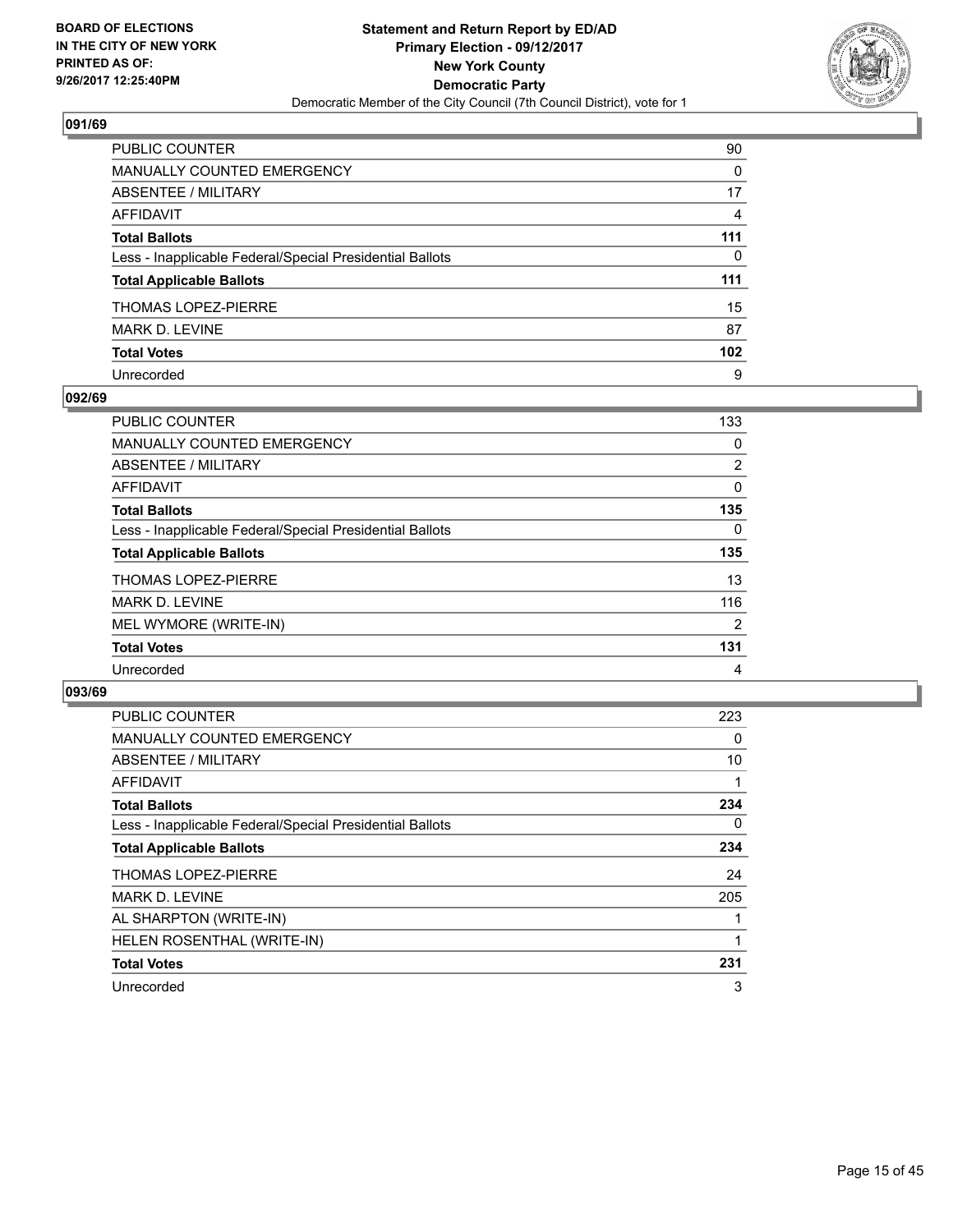

| PUBLIC COUNTER                                           | 54           |
|----------------------------------------------------------|--------------|
| MANUALLY COUNTED EMERGENCY                               | $\Omega$     |
| <b>ABSENTEE / MILITARY</b>                               | 0            |
| <b>AFFIDAVIT</b>                                         | $\Omega$     |
| <b>Total Ballots</b>                                     | 54           |
| Less - Inapplicable Federal/Special Presidential Ballots | $\mathbf{0}$ |
| <b>Total Applicable Ballots</b>                          | 54           |
| <b>THOMAS LOPEZ-PIERRE</b>                               | 6            |
| MARK D. LEVINE                                           | 43           |
| <b>Total Votes</b>                                       | 49           |
| Unrecorded                                               | 5            |

#### **095/69**

| <b>PUBLIC COUNTER</b>                                    | 149 |
|----------------------------------------------------------|-----|
| <b>MANUALLY COUNTED EMERGENCY</b>                        | 0   |
| ABSENTEE / MILITARY                                      | 2   |
| AFFIDAVIT                                                | 0   |
| <b>Total Ballots</b>                                     | 151 |
| Less - Inapplicable Federal/Special Presidential Ballots | 0   |
| <b>Total Applicable Ballots</b>                          | 151 |
| <b>THOMAS LOPEZ-PIERRE</b>                               | 14  |
| <b>MARK D. LEVINE</b>                                    | 129 |
| <b>Total Votes</b>                                       | 143 |
| Unrecorded                                               | 8   |

| <b>PUBLIC COUNTER</b>                                    |          |
|----------------------------------------------------------|----------|
| MANUALLY COUNTED EMERGENCY                               | 0        |
| ABSENTEE / MILITARY                                      | 0        |
| AFFIDAVIT                                                | $\Omega$ |
| <b>Total Ballots</b>                                     |          |
| Less - Inapplicable Federal/Special Presidential Ballots | 0        |
| <b>Total Applicable Ballots</b>                          |          |
| THOMAS LOPEZ-PIERRE                                      | 0        |
| MARK D. LEVINE                                           |          |
| <b>Total Votes</b>                                       |          |
|                                                          |          |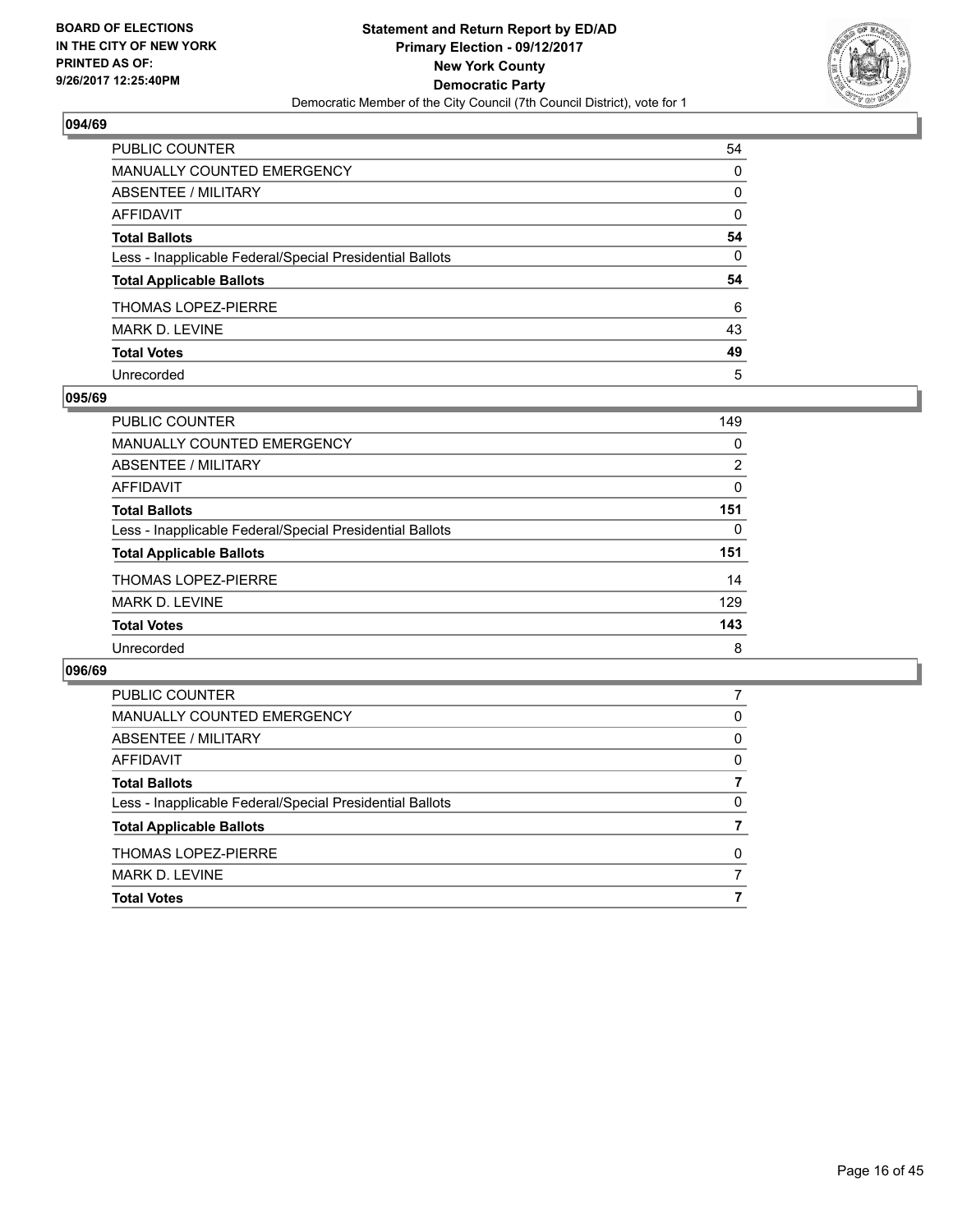

| PUBLIC COUNTER                                           | 114 |
|----------------------------------------------------------|-----|
| <b>MANUALLY COUNTED EMERGENCY</b>                        | 0   |
| <b>ABSENTEE / MILITARY</b>                               | 3   |
| <b>AFFIDAVIT</b>                                         | 0   |
| <b>Total Ballots</b>                                     | 117 |
| Less - Inapplicable Federal/Special Presidential Ballots | 0   |
| <b>Total Applicable Ballots</b>                          | 117 |
| <b>THOMAS LOPEZ-PIERRE</b>                               | 16  |
| MARK D. LEVINE                                           | 94  |
| <b>Total Votes</b>                                       | 110 |
| Unrecorded                                               | 7   |

#### **098/69**

| <b>PUBLIC COUNTER</b>                                    | 124 |
|----------------------------------------------------------|-----|
| MANUALLY COUNTED EMERGENCY                               | 0   |
| ABSENTEE / MILITARY                                      |     |
| AFFIDAVIT                                                | 2   |
| <b>Total Ballots</b>                                     | 127 |
| Less - Inapplicable Federal/Special Presidential Ballots | 0   |
| <b>Total Applicable Ballots</b>                          | 127 |
| <b>THOMAS LOPEZ-PIERRE</b>                               | 12  |
| <b>MARK D. LEVINE</b>                                    | 108 |
| UNATTRIBUTABLE WRITE-IN (WRITE-IN)                       |     |
| <b>Total Votes</b>                                       | 121 |
| Unrecorded                                               | 6   |

| <b>PUBLIC COUNTER</b>                                    | 287 |
|----------------------------------------------------------|-----|
| <b>MANUALLY COUNTED EMERGENCY</b>                        | 0   |
| ABSENTEE / MILITARY                                      | 11  |
| AFFIDAVIT                                                | 0   |
| <b>Total Ballots</b>                                     | 298 |
| Less - Inapplicable Federal/Special Presidential Ballots | 0   |
| <b>Total Applicable Ballots</b>                          | 298 |
| <b>THOMAS LOPEZ-PIERRE</b>                               | 10  |
| MARK D. LEVINE                                           | 283 |
| <b>Total Votes</b>                                       | 293 |
| Unrecorded                                               | 5   |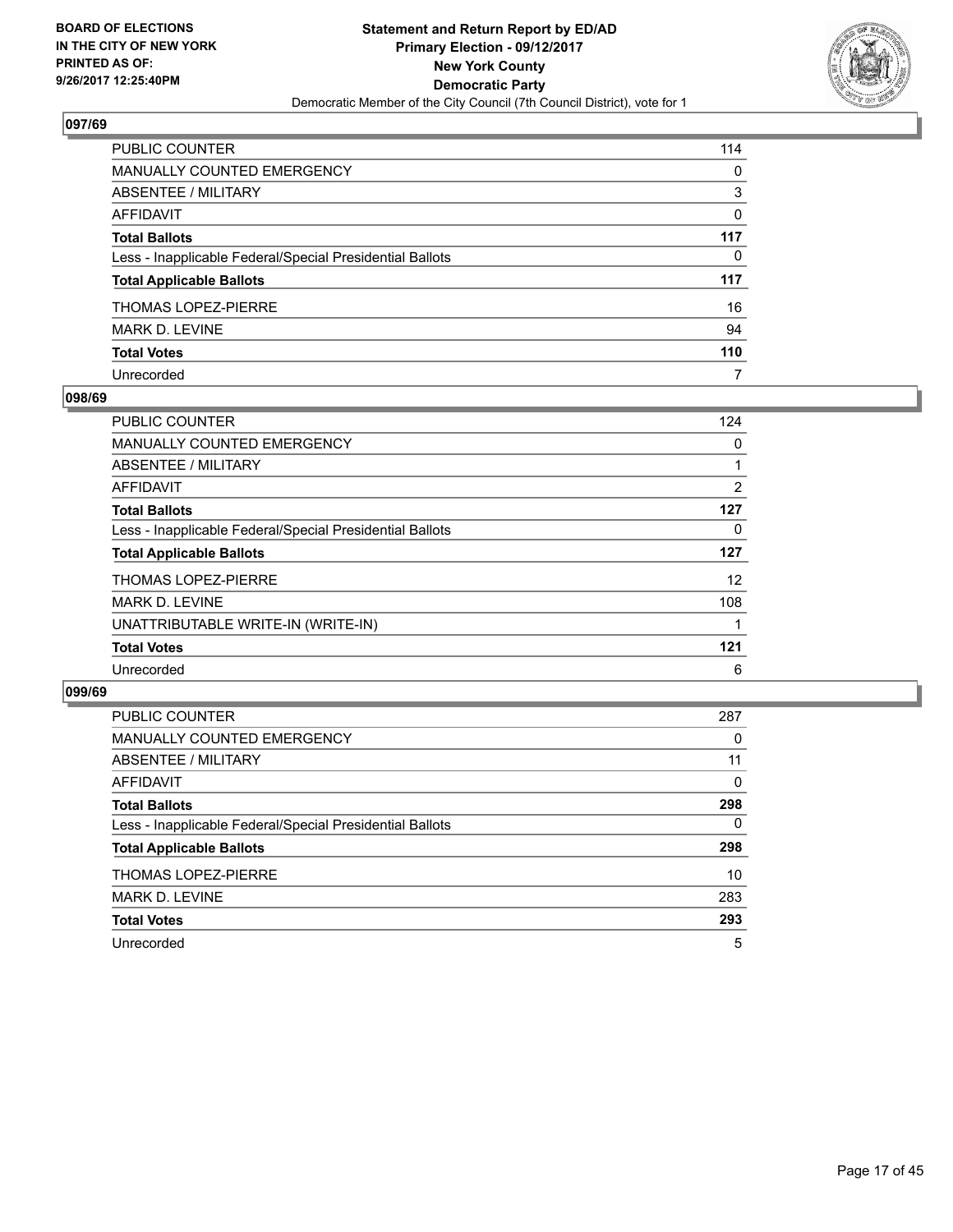

| <b>PUBLIC COUNTER</b>                                    | 129 |
|----------------------------------------------------------|-----|
| <b>MANUALLY COUNTED EMERGENCY</b>                        | 0   |
| ABSENTEE / MILITARY                                      | 3   |
| AFFIDAVIT                                                | 0   |
| <b>Total Ballots</b>                                     | 132 |
| Less - Inapplicable Federal/Special Presidential Ballots | 0   |
| <b>Total Applicable Ballots</b>                          | 132 |
| <b>THOMAS LOPEZ-PIERRE</b>                               | 30  |
| <b>MARK D. LEVINE</b>                                    | 93  |
| BILL PERKINS (WRITE-IN)                                  | 1   |
| <b>Total Votes</b>                                       | 124 |
| Unrecorded                                               | 8   |

#### **101/69**

| <b>PUBLIC COUNTER</b>                                    | 96 |
|----------------------------------------------------------|----|
| MANUALLY COUNTED EMERGENCY                               | 0  |
| ABSENTEE / MILITARY                                      | 2  |
| AFFIDAVIT                                                | 0  |
| <b>Total Ballots</b>                                     | 98 |
| Less - Inapplicable Federal/Special Presidential Ballots | 0  |
| <b>Total Applicable Ballots</b>                          | 98 |
| <b>THOMAS LOPEZ-PIERRE</b>                               | 37 |
| <b>MARK D. LEVINE</b>                                    | 42 |
| <b>Total Votes</b>                                       | 79 |
| Unrecorded                                               | 19 |

| <b>PUBLIC COUNTER</b>                                    | 106 |
|----------------------------------------------------------|-----|
| <b>MANUALLY COUNTED EMERGENCY</b>                        | 0   |
| ABSENTEE / MILITARY                                      | 2   |
| AFFIDAVIT                                                | 0   |
| <b>Total Ballots</b>                                     | 108 |
| Less - Inapplicable Federal/Special Presidential Ballots | 0   |
| <b>Total Applicable Ballots</b>                          | 108 |
| <b>THOMAS LOPEZ-PIERRE</b>                               | 34  |
| <b>MARK D. LEVINE</b>                                    | 55  |
| ANTHONY A. FLETCHER (WRITE-IN)                           | 1   |
| <b>Total Votes</b>                                       | 90  |
| Unrecorded                                               | 18  |
| 107/69 COMBINED into: 096/69                             |     |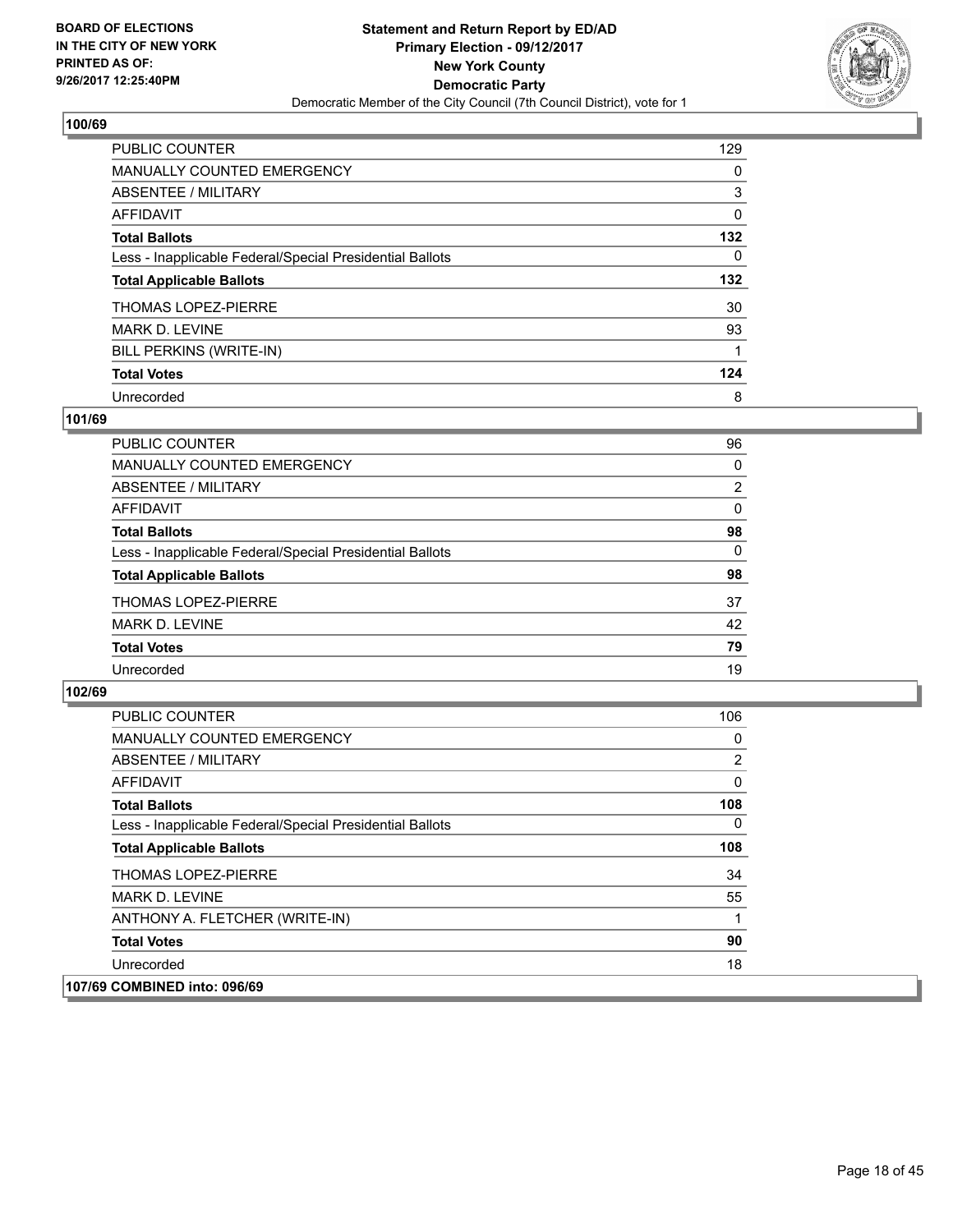

| <b>PUBLIC COUNTER</b>                                    | 155 |
|----------------------------------------------------------|-----|
| <b>MANUALLY COUNTED EMERGENCY</b>                        | 0   |
| ABSENTEE / MILITARY                                      | 6   |
| AFFIDAVIT                                                |     |
| <b>Total Ballots</b>                                     | 162 |
| Less - Inapplicable Federal/Special Presidential Ballots | 0   |
| <b>Total Applicable Ballots</b>                          | 162 |
| <b>THOMAS LOPEZ-PIERRE</b>                               | 23  |
| <b>MARK D. LEVINE</b>                                    | 120 |
| BILL PERKINS (WRITE-IN)                                  |     |
| <b>Total Votes</b>                                       | 144 |
| Unrecorded                                               | 18  |

#### **109/69**

| <b>PUBLIC COUNTER</b>                                    | 52 |
|----------------------------------------------------------|----|
| MANUALLY COUNTED EMERGENCY                               | 0  |
| ABSENTEE / MILITARY                                      | 0  |
| <b>AFFIDAVIT</b>                                         | 0  |
| <b>Total Ballots</b>                                     | 52 |
| Less - Inapplicable Federal/Special Presidential Ballots | 0  |
| <b>Total Applicable Ballots</b>                          | 52 |
| <b>THOMAS LOPEZ-PIERRE</b>                               | 16 |
| MARK D. LEVINE                                           | 33 |
| <b>Total Votes</b>                                       | 49 |
| Unrecorded                                               | 3  |

| PUBLIC COUNTER                                           | 31 |
|----------------------------------------------------------|----|
| <b>MANUALLY COUNTED EMERGENCY</b>                        | 0  |
| ABSENTEE / MILITARY                                      |    |
| AFFIDAVIT                                                |    |
| <b>Total Ballots</b>                                     | 33 |
| Less - Inapplicable Federal/Special Presidential Ballots | 0  |
| <b>Total Applicable Ballots</b>                          | 33 |
| <b>THOMAS LOPEZ-PIERRE</b>                               | 15 |
| <b>MARK D. LEVINE</b>                                    | 13 |
| <b>Total Votes</b>                                       | 28 |
| Unrecorded                                               | 5  |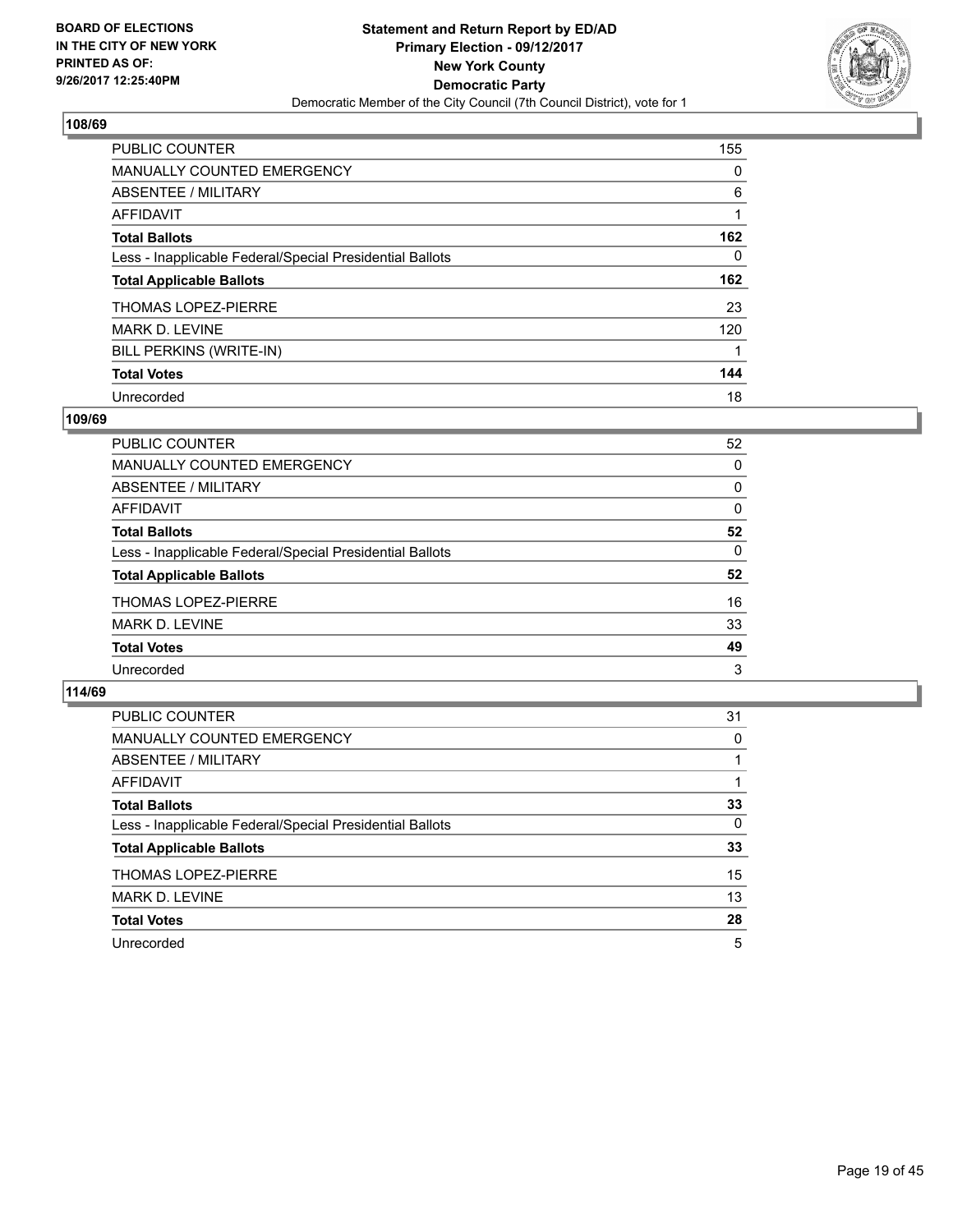

| <b>Total Votes</b>                                       | 5        |
|----------------------------------------------------------|----------|
| MARK D. LEVINE                                           | 5        |
| <b>THOMAS LOPEZ-PIERRE</b>                               | 0        |
| <b>Total Applicable Ballots</b>                          | 5        |
| Less - Inapplicable Federal/Special Presidential Ballots | 0        |
| <b>Total Ballots</b>                                     | 5        |
| <b>AFFIDAVIT</b>                                         | $\Omega$ |
| ABSENTEE / MILITARY                                      | 0        |
| <b>MANUALLY COUNTED EMERGENCY</b>                        | 0        |
| PUBLIC COUNTER                                           | 5        |

## **065/70**

| PUBLIC COUNTER                                           | 124 |
|----------------------------------------------------------|-----|
| <b>MANUALLY COUNTED EMERGENCY</b>                        | 0   |
| ABSENTEE / MILITARY                                      | 3   |
| AFFIDAVIT                                                | 0   |
| <b>Total Ballots</b>                                     | 127 |
| Less - Inapplicable Federal/Special Presidential Ballots | 0   |
| <b>Total Applicable Ballots</b>                          | 127 |
| <b>THOMAS LOPEZ-PIERRE</b>                               | 24  |
| <b>MARK D. LEVINE</b>                                    | 97  |
| <b>Total Votes</b>                                       | 121 |
| Unrecorded                                               | 6   |
|                                                          |     |

| <b>PUBLIC COUNTER</b>                                    | 48 |
|----------------------------------------------------------|----|
| <b>MANUALLY COUNTED EMERGENCY</b>                        | 0  |
| ABSENTEE / MILITARY                                      | 0  |
| AFFIDAVIT                                                | 0  |
| <b>Total Ballots</b>                                     | 48 |
| Less - Inapplicable Federal/Special Presidential Ballots | 0  |
| <b>Total Applicable Ballots</b>                          | 48 |
| THOMAS LOPEZ-PIERRE                                      | 7  |
| <b>MARK D. LEVINE</b>                                    | 40 |
| <b>Total Votes</b>                                       | 47 |
| Unrecorded                                               |    |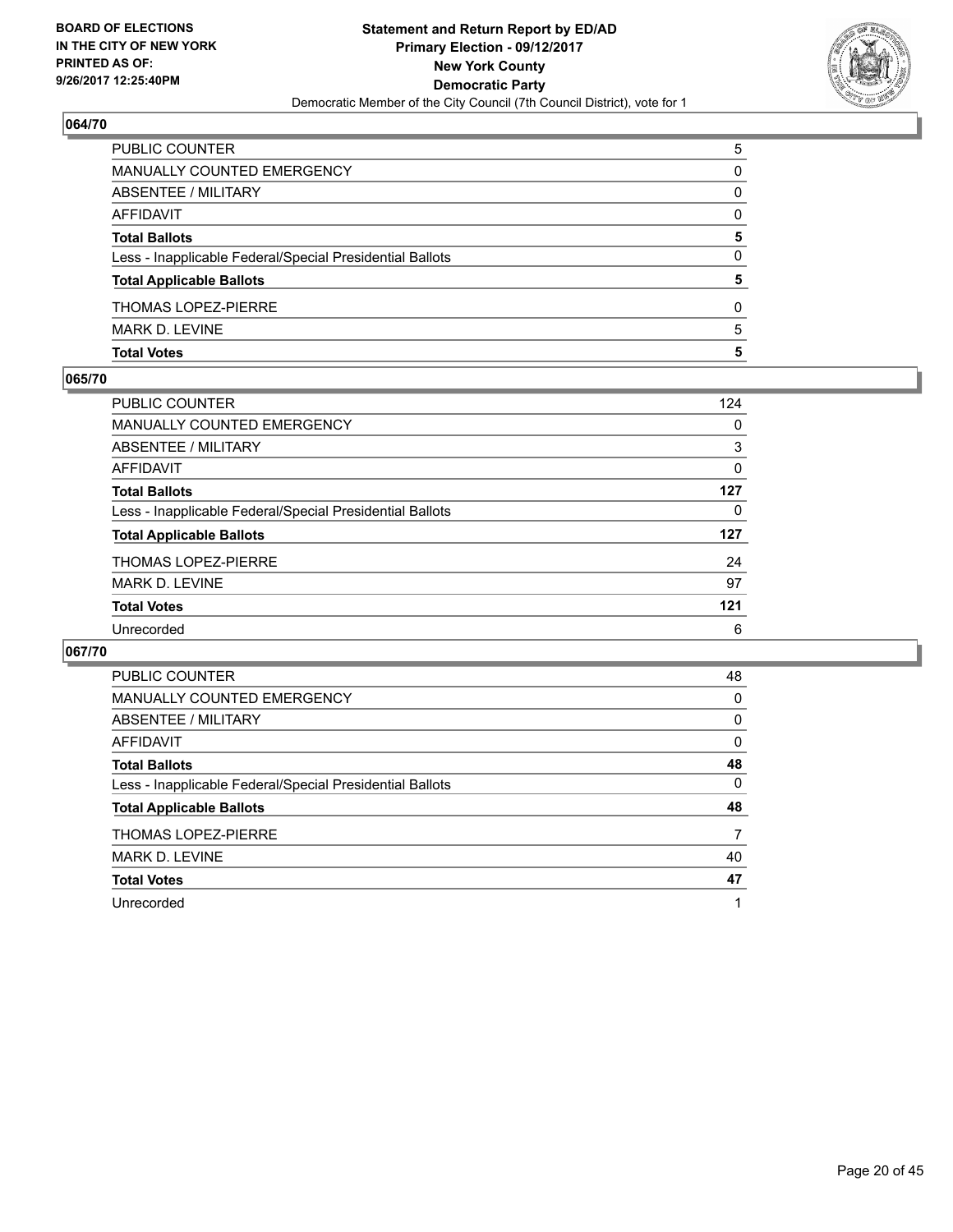

| PUBLIC COUNTER                                           | 99           |
|----------------------------------------------------------|--------------|
| <b>MANUALLY COUNTED EMERGENCY</b>                        | $\mathbf{0}$ |
| <b>ABSENTEE / MILITARY</b>                               | 5            |
| AFFIDAVIT                                                | 2            |
| <b>Total Ballots</b>                                     | 106          |
| Less - Inapplicable Federal/Special Presidential Ballots | $\mathbf{0}$ |
| <b>Total Applicable Ballots</b>                          | 106          |
| <b>THOMAS LOPEZ-PIERRE</b>                               | 15           |
| <b>MARK D. LEVINE</b>                                    | 84           |
| <b>Total Votes</b>                                       | 99           |
| Unrecorded                                               | 7            |

#### **070/70**

| <b>PUBLIC COUNTER</b>                                    | 28 |
|----------------------------------------------------------|----|
| MANUALLY COUNTED EMERGENCY                               | 0  |
| ABSENTEE / MILITARY                                      | 0  |
| AFFIDAVIT                                                |    |
| <b>Total Ballots</b>                                     | 29 |
| Less - Inapplicable Federal/Special Presidential Ballots | 0  |
| <b>Total Applicable Ballots</b>                          | 29 |
| <b>THOMAS LOPEZ-PIERRE</b>                               | 9  |
| MARK D. LEVINE                                           | 13 |
| <b>Total Votes</b>                                       | 22 |
| Unrecorded                                               | 7  |

| PUBLIC COUNTER                                           | 167 |
|----------------------------------------------------------|-----|
| <b>MANUALLY COUNTED EMERGENCY</b>                        | 0   |
| ABSENTEE / MILITARY                                      | 6   |
| AFFIDAVIT                                                | 6   |
| <b>Total Ballots</b>                                     | 179 |
| Less - Inapplicable Federal/Special Presidential Ballots | 0   |
| <b>Total Applicable Ballots</b>                          | 179 |
|                                                          | 44  |
| <b>THOMAS LOPEZ-PIERRE</b>                               |     |
| <b>MARK D. LEVINE</b>                                    | 95  |
| ALICIA BARKSDALE (WRITE-IN)                              | 3   |
| <b>Total Votes</b>                                       | 142 |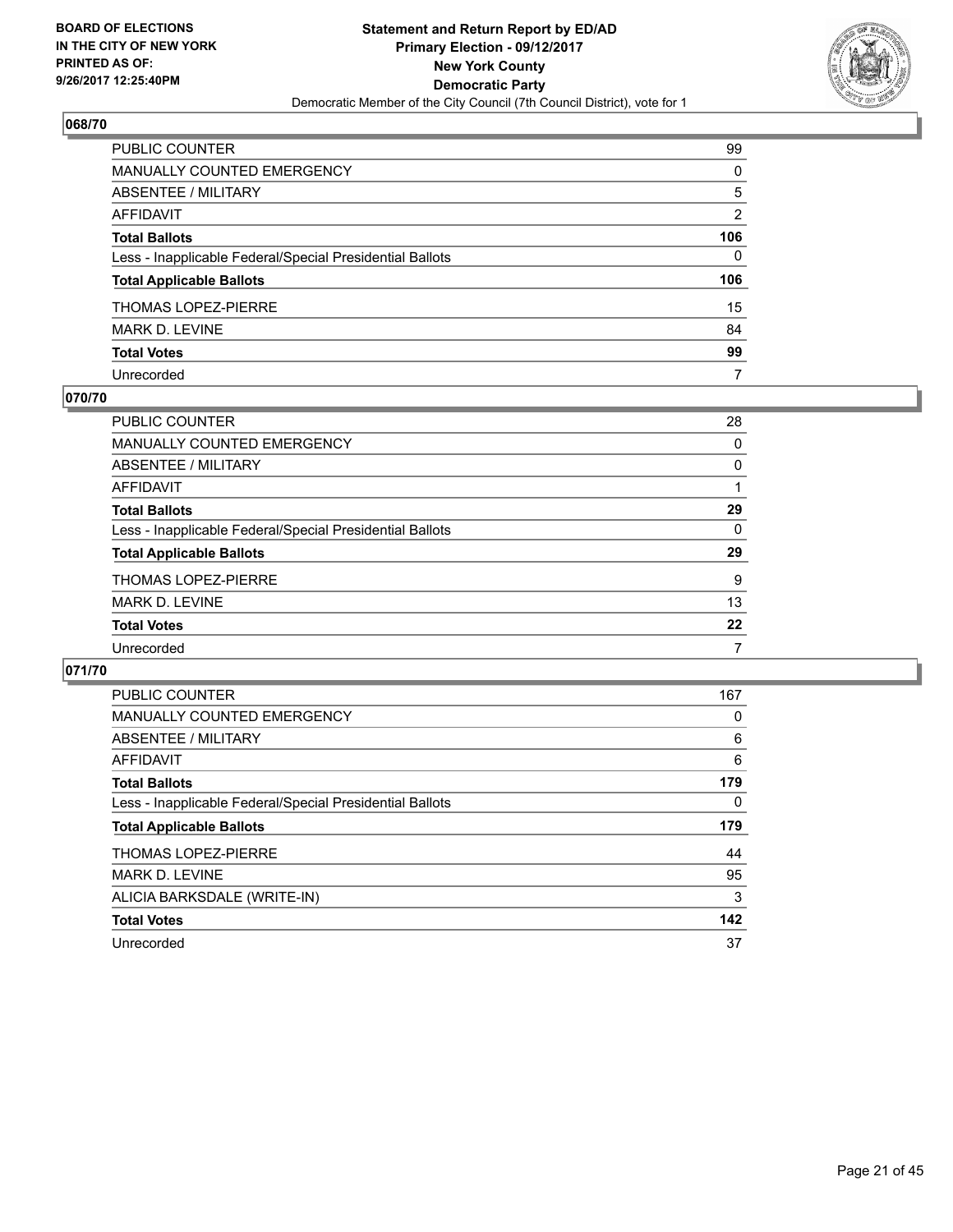

| PUBLIC COUNTER                                           | 187          |
|----------------------------------------------------------|--------------|
| <b>MANUALLY COUNTED EMERGENCY</b>                        | 0            |
| <b>ABSENTEE / MILITARY</b>                               | 3            |
| AFFIDAVIT                                                | $\Omega$     |
| <b>Total Ballots</b>                                     | 190          |
| Less - Inapplicable Federal/Special Presidential Ballots | $\mathbf{0}$ |
| <b>Total Applicable Ballots</b>                          | 190          |
| THOMAS LOPEZ-PIERRE                                      | 61           |
| <b>MARK D. LEVINE</b>                                    | 84           |
| <b>Total Votes</b>                                       | 145          |
| Unrecorded                                               | 45           |

## **073/70**

| <b>PUBLIC COUNTER</b>                                    | 107   |
|----------------------------------------------------------|-------|
| MANUALLY COUNTED EMERGENCY                               | 0     |
| ABSENTEE / MILITARY                                      | 5     |
| AFFIDAVIT                                                | 0     |
| <b>Total Ballots</b>                                     | $112$ |
| Less - Inapplicable Federal/Special Presidential Ballots | 0     |
| <b>Total Applicable Ballots</b>                          | $112$ |
| <b>THOMAS LOPEZ-PIERRE</b>                               | 34    |
| <b>MARK D. LEVINE</b>                                    | 48    |
| <b>Total Votes</b>                                       | 82    |
| Unrecorded                                               | 30    |

| <b>PUBLIC COUNTER</b>                                    | 131 |
|----------------------------------------------------------|-----|
| <b>MANUALLY COUNTED EMERGENCY</b>                        | 0   |
| ABSENTEE / MILITARY                                      | 12  |
| AFFIDAVIT                                                | 0   |
| <b>Total Ballots</b>                                     | 143 |
| Less - Inapplicable Federal/Special Presidential Ballots | 0   |
| <b>Total Applicable Ballots</b>                          | 143 |
| <b>THOMAS LOPEZ-PIERRE</b>                               | 30  |
| MARK D. LEVINE                                           | 73  |
| BILL PERKINS (WRITE-IN)                                  |     |
| UNATTRIBUTABLE WRITE-IN (WRITE-IN)                       |     |
| WAYMOND SCULLARK (WRITE-IN)                              |     |
| <b>Total Votes</b>                                       | 106 |
|                                                          | 37  |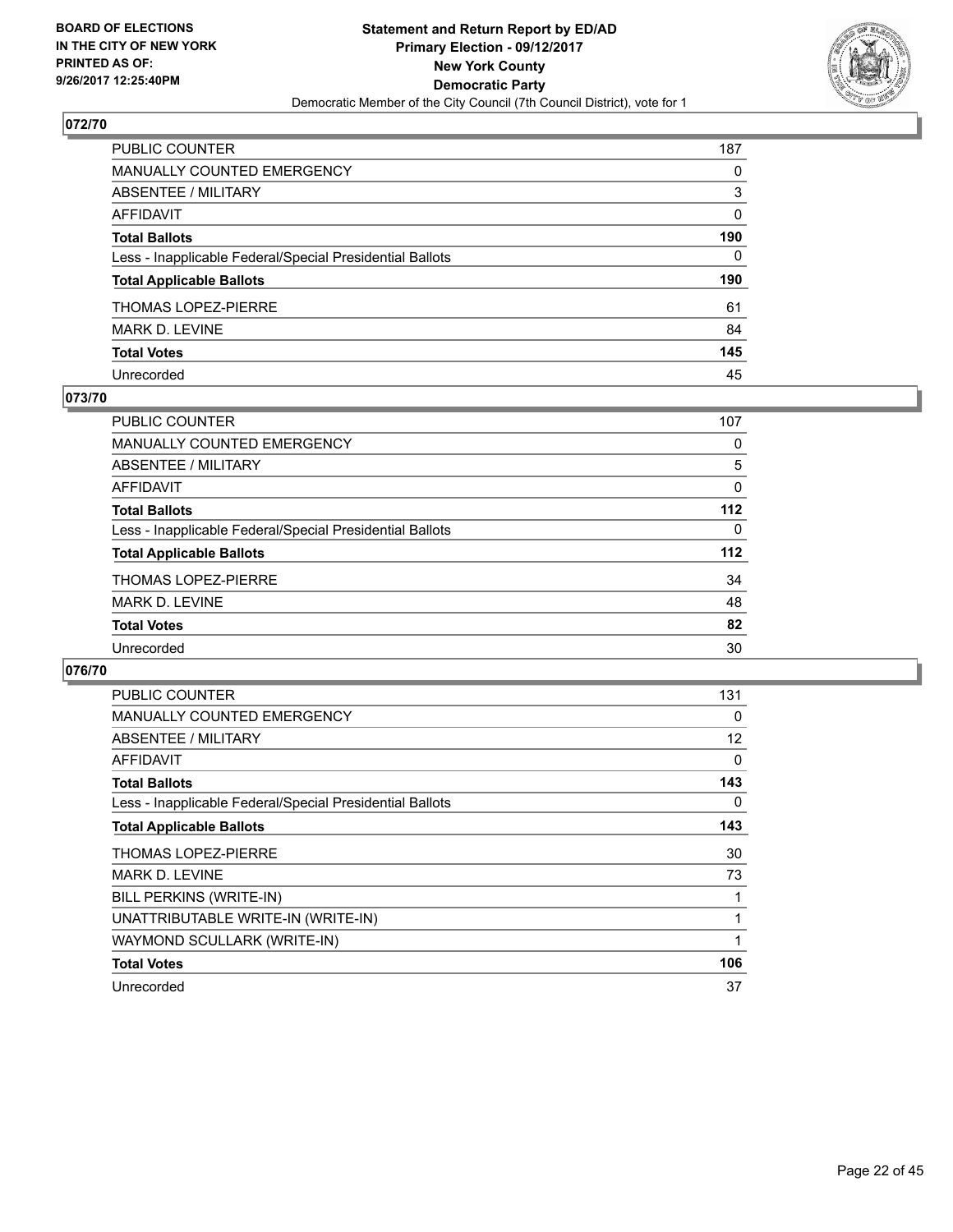

| PUBLIC COUNTER                                           | 99           |
|----------------------------------------------------------|--------------|
| MANUALLY COUNTED EMERGENCY                               | 0            |
| ABSENTEE / MILITARY                                      | 7            |
| AFFIDAVIT                                                | $\mathbf{0}$ |
| Total Ballots                                            | 106          |
| Less - Inapplicable Federal/Special Presidential Ballots | $\Omega$     |
| <b>Total Applicable Ballots</b>                          | 106          |
| THOMAS LOPEZ-PIERRE                                      | 45           |
| MARK D. LEVINE                                           | 33           |
| <b>Total Votes</b>                                       | 78           |
| Unrecorded                                               | 28           |

#### **078/70**

| <b>PUBLIC COUNTER</b>                                    | 70       |
|----------------------------------------------------------|----------|
| MANUALLY COUNTED EMERGENCY                               | 0        |
| ABSENTEE / MILITARY                                      |          |
| AFFIDAVIT                                                |          |
| <b>Total Ballots</b>                                     | 72       |
| Less - Inapplicable Federal/Special Presidential Ballots | $\Omega$ |
| <b>Total Applicable Ballots</b>                          | 72       |
| <b>THOMAS LOPEZ-PIERRE</b>                               | 21       |
| MARK D. LEVINE                                           | 33       |
| <b>Total Votes</b>                                       | 54       |
| Unrecorded                                               | 18       |
|                                                          |          |

| <b>PUBLIC COUNTER</b>                                    | 54 |
|----------------------------------------------------------|----|
| <b>MANUALLY COUNTED EMERGENCY</b>                        | 0  |
| ABSENTEE / MILITARY                                      | 0  |
| AFFIDAVIT                                                |    |
| <b>Total Ballots</b>                                     | 55 |
| Less - Inapplicable Federal/Special Presidential Ballots | 0  |
| <b>Total Applicable Ballots</b>                          | 55 |
| THOMAS LOPEZ-PIERRE                                      | 14 |
| <b>MARK D. LEVINE</b>                                    | 26 |
| <b>Total Votes</b>                                       | 40 |
| Unrecorded                                               | 15 |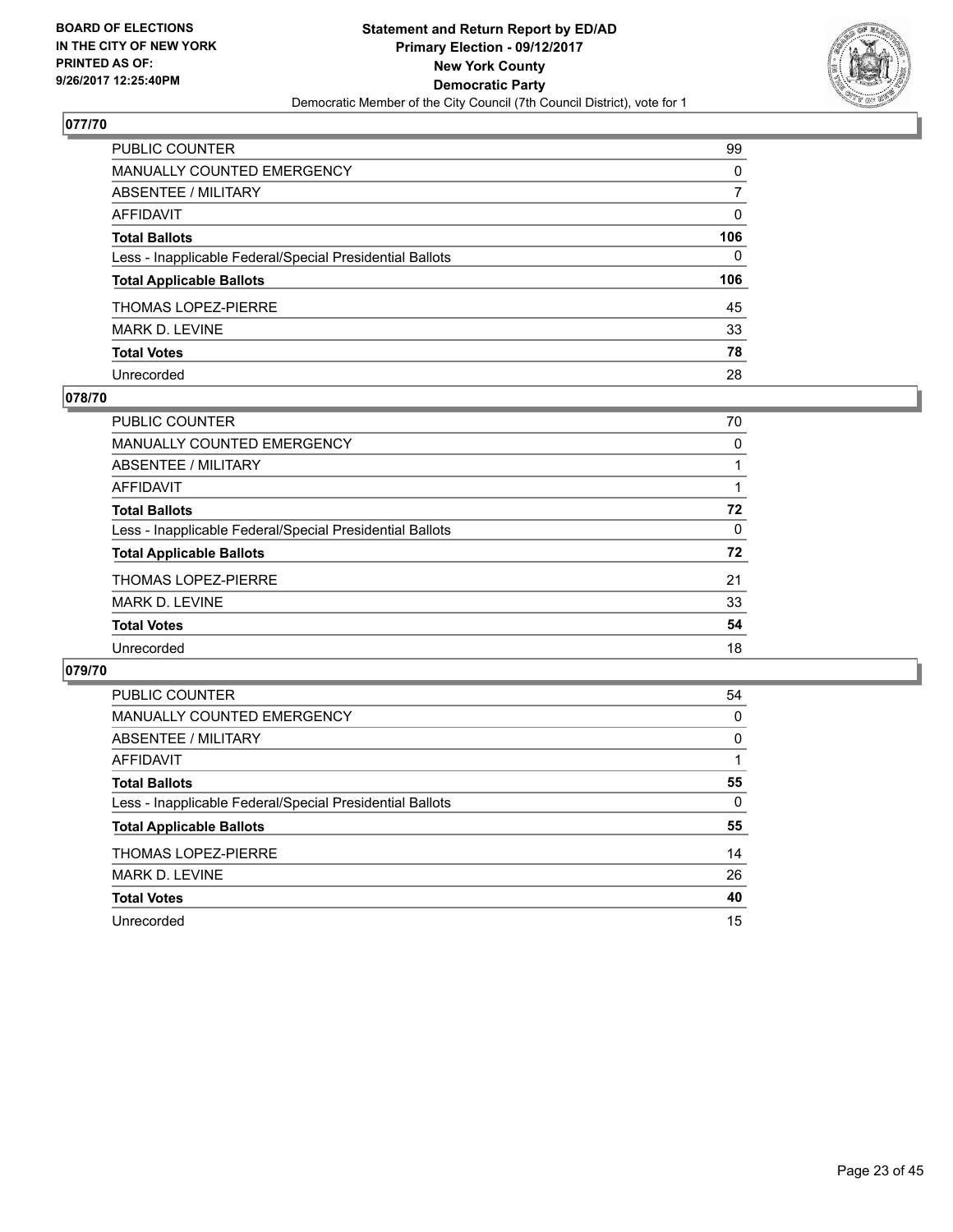

| <b>PUBLIC COUNTER</b>                                    | 121 |
|----------------------------------------------------------|-----|
| <b>MANUALLY COUNTED EMERGENCY</b>                        | 0   |
| ABSENTEE / MILITARY                                      | 0   |
| AFFIDAVIT                                                |     |
| <b>Total Ballots</b>                                     | 122 |
| Less - Inapplicable Federal/Special Presidential Ballots | 0   |
| <b>Total Applicable Ballots</b>                          | 122 |
| <b>THOMAS LOPEZ-PIERRE</b>                               | 48  |
| <b>MARK D. LEVINE</b>                                    | 53  |
| YDANIS RODRIGUEZ (WRITE-IN)                              |     |
| <b>Total Votes</b>                                       | 102 |
| Unrecorded                                               | 20  |

## **081/70**

| <b>PUBLIC COUNTER</b>                                    | 84 |
|----------------------------------------------------------|----|
| <b>MANUALLY COUNTED EMERGENCY</b>                        | 0  |
| ABSENTEE / MILITARY                                      | 2  |
| AFFIDAVIT                                                |    |
| <b>Total Ballots</b>                                     | 87 |
| Less - Inapplicable Federal/Special Presidential Ballots | 0  |
| <b>Total Applicable Ballots</b>                          | 87 |
| <b>THOMAS LOPEZ-PIERRE</b>                               | 20 |
| <b>MARK D. LEVINE</b>                                    | 45 |
| <b>Total Votes</b>                                       | 65 |
| Unrecorded                                               | 22 |

| <b>PUBLIC COUNTER</b>                                    | 84 |
|----------------------------------------------------------|----|
| MANUALLY COUNTED EMERGENCY                               | 0  |
| ABSENTEE / MILITARY                                      | 2  |
| <b>AFFIDAVIT</b>                                         | 0  |
| <b>Total Ballots</b>                                     | 86 |
| Less - Inapplicable Federal/Special Presidential Ballots | 0  |
| <b>Total Applicable Ballots</b>                          | 86 |
| <b>THOMAS LOPEZ-PIERRE</b>                               | 17 |
| MARK D. LEVINE                                           | 46 |
| <b>Total Votes</b>                                       | 63 |
| Unrecorded                                               | 23 |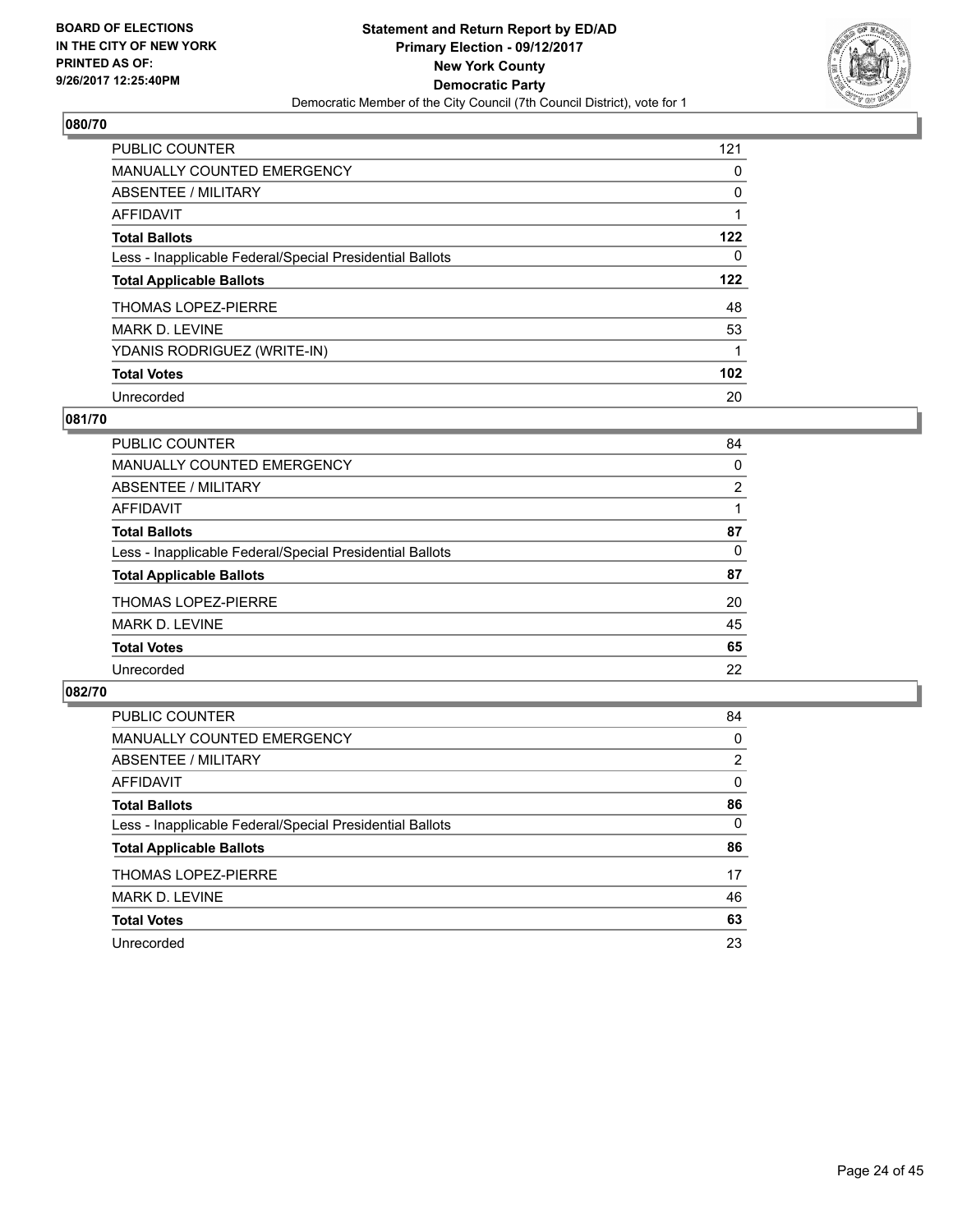

| PUBLIC COUNTER                                           | 69       |
|----------------------------------------------------------|----------|
| MANUALLY COUNTED EMERGENCY                               | $\Omega$ |
| <b>ABSENTEE / MILITARY</b>                               | 2        |
| <b>AFFIDAVIT</b>                                         | 2        |
| <b>Total Ballots</b>                                     | 73       |
| Less - Inapplicable Federal/Special Presidential Ballots | 0        |
| <b>Total Applicable Ballots</b>                          | 73       |
| THOMAS LOPEZ-PIERRE                                      | 15       |
| <b>MARK D. LEVINE</b>                                    | 54       |
| <b>Total Votes</b>                                       | 69       |
| Unrecorded                                               | 4        |

#### **084/70**

| PUBLIC COUNTER                                           | 87 |
|----------------------------------------------------------|----|
| <b>MANUALLY COUNTED EMERGENCY</b>                        | 0  |
| ABSENTEE / MILITARY                                      | 0  |
| AFFIDAVIT                                                | 3  |
| <b>Total Ballots</b>                                     | 90 |
| Less - Inapplicable Federal/Special Presidential Ballots | 0  |
| <b>Total Applicable Ballots</b>                          | 90 |
| <b>THOMAS LOPEZ-PIERRE</b>                               | 32 |
| <b>MARK D. LEVINE</b>                                    | 44 |
| <b>Total Votes</b>                                       | 76 |
| Unrecorded                                               | 14 |

| PUBLIC COUNTER                                           | 262 |
|----------------------------------------------------------|-----|
| <b>MANUALLY COUNTED EMERGENCY</b>                        | 0   |
| ABSENTEE / MILITARY                                      | 5   |
| <b>AFFIDAVIT</b>                                         | 4   |
| <b>Total Ballots</b>                                     | 271 |
| Less - Inapplicable Federal/Special Presidential Ballots | 0   |
| <b>Total Applicable Ballots</b>                          | 271 |
| <b>THOMAS LOPEZ-PIERRE</b>                               | 66  |
| MARK D. LEVINE                                           | 172 |
| LUIS TEJADA (WRITE-IN)                                   |     |
| <b>Total Votes</b>                                       | 239 |
| Unrecorded                                               | 32  |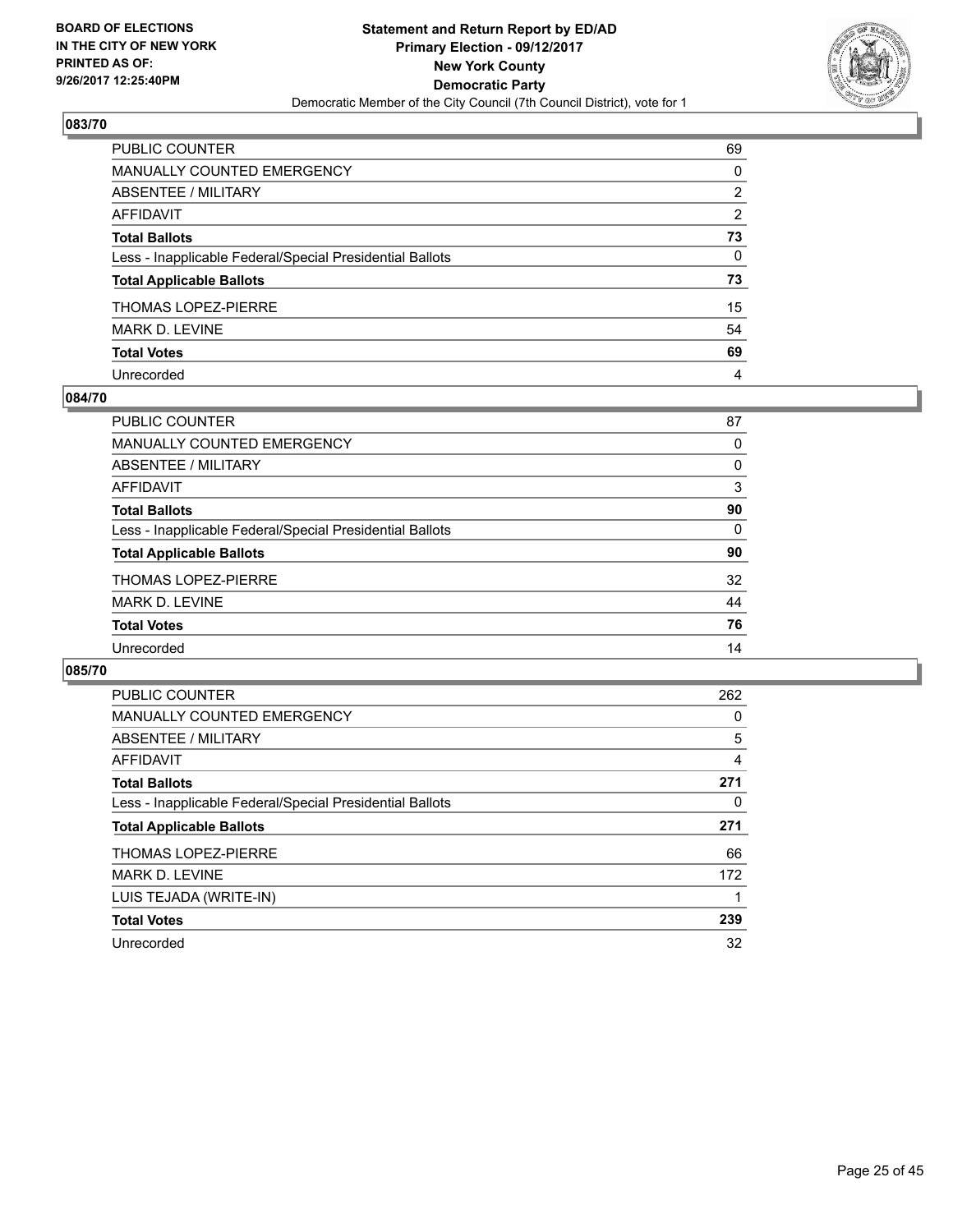

| PUBLIC COUNTER                                           | 118 |
|----------------------------------------------------------|-----|
| <b>MANUALLY COUNTED EMERGENCY</b>                        | 0   |
| <b>ABSENTEE / MILITARY</b>                               | 3   |
| AFFIDAVIT                                                | 2   |
| <b>Total Ballots</b>                                     | 123 |
| Less - Inapplicable Federal/Special Presidential Ballots | 0   |
| <b>Total Applicable Ballots</b>                          | 123 |
| <b>THOMAS LOPEZ-PIERRE</b>                               | 29  |
| MARK D. LEVINE                                           | 78  |
| <b>Total Votes</b>                                       | 107 |
| Unrecorded                                               | 16  |

## **087/70**

| <b>PUBLIC COUNTER</b>                                    | 68 |
|----------------------------------------------------------|----|
| <b>MANUALLY COUNTED EMERGENCY</b>                        | 0  |
| ABSENTEE / MILITARY                                      |    |
| AFFIDAVIT                                                |    |
| <b>Total Ballots</b>                                     | 70 |
| Less - Inapplicable Federal/Special Presidential Ballots | 0  |
| <b>Total Applicable Ballots</b>                          | 70 |
| <b>THOMAS LOPEZ-PIERRE</b>                               | 15 |
| <b>MARK D. LEVINE</b>                                    | 45 |
| NORMA CAMPUSANO (WRITE-IN)                               |    |
| <b>Total Votes</b>                                       | 61 |
| Unrecorded                                               | 9  |

| <b>PUBLIC COUNTER</b>                                    | 53       |
|----------------------------------------------------------|----------|
| <b>MANUALLY COUNTED EMERGENCY</b>                        | 0        |
| ABSENTEE / MILITARY                                      |          |
| AFFIDAVIT                                                | 0        |
| <b>Total Ballots</b>                                     | 54       |
| Less - Inapplicable Federal/Special Presidential Ballots | $\Omega$ |
| <b>Total Applicable Ballots</b>                          | 54       |
| <b>THOMAS LOPEZ-PIERRE</b>                               | 16       |
| <b>MARK D. LEVINE</b>                                    | 36       |
| BILL PERKINS (WRITE-IN)                                  |          |
| <b>Total Votes</b>                                       | 53       |
| Unrecorded                                               | 1        |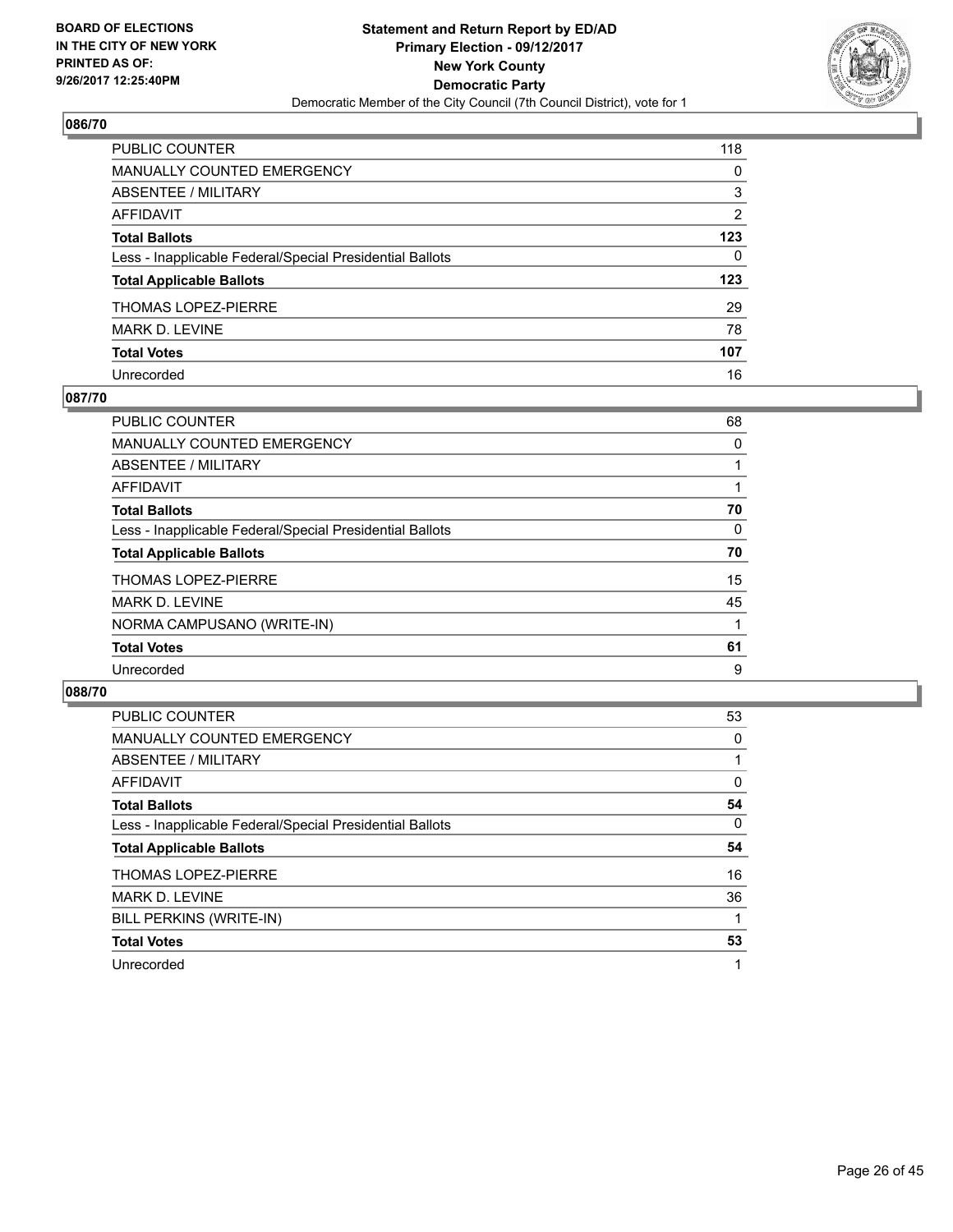

| <b>PUBLIC COUNTER</b>                                    | 72 |
|----------------------------------------------------------|----|
| <b>MANUALLY COUNTED EMERGENCY</b>                        | 0  |
| ABSENTEE / MILITARY                                      | 4  |
| AFFIDAVIT                                                | 0  |
| <b>Total Ballots</b>                                     | 76 |
| Less - Inapplicable Federal/Special Presidential Ballots | 0  |
| <b>Total Applicable Ballots</b>                          | 76 |
| THOMAS LOPEZ-PIERRE                                      | 18 |
| <b>MARK D. LEVINE</b>                                    | 54 |
| <b>Total Votes</b>                                       | 72 |
| Unrecorded                                               | 4  |

# **094/70 COMBINED into: 109/70**

**096/70 COMBINED into: 109/70**

**097/70 COMBINED into: 109/70**

#### **099/70**

| PUBLIC COUNTER                                           | 70       |
|----------------------------------------------------------|----------|
| <b>MANUALLY COUNTED EMERGENCY</b>                        | 0        |
| ABSENTEE / MILITARY                                      | 3        |
| AFFIDAVIT                                                | 0        |
| <b>Total Ballots</b>                                     | 73       |
| Less - Inapplicable Federal/Special Presidential Ballots | $\Omega$ |
| <b>Total Applicable Ballots</b>                          | 73       |
| THOMAS LOPEZ-PIERRE                                      | 28       |
| <b>MARK D. LEVINE</b>                                    | 32       |
| <b>Total Votes</b>                                       | 60       |
| Unrecorded                                               | 13       |

| <b>PUBLIC COUNTER</b>                                    | 67 |
|----------------------------------------------------------|----|
| MANUALLY COUNTED EMERGENCY                               | 0  |
| ABSENTEE / MILITARY                                      |    |
| AFFIDAVIT                                                | 0  |
| <b>Total Ballots</b>                                     | 68 |
| Less - Inapplicable Federal/Special Presidential Ballots | 0  |
| <b>Total Applicable Ballots</b>                          | 68 |
| THOMAS LOPEZ-PIERRE                                      | 14 |
| <b>MARK D. LEVINE</b>                                    | 48 |
| <b>Total Votes</b>                                       | 62 |
| Unrecorded                                               | 6  |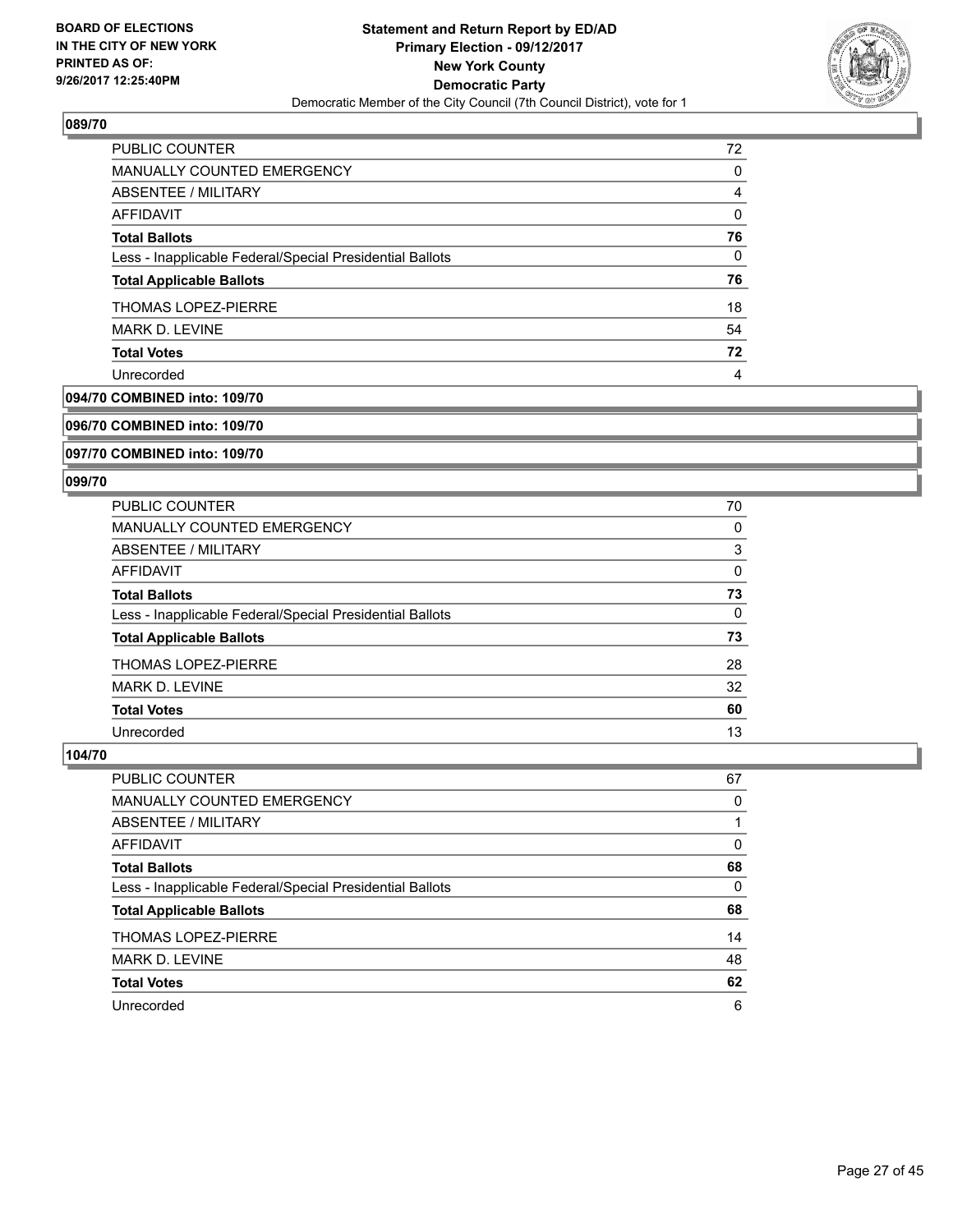

| <b>PUBLIC COUNTER</b>                                    | 52 |
|----------------------------------------------------------|----|
| MANUALLY COUNTED EMERGENCY                               | 0  |
| ABSENTEE / MILITARY                                      |    |
| AFFIDAVIT                                                |    |
| <b>Total Ballots</b>                                     | 54 |
| Less - Inapplicable Federal/Special Presidential Ballots | 0  |
| <b>Total Applicable Ballots</b>                          | 54 |
| <b>THOMAS LOPEZ-PIERRE</b>                               | 17 |
| <b>MARK D. LEVINE</b>                                    | 32 |
| <b>Total Votes</b>                                       | 49 |
| Unrecorded                                               | 5  |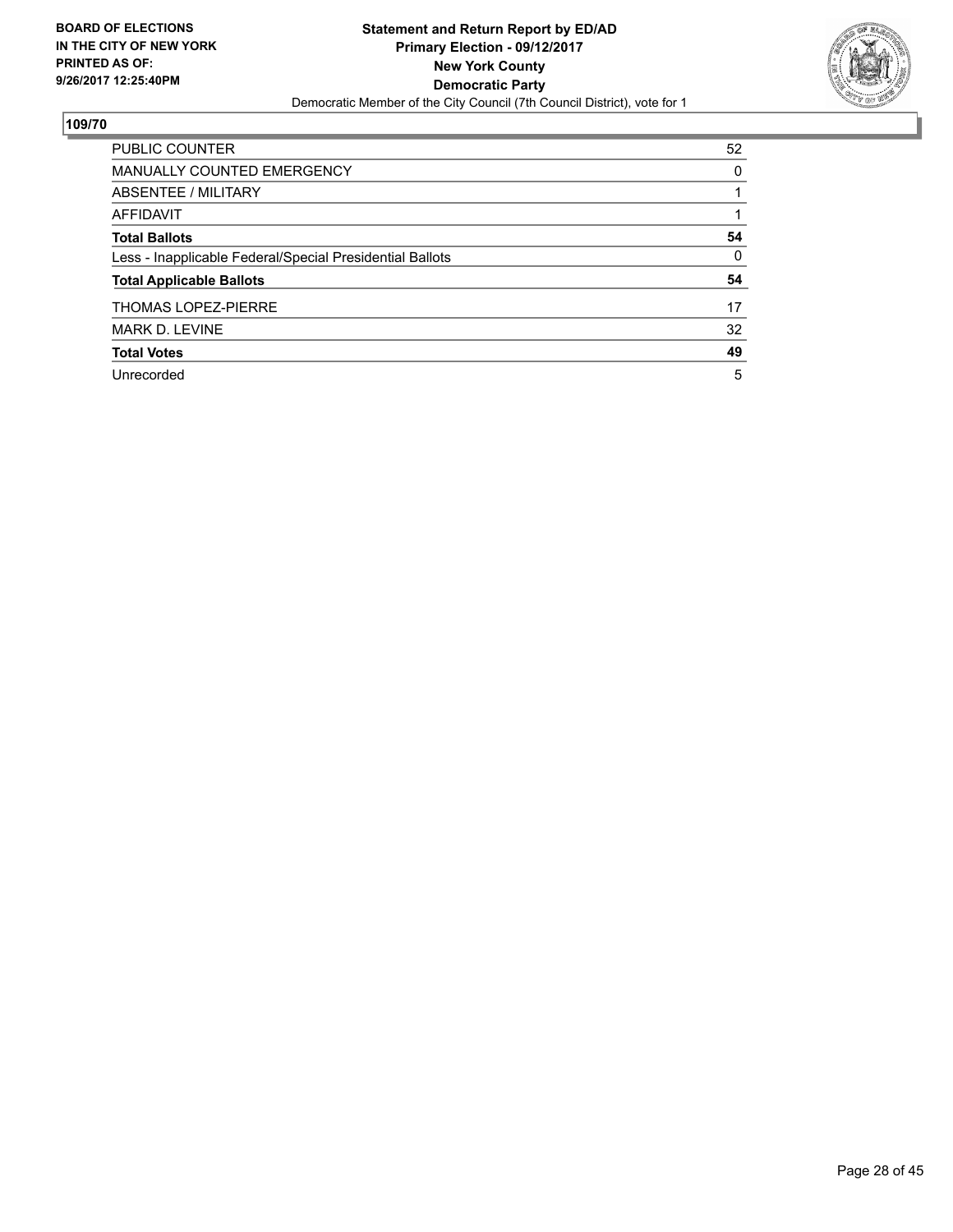

| <b>PUBLIC COUNTER</b>                                    | 102            |
|----------------------------------------------------------|----------------|
| MANUALLY COUNTED EMERGENCY                               | 0              |
| ABSENTEE / MILITARY                                      | $\overline{2}$ |
| AFFIDAVIT                                                | 0              |
| <b>Total Ballots</b>                                     | 104            |
| Less - Inapplicable Federal/Special Presidential Ballots | 0              |
| <b>Total Applicable Ballots</b>                          | 104            |
| <b>THOMAS LOPEZ-PIERRE</b>                               | 40             |
| <b>MARK D. LEVINE</b>                                    | 57             |
| UNATTRIBUTABLE WRITE-IN (WRITE-IN)                       |                |
| <b>Total Votes</b>                                       | 98             |
| Unrecorded                                               | 6              |

# **002/71**

| <b>PUBLIC COUNTER</b>                                    | 98  |
|----------------------------------------------------------|-----|
| <b>MANUALLY COUNTED EMERGENCY</b>                        | 0   |
| ABSENTEE / MILITARY                                      | 2   |
| <b>AFFIDAVIT</b>                                         |     |
| <b>Total Ballots</b>                                     | 101 |
| Less - Inapplicable Federal/Special Presidential Ballots | 0   |
| <b>Total Applicable Ballots</b>                          | 101 |
| <b>THOMAS LOPEZ-PIERRE</b>                               | 28  |
| <b>MARK D. LEVINE</b>                                    | 61  |
| FLORINDO TRONCELLITI (WRITE-IN)                          |     |
| <b>Total Votes</b>                                       | 90  |
| Unrecorded                                               | 11  |

| <b>PUBLIC COUNTER</b>                                    | 50 |
|----------------------------------------------------------|----|
| MANUALLY COUNTED EMERGENCY                               | 0  |
| ABSENTEE / MILITARY                                      |    |
| AFFIDAVIT                                                | 0  |
| <b>Total Ballots</b>                                     | 51 |
| Less - Inapplicable Federal/Special Presidential Ballots | 0  |
| <b>Total Applicable Ballots</b>                          | 51 |
| <b>THOMAS LOPEZ-PIERRE</b>                               | 8  |
| <b>MARK D. LEVINE</b>                                    | 36 |
| <b>Total Votes</b>                                       | 44 |
| Unrecorded                                               | 7  |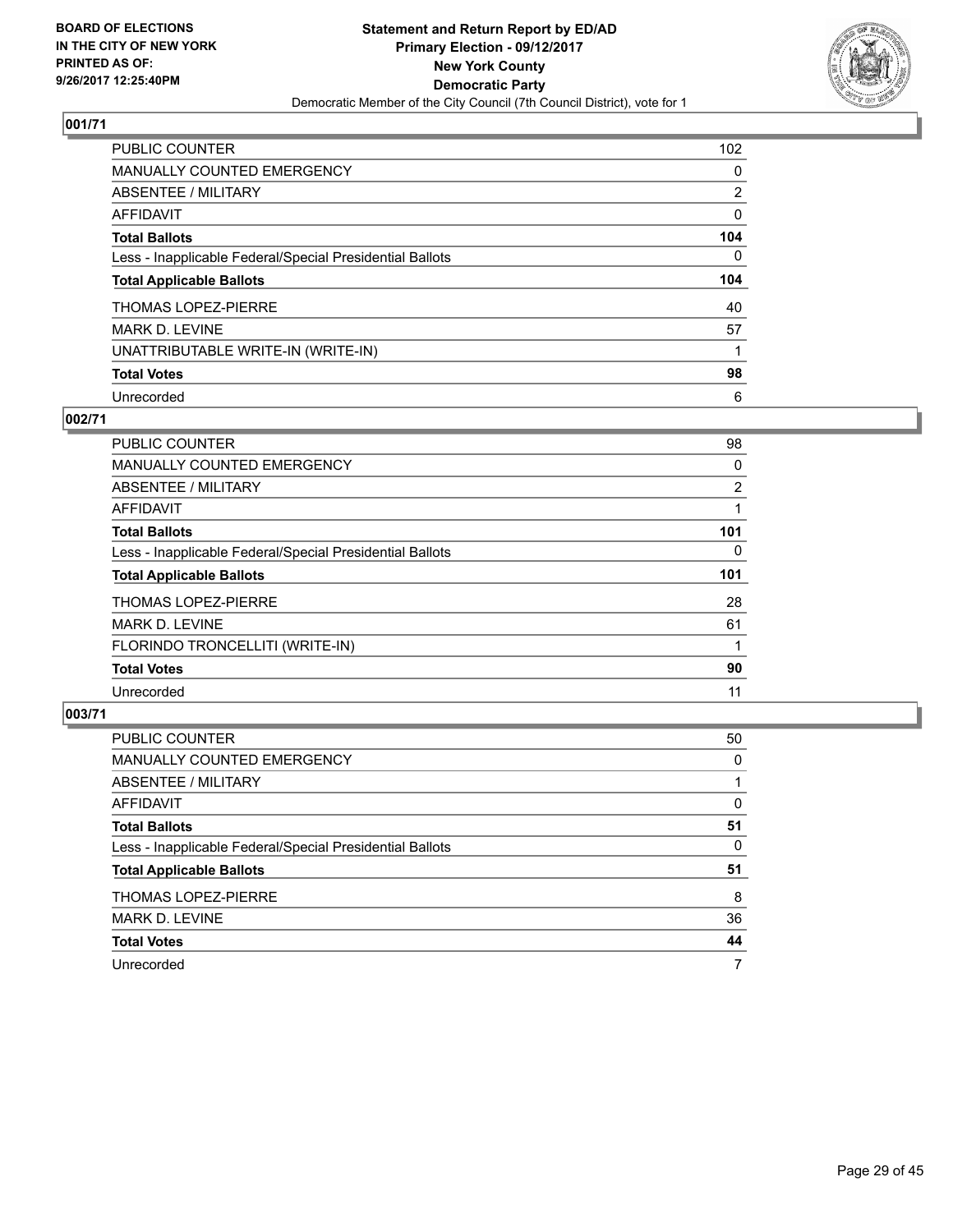

| PUBLIC COUNTER                                           | 65       |
|----------------------------------------------------------|----------|
| <b>MANUALLY COUNTED EMERGENCY</b>                        | 0        |
| ABSENTEE / MILITARY                                      | 3        |
| AFFIDAVIT                                                |          |
| <b>Total Ballots</b>                                     | 69       |
| Less - Inapplicable Federal/Special Presidential Ballots | $\Omega$ |
| <b>Total Applicable Ballots</b>                          | 69       |
| THOMAS LOPEZ-PIERRE                                      | 18       |
| <b>MARK D. LEVINE</b>                                    | 50       |
| <b>Total Votes</b>                                       | 68       |
| Unrecorded                                               |          |

## **005/71**

| PUBLIC COUNTER                                           | 76 |
|----------------------------------------------------------|----|
| MANUALLY COUNTED EMERGENCY                               | 0  |
| ABSENTEE / MILITARY                                      |    |
| AFFIDAVIT                                                | 0  |
| <b>Total Ballots</b>                                     | 77 |
| Less - Inapplicable Federal/Special Presidential Ballots | 0  |
| <b>Total Applicable Ballots</b>                          | 77 |
| <b>THOMAS LOPEZ-PIERRE</b>                               | 18 |
| MARK D. LEVINE                                           | 54 |
| <b>Total Votes</b>                                       | 72 |
| Unrecorded                                               | 5  |

| <b>PUBLIC COUNTER</b>                                    | 96 |
|----------------------------------------------------------|----|
| <b>MANUALLY COUNTED EMERGENCY</b>                        | 0  |
| ABSENTEE / MILITARY                                      | 2  |
| AFFIDAVIT                                                |    |
| <b>Total Ballots</b>                                     | 99 |
| Less - Inapplicable Federal/Special Presidential Ballots | 0  |
| <b>Total Applicable Ballots</b>                          | 99 |
| <b>THOMAS LOPEZ-PIERRE</b>                               | 27 |
| MARK D. LEVINE                                           | 66 |
| <b>Total Votes</b>                                       | 93 |
| Unrecorded                                               | 6  |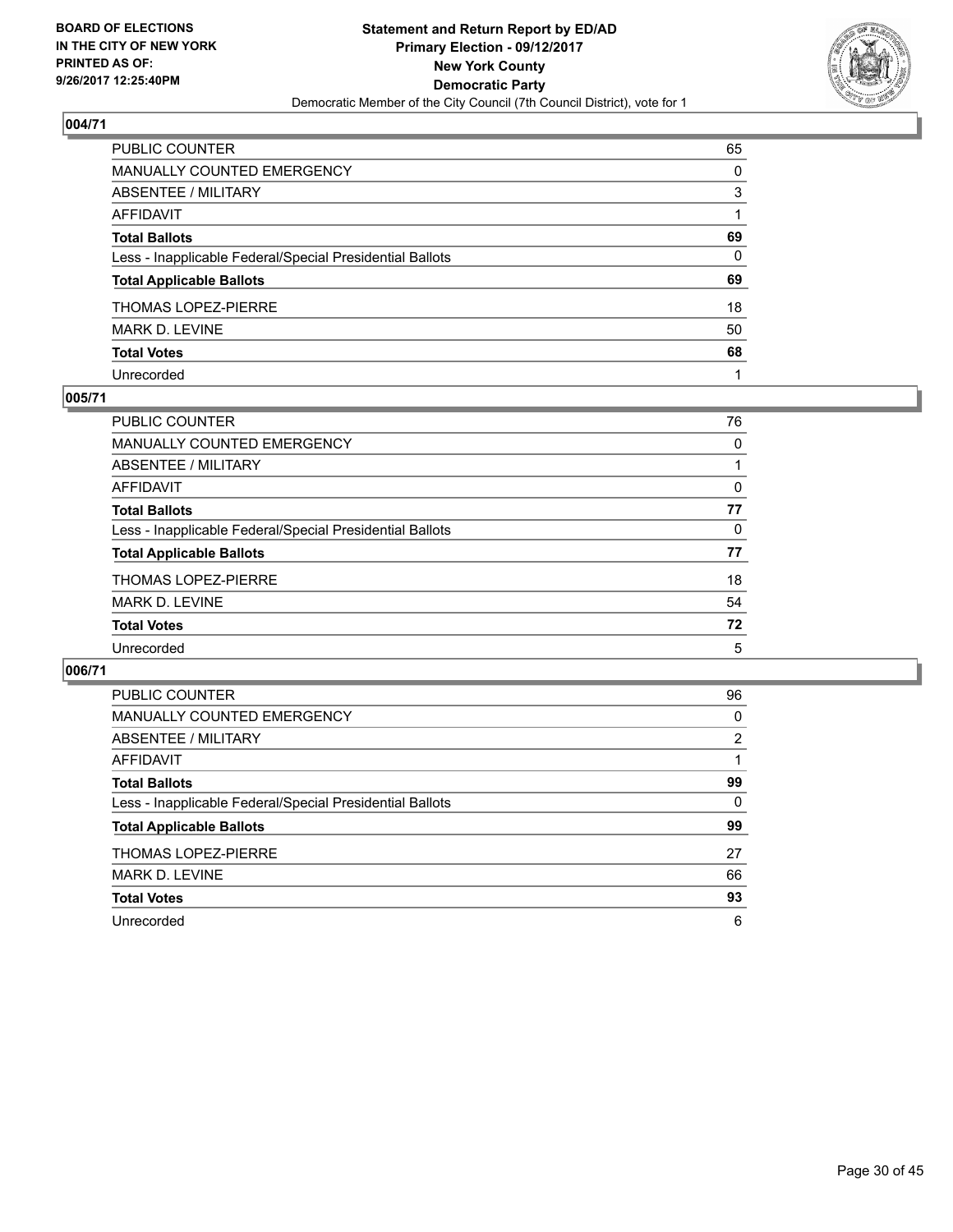

| PUBLIC COUNTER                                           | 98       |
|----------------------------------------------------------|----------|
| MANUALLY COUNTED EMERGENCY                               | $\Omega$ |
| ABSENTEE / MILITARY                                      | 2        |
| AFFIDAVIT                                                |          |
| Total Ballots                                            | 101      |
| Less - Inapplicable Federal/Special Presidential Ballots | 0        |
| <b>Total Applicable Ballots</b>                          | 101      |
| THOMAS LOPEZ-PIERRE                                      | 35       |
| MARK D. LEVINE                                           | 57       |
| <b>Total Votes</b>                                       | 92       |
| Unrecorded                                               | 9        |

#### **026/71**

| PUBLIC COUNTER                                           | 122 |
|----------------------------------------------------------|-----|
| <b>MANUALLY COUNTED EMERGENCY</b>                        | 0   |
| ABSENTEE / MILITARY                                      |     |
| AFFIDAVIT                                                |     |
| <b>Total Ballots</b>                                     | 130 |
| Less - Inapplicable Federal/Special Presidential Ballots | 0   |
| <b>Total Applicable Ballots</b>                          | 130 |
| <b>THOMAS LOPEZ-PIERRE</b>                               | 19  |
| MARK D. LEVINE                                           | 99  |
| <b>Total Votes</b>                                       | 118 |
| Unrecorded                                               | 12  |

| <b>PUBLIC COUNTER</b>                                    | 88             |
|----------------------------------------------------------|----------------|
| <b>MANUALLY COUNTED EMERGENCY</b>                        | 0              |
| ABSENTEE / MILITARY                                      | $\overline{2}$ |
| AFFIDAVIT                                                | 0              |
| <b>Total Ballots</b>                                     | 90             |
| Less - Inapplicable Federal/Special Presidential Ballots | 0              |
| <b>Total Applicable Ballots</b>                          | 90             |
| <b>THOMAS LOPEZ-PIERRE</b>                               | 28             |
| MARK D. LEVINE                                           | 58             |
| <b>Total Votes</b>                                       | 86             |
| Unrecorded                                               | 4              |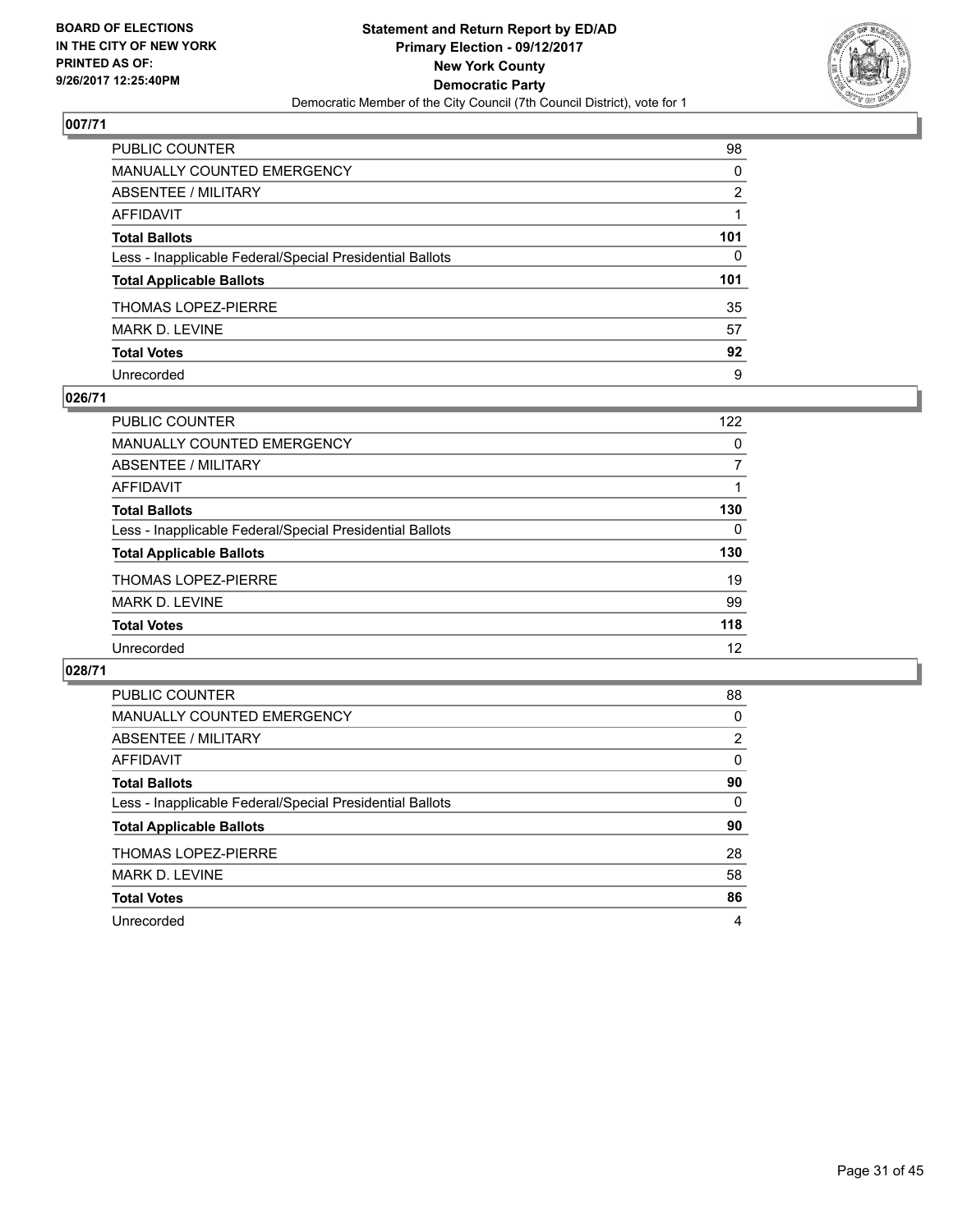

| PUBLIC COUNTER                                           | 102          |
|----------------------------------------------------------|--------------|
| MANUALLY COUNTED EMERGENCY                               | $\mathbf{0}$ |
| ABSENTEE / MILITARY                                      | 2            |
| AFFIDAVIT                                                | 0            |
| Total Ballots                                            | 104          |
| Less - Inapplicable Federal/Special Presidential Ballots | $\mathbf{0}$ |
| <b>Total Applicable Ballots</b>                          | 104          |
| THOMAS LOPEZ-PIERRE                                      | 32           |
| MARK D. LEVINE                                           | 63           |
| <b>Total Votes</b>                                       | 95           |
| Unrecorded                                               | 9            |

## **030/71**

| <b>PUBLIC COUNTER</b>                                    | 106      |
|----------------------------------------------------------|----------|
| MANUALLY COUNTED EMERGENCY                               | 0        |
| ABSENTEE / MILITARY                                      |          |
| <b>AFFIDAVIT</b>                                         |          |
| <b>Total Ballots</b>                                     | 108      |
| Less - Inapplicable Federal/Special Presidential Ballots | $\Omega$ |
| <b>Total Applicable Ballots</b>                          | 108      |
| THOMAS LOPEZ-PIERRE                                      | 28       |
| <b>MARK D. LEVINE</b>                                    | 66       |
| DARIUS STUBBS (WRITE-IN)                                 |          |
| <b>Total Votes</b>                                       | 95       |
| Unrecorded                                               | 13       |

| <b>PUBLIC COUNTER</b>                                    | 130 |
|----------------------------------------------------------|-----|
| MANUALLY COUNTED EMERGENCY                               | 0   |
| ABSENTEE / MILITARY                                      | 8   |
| AFFIDAVIT                                                |     |
| <b>Total Ballots</b>                                     | 139 |
| Less - Inapplicable Federal/Special Presidential Ballots | 0   |
| <b>Total Applicable Ballots</b>                          | 139 |
| <b>THOMAS LOPEZ-PIERRE</b>                               | 35  |
| MARK D. LEVINE                                           | 100 |
| <b>Total Votes</b>                                       | 135 |
| Unrecorded                                               | 4   |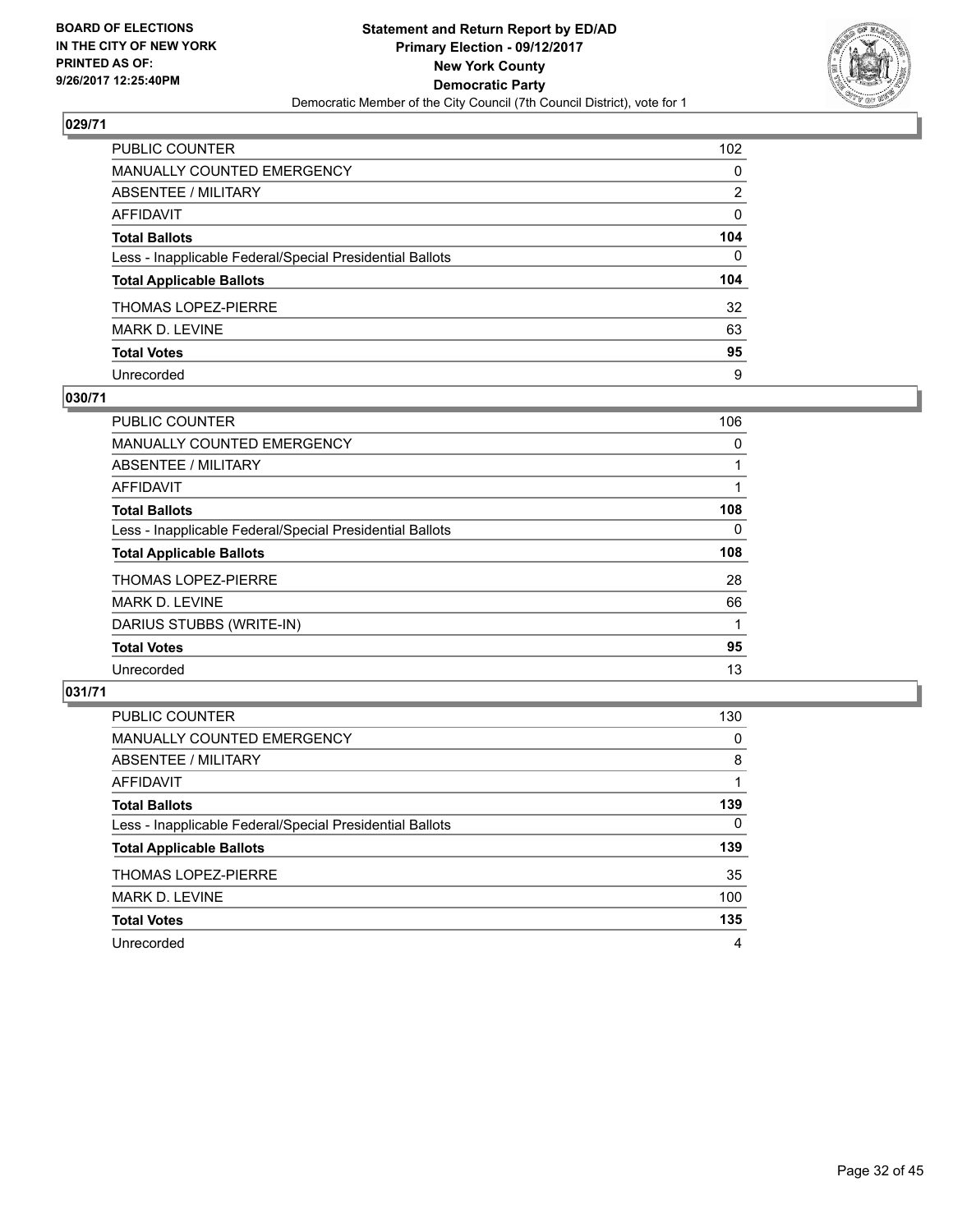

| PUBLIC COUNTER                                           | 117          |
|----------------------------------------------------------|--------------|
| MANUALLY COUNTED EMERGENCY                               | $\mathbf{0}$ |
| ABSENTEE / MILITARY                                      |              |
| AFFIDAVIT                                                |              |
| Total Ballots                                            | 119          |
| Less - Inapplicable Federal/Special Presidential Ballots | 0            |
| <b>Total Applicable Ballots</b>                          | 119          |
| THOMAS LOPEZ-PIERRE                                      | 29           |
| MARK D. LEVINE                                           | 77           |
| <b>Total Votes</b>                                       | 106          |
| Unrecorded                                               | 13           |

## **033/71**

| PUBLIC COUNTER                                           | 118 |
|----------------------------------------------------------|-----|
| <b>MANUALLY COUNTED EMERGENCY</b>                        | 0   |
| ABSENTEE / MILITARY                                      | 9   |
| AFFIDAVIT                                                | 2   |
| <b>Total Ballots</b>                                     | 129 |
| Less - Inapplicable Federal/Special Presidential Ballots | 0   |
| <b>Total Applicable Ballots</b>                          | 129 |
| <b>THOMAS LOPEZ-PIERRE</b>                               | 29  |
| MARK D. LEVINE                                           | 86  |
| <b>Total Votes</b>                                       | 115 |
| Unrecorded                                               | 14  |

| <b>PUBLIC COUNTER</b>                                    | 96  |
|----------------------------------------------------------|-----|
| <b>MANUALLY COUNTED EMERGENCY</b>                        | 0   |
| ABSENTEE / MILITARY                                      | 6   |
| AFFIDAVIT                                                | 2   |
| <b>Total Ballots</b>                                     | 104 |
| Less - Inapplicable Federal/Special Presidential Ballots | 0   |
| <b>Total Applicable Ballots</b>                          | 104 |
| <b>THOMAS LOPEZ-PIERRE</b>                               | 21  |
| <b>MARK D. LEVINE</b>                                    | 68  |
|                                                          |     |
| <b>Total Votes</b>                                       | 89  |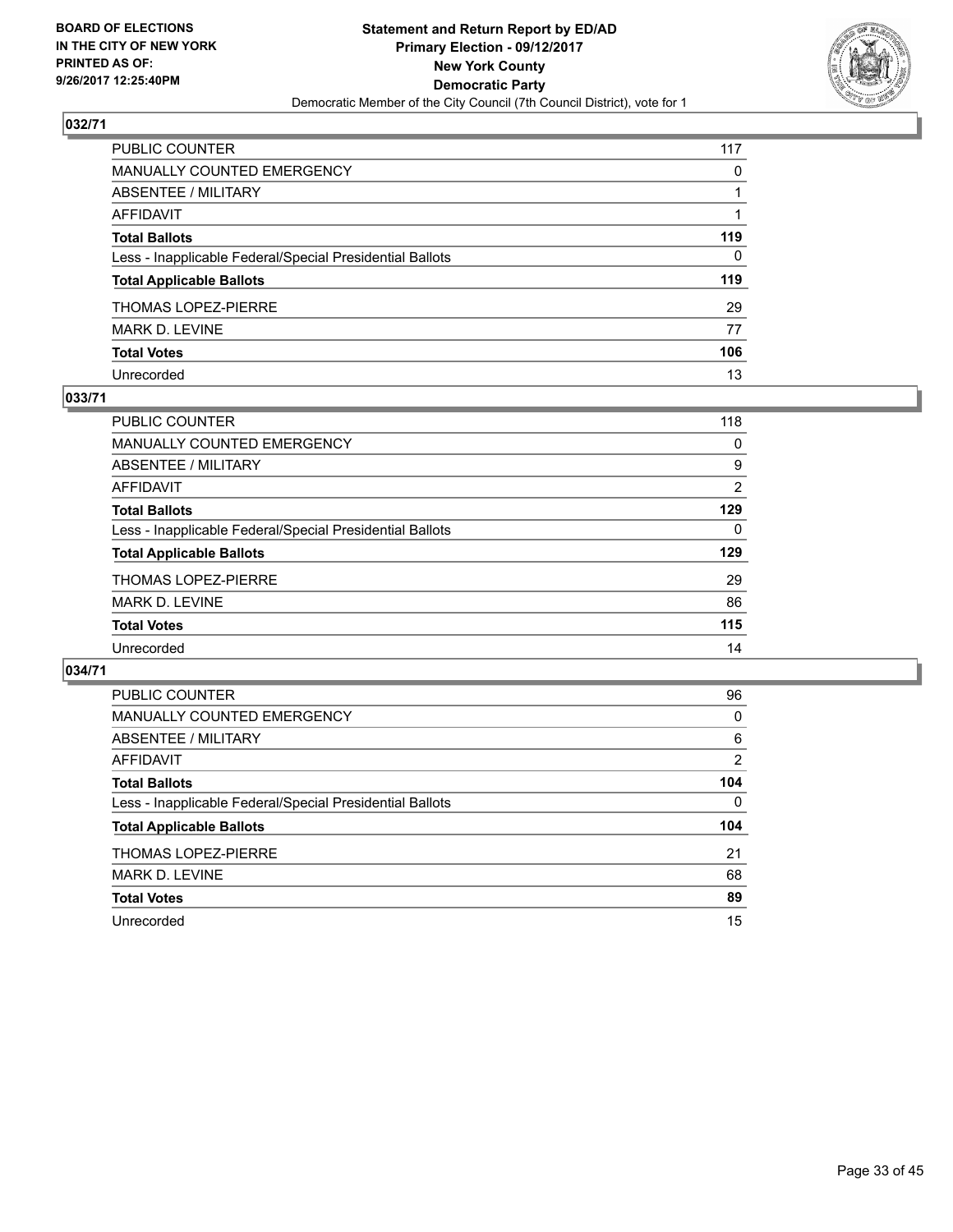

| PUBLIC COUNTER                                           | 86           |
|----------------------------------------------------------|--------------|
| MANUALLY COUNTED EMERGENCY                               | $\Omega$     |
| ABSENTEE / MILITARY                                      | 3            |
| AFFIDAVIT                                                |              |
| Total Ballots                                            | 90           |
| Less - Inapplicable Federal/Special Presidential Ballots | $\mathbf{0}$ |
| <b>Total Applicable Ballots</b>                          | 90           |
| THOMAS LOPEZ-PIERRE                                      | 19           |
| MARK D. LEVINE                                           | 64           |
| <b>Total Votes</b>                                       | 83           |
| Unrecorded                                               | 7            |

#### **036/71**

| <b>PUBLIC COUNTER</b>                                    | 79       |
|----------------------------------------------------------|----------|
| <b>MANUALLY COUNTED EMERGENCY</b>                        | 0        |
| ABSENTEE / MILITARY                                      | 3        |
| AFFIDAVIT                                                | 0        |
| <b>Total Ballots</b>                                     | 82       |
| Less - Inapplicable Federal/Special Presidential Ballots | $\Omega$ |
| <b>Total Applicable Ballots</b>                          | 82       |
| <b>THOMAS LOPEZ-PIERRE</b>                               | 27       |
| MARK D. LEVINE                                           | 50       |
| <b>Total Votes</b>                                       | 77       |
| Unrecorded                                               | 5        |
|                                                          |          |

| <b>PUBLIC COUNTER</b>                                    | 69 |
|----------------------------------------------------------|----|
| <b>MANUALLY COUNTED EMERGENCY</b>                        | 0  |
| ABSENTEE / MILITARY                                      | 5  |
| AFFIDAVIT                                                |    |
| <b>Total Ballots</b>                                     | 75 |
| Less - Inapplicable Federal/Special Presidential Ballots | 0  |
| <b>Total Applicable Ballots</b>                          | 75 |
| <b>THOMAS LOPEZ-PIERRE</b>                               | 15 |
| <b>MARK D. LEVINE</b>                                    | 51 |
| SHAKIA LESSINGTON (WRITE-IN)                             |    |
| <b>Total Votes</b>                                       | 67 |
|                                                          |    |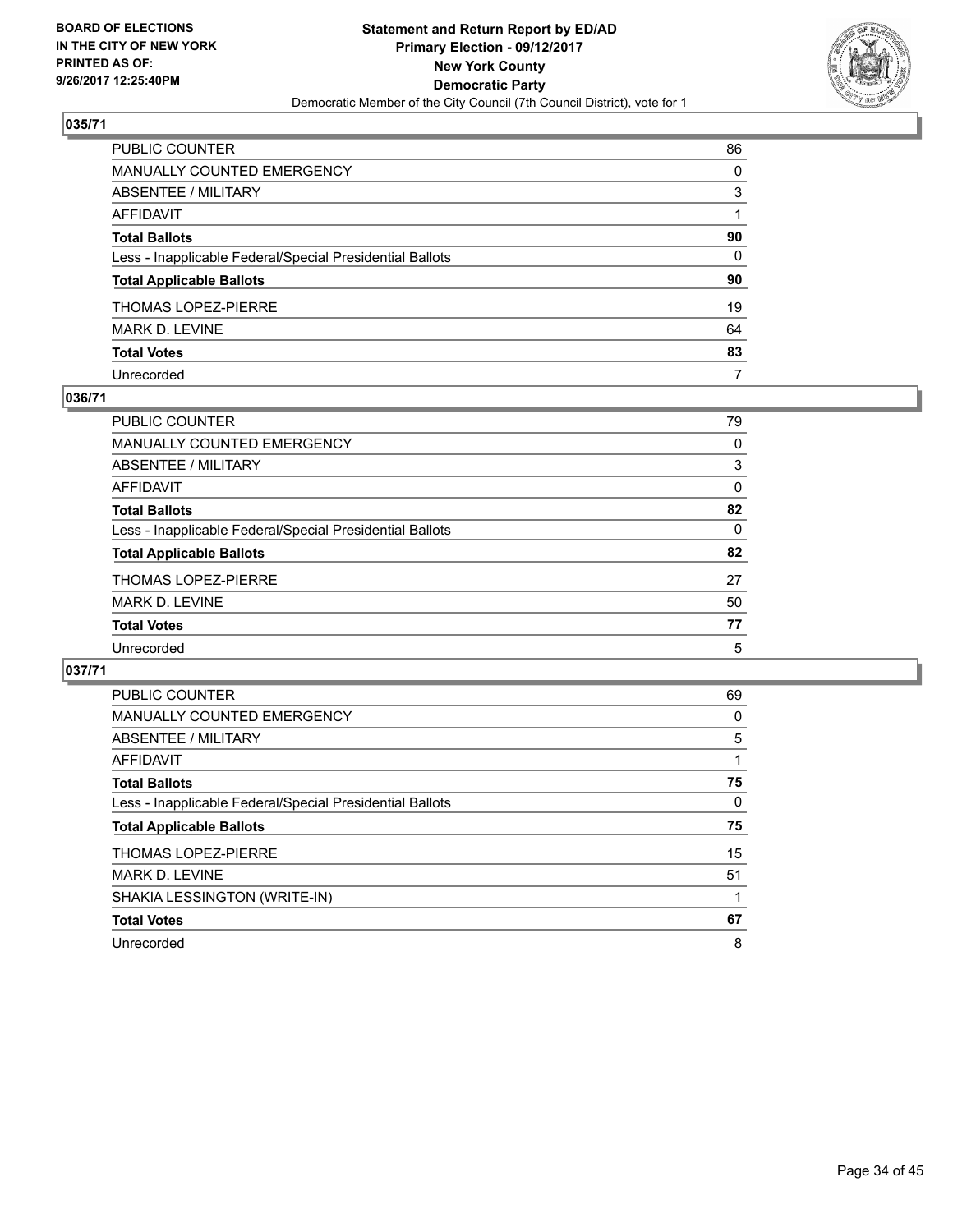

| <b>PUBLIC COUNTER</b>                                    | 162 |
|----------------------------------------------------------|-----|
| <b>MANUALLY COUNTED EMERGENCY</b>                        | 0   |
| ABSENTEE / MILITARY                                      | 5   |
| AFFIDAVIT                                                | 2   |
| <b>Total Ballots</b>                                     | 169 |
| Less - Inapplicable Federal/Special Presidential Ballots | 0   |
| <b>Total Applicable Ballots</b>                          | 169 |
| THOMAS LOPEZ-PIERRE                                      | 60  |
| <b>MARK D. LEVINE</b>                                    | 94  |
| AL SHARPTON (WRITE-IN)                                   |     |
| MARVIN HOLLAND (WRITE-IN)                                |     |
| UNCOUNTED WRITE-IN PER STATUTE (WRITE-IN)                |     |
| <b>Total Votes</b>                                       | 157 |
| Unrecorded                                               | 12  |

## **039/71**

| <b>PUBLIC COUNTER</b>                                    | 102 |
|----------------------------------------------------------|-----|
| <b>MANUALLY COUNTED EMERGENCY</b>                        | 0   |
| ABSENTEE / MILITARY                                      | 5   |
| AFFIDAVIT                                                | 0   |
| <b>Total Ballots</b>                                     | 107 |
| Less - Inapplicable Federal/Special Presidential Ballots | 0   |
| <b>Total Applicable Ballots</b>                          | 107 |
| <b>THOMAS LOPEZ-PIERRE</b>                               | 39  |
| <b>MARK D. LEVINE</b>                                    | 55  |
| <b>Total Votes</b>                                       | 94  |
| Unrecorded                                               | 13  |

| <b>PUBLIC COUNTER</b>                                    | 145      |
|----------------------------------------------------------|----------|
| MANUALLY COUNTED EMERGENCY                               | 0        |
| ABSENTEE / MILITARY                                      | 5        |
| AFFIDAVIT                                                | $\Omega$ |
| <b>Total Ballots</b>                                     | 150      |
| Less - Inapplicable Federal/Special Presidential Ballots | 0        |
| <b>Total Applicable Ballots</b>                          | 150      |
| <b>THOMAS LOPEZ-PIERRE</b>                               | 38       |
| <b>MARK D. LEVINE</b>                                    | 107      |
| <b>Total Votes</b>                                       | 145      |
| Unrecorded                                               | 5        |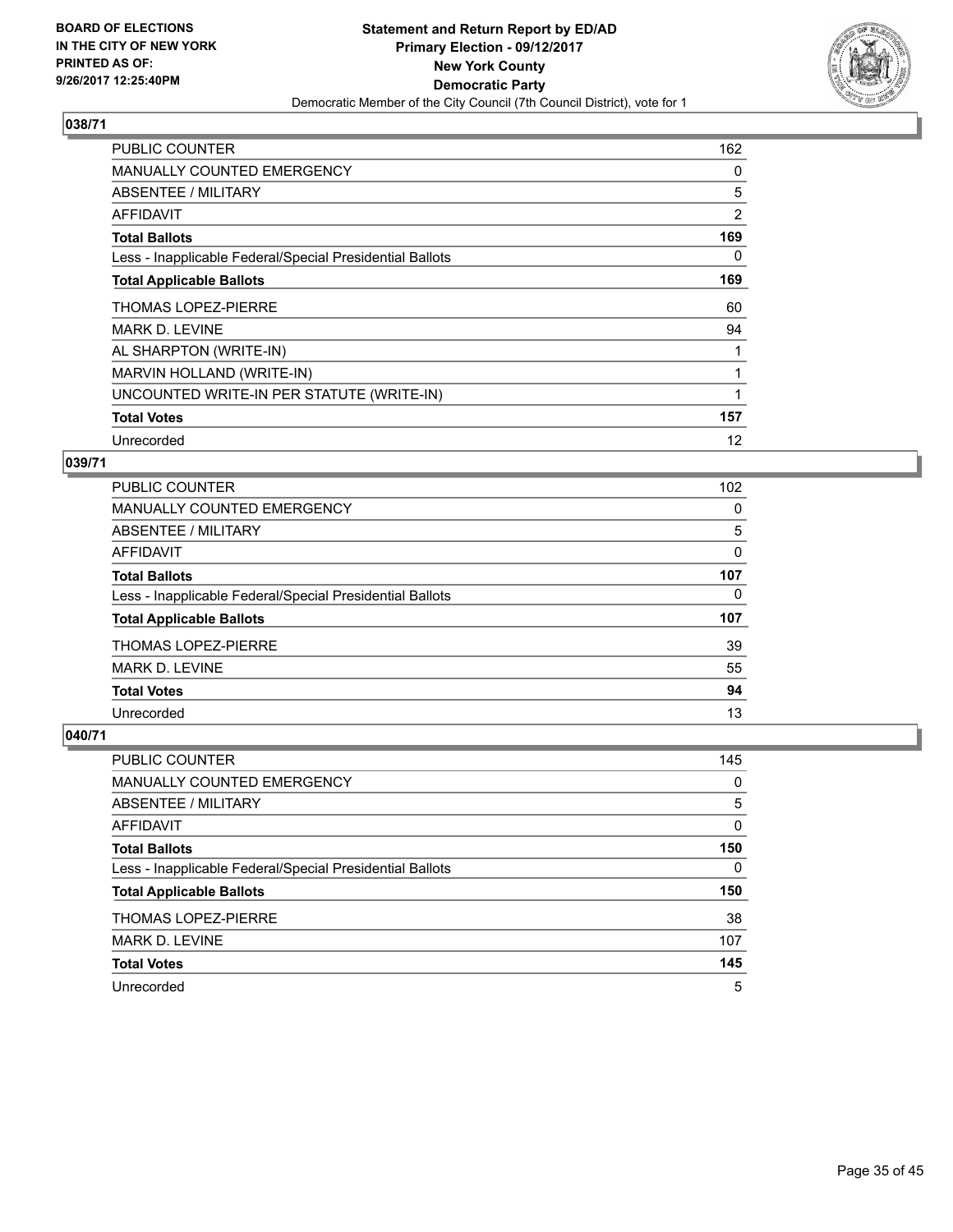

| PUBLIC COUNTER                                           | 168          |
|----------------------------------------------------------|--------------|
| <b>MANUALLY COUNTED EMERGENCY</b>                        | 0            |
| <b>ABSENTEE / MILITARY</b>                               | 4            |
| AFFIDAVIT                                                | 3            |
| <b>Total Ballots</b>                                     | 175          |
| Less - Inapplicable Federal/Special Presidential Ballots | $\mathbf{0}$ |
| <b>Total Applicable Ballots</b>                          | 175          |
| THOMAS LOPEZ-PIERRE                                      | 39           |
| MARK D. LEVINE                                           | 124          |
| <b>Total Votes</b>                                       | 163          |
| Unrecorded                                               | 12           |

## **042/71**

| <b>PUBLIC COUNTER</b>                                    | 125 |
|----------------------------------------------------------|-----|
| <b>MANUALLY COUNTED EMERGENCY</b>                        | 0   |
| ABSENTEE / MILITARY                                      | 2   |
| AFFIDAVIT                                                | 2   |
| <b>Total Ballots</b>                                     | 129 |
| Less - Inapplicable Federal/Special Presidential Ballots | 0   |
| <b>Total Applicable Ballots</b>                          | 129 |
| <b>THOMAS LOPEZ-PIERRE</b>                               | 48  |
| <b>MARK D. LEVINE</b>                                    | 68  |
| YDANIS RODRIQUEZ (WRITE-IN)                              |     |
| <b>Total Votes</b>                                       | 117 |
| Unrecorded                                               | 12  |

| <b>PUBLIC COUNTER</b>                                    | 109 |
|----------------------------------------------------------|-----|
| <b>MANUALLY COUNTED EMERGENCY</b>                        | 0   |
| ABSENTEE / MILITARY                                      |     |
| AFFIDAVIT                                                |     |
| <b>Total Ballots</b>                                     | 111 |
| Less - Inapplicable Federal/Special Presidential Ballots | 0   |
| <b>Total Applicable Ballots</b>                          | 111 |
| THOMAS LOPEZ-PIERRE                                      | 59  |
| <b>MARK D. LEVINE</b>                                    | 46  |
| <b>Total Votes</b>                                       | 105 |
| Unrecorded                                               | 6   |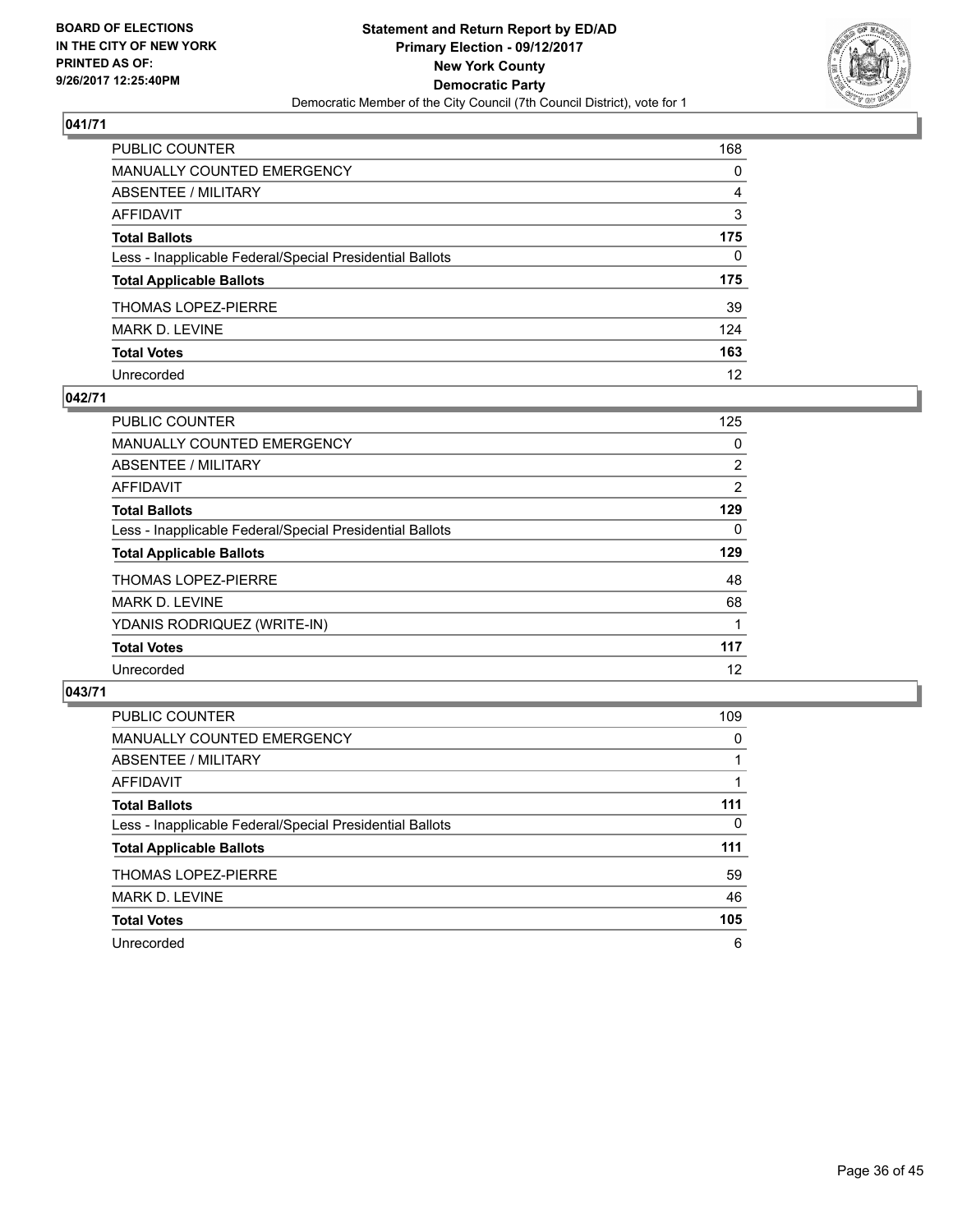

| <b>PUBLIC COUNTER</b>                                    | 108 |
|----------------------------------------------------------|-----|
| MANUALLY COUNTED EMERGENCY                               | 0   |
| ABSENTEE / MILITARY                                      | 3   |
| AFFIDAVIT                                                | 2   |
| <b>Total Ballots</b>                                     | 113 |
| Less - Inapplicable Federal/Special Presidential Ballots | 0   |
| <b>Total Applicable Ballots</b>                          | 113 |
| <b>THOMAS LOPEZ-PIERRE</b>                               | 44  |
| <b>MARK D. LEVINE</b>                                    | 62  |
| YDANIS RODREQUEZ (WRITE-IN)                              |     |
| <b>Total Votes</b>                                       | 107 |
| Unrecorded                                               | 6   |

## **045/71**

| <b>PUBLIC COUNTER</b>                                    | 99 |
|----------------------------------------------------------|----|
| MANUALLY COUNTED EMERGENCY                               | 0  |
| ABSENTEE / MILITARY                                      | 0  |
| AFFIDAVIT                                                | 0  |
| <b>Total Ballots</b>                                     | 99 |
| Less - Inapplicable Federal/Special Presidential Ballots | 0  |
| <b>Total Applicable Ballots</b>                          | 99 |
| <b>THOMAS LOPEZ-PIERRE</b>                               | 41 |
| <b>MARK D. LEVINE</b>                                    | 46 |
| <b>Total Votes</b>                                       | 87 |
| Unrecorded                                               | 12 |

| PUBLIC COUNTER                                           | 89             |
|----------------------------------------------------------|----------------|
| MANUALLY COUNTED EMERGENCY                               | 0              |
| ABSENTEE / MILITARY                                      | 4              |
| AFFIDAVIT                                                | 0              |
| <b>Total Ballots</b>                                     | 93             |
| Less - Inapplicable Federal/Special Presidential Ballots | 0              |
| <b>Total Applicable Ballots</b>                          | 93             |
| <b>THOMAS LOPEZ-PIERRE</b>                               | 41             |
| MARK D. LEVINE                                           | 50             |
| <b>Total Votes</b>                                       | 91             |
| Unrecorded                                               | $\overline{2}$ |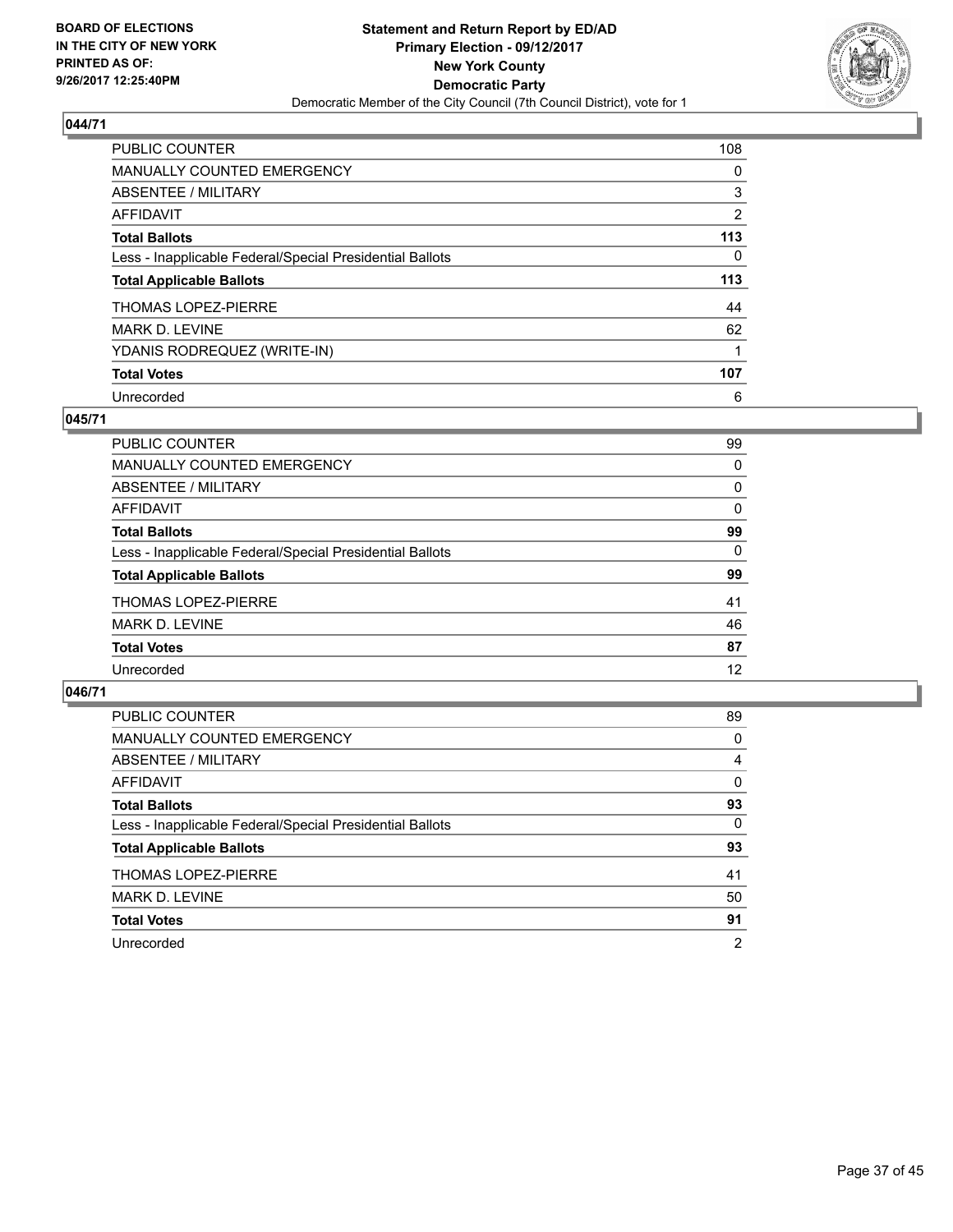

| <b>PUBLIC COUNTER</b>                                    | 195            |
|----------------------------------------------------------|----------------|
| MANUALLY COUNTED EMERGENCY                               | 0              |
| ABSENTEE / MILITARY                                      | 4              |
| AFFIDAVIT                                                | $\overline{2}$ |
| <b>Total Ballots</b>                                     | 201            |
| Less - Inapplicable Federal/Special Presidential Ballots | 0              |
| <b>Total Applicable Ballots</b>                          | 201            |
| <b>THOMAS LOPEZ-PIERRE</b>                               | 23             |
| <b>MARK D. LEVINE</b>                                    | 169            |
| LUIS TEJADA (WRITE-IN)                                   | 3              |
| <b>Total Votes</b>                                       | 195            |
| Unrecorded                                               | 6              |

## **048/71**

| <b>PUBLIC COUNTER</b>                                    | 139      |
|----------------------------------------------------------|----------|
| <b>MANUALLY COUNTED EMERGENCY</b>                        | 0        |
| ABSENTEE / MILITARY                                      | 0        |
| AFFIDAVIT                                                |          |
| <b>Total Ballots</b>                                     | 140      |
| Less - Inapplicable Federal/Special Presidential Ballots | $\Omega$ |
| <b>Total Applicable Ballots</b>                          | 140      |
| <b>THOMAS LOPEZ-PIERRE</b>                               | 38       |
| <b>MARK D. LEVINE</b>                                    | 64       |
| <b>Total Votes</b>                                       | 102      |
| Unrecorded                                               | 38       |

| <b>PUBLIC COUNTER</b>                                    | 116            |
|----------------------------------------------------------|----------------|
| MANUALLY COUNTED EMERGENCY                               | 0              |
| ABSENTEE / MILITARY                                      | $\overline{2}$ |
| AFFIDAVIT                                                | 2              |
| <b>Total Ballots</b>                                     | 120            |
| Less - Inapplicable Federal/Special Presidential Ballots | $\Omega$       |
| <b>Total Applicable Ballots</b>                          | 120            |
| <b>THOMAS LOPEZ-PIERRE</b>                               | 32             |
| MARK D. LEVINE                                           | 70             |
| <b>Total Votes</b>                                       | 102            |
| Unrecorded                                               | 18             |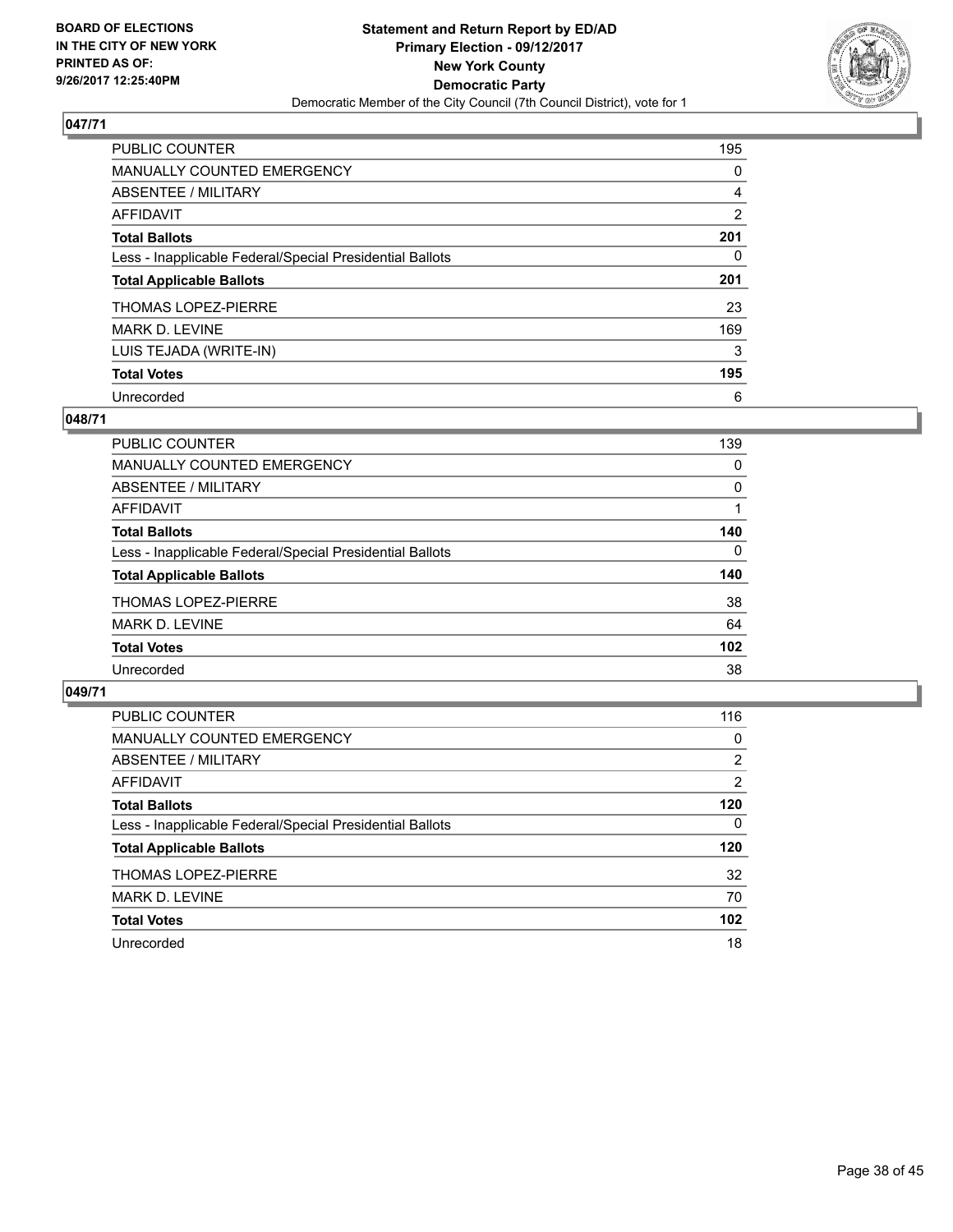

| PUBLIC COUNTER                                           | 83 |
|----------------------------------------------------------|----|
| MANUALLY COUNTED EMERGENCY                               | 0  |
| ABSENTEE / MILITARY                                      | 2  |
| AFFIDAVIT                                                |    |
| Total Ballots                                            | 86 |
| Less - Inapplicable Federal/Special Presidential Ballots | 0  |
| <b>Total Applicable Ballots</b>                          | 86 |
| THOMAS LOPEZ-PIERRE                                      | 33 |
| MARK D. LEVINE                                           | 42 |
| <b>Total Votes</b>                                       | 75 |
| Unrecorded                                               | 11 |

## **052/71**

| <b>PUBLIC COUNTER</b>                                    | 103      |
|----------------------------------------------------------|----------|
| MANUALLY COUNTED EMERGENCY                               | 0        |
| ABSENTEE / MILITARY                                      |          |
| AFFIDAVIT                                                | 0        |
| <b>Total Ballots</b>                                     | 104      |
| Less - Inapplicable Federal/Special Presidential Ballots | $\Omega$ |
| <b>Total Applicable Ballots</b>                          | 104      |
| <b>THOMAS LOPEZ-PIERRE</b>                               | 51       |
| <b>MARK D. LEVINE</b>                                    | 46       |
| <b>Total Votes</b>                                       | 97       |
| Unrecorded                                               |          |

| <b>PUBLIC COUNTER</b>                                    | 65 |
|----------------------------------------------------------|----|
| <b>MANUALLY COUNTED EMERGENCY</b>                        | 0  |
| ABSENTEE / MILITARY                                      | 2  |
| AFFIDAVIT                                                | 2  |
| <b>Total Ballots</b>                                     | 69 |
| Less - Inapplicable Federal/Special Presidential Ballots | 0  |
| <b>Total Applicable Ballots</b>                          | 69 |
| <b>THOMAS LOPEZ-PIERRE</b>                               | 27 |
| MARK D. LEVINE                                           | 36 |
|                                                          |    |
| MATTHEW GALLAWAY (WRITE-IN)                              |    |
| <b>Total Votes</b>                                       | 64 |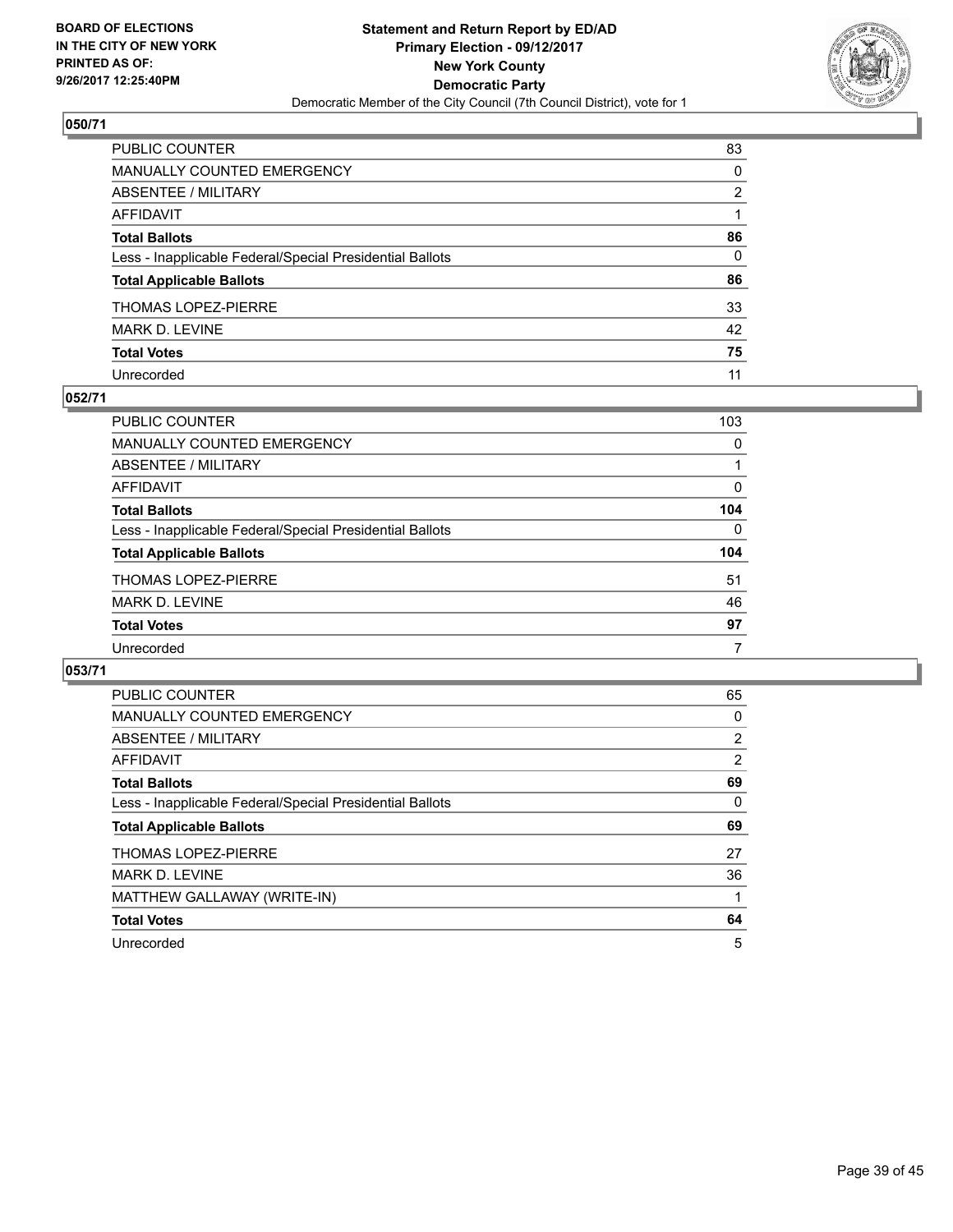

| PUBLIC COUNTER                                           | 89 |
|----------------------------------------------------------|----|
| MANUALLY COUNTED EMERGENCY                               | 0  |
| ABSENTEE / MILITARY                                      | 3  |
| AFFIDAVIT                                                | 0  |
| Total Ballots                                            | 92 |
| Less - Inapplicable Federal/Special Presidential Ballots | 0  |
| <b>Total Applicable Ballots</b>                          | 92 |
| THOMAS LOPEZ-PIERRE                                      | 33 |
| MARK D. LEVINE                                           | 42 |
| <b>Total Votes</b>                                       | 75 |
| Unrecorded                                               | 17 |

## **055/71**

| <b>PUBLIC COUNTER</b>                                    | 85 |
|----------------------------------------------------------|----|
| <b>MANUALLY COUNTED EMERGENCY</b>                        | 0  |
| ABSENTEE / MILITARY                                      |    |
| AFFIDAVIT                                                |    |
| <b>Total Ballots</b>                                     | 87 |
| Less - Inapplicable Federal/Special Presidential Ballots | 0  |
| <b>Total Applicable Ballots</b>                          | 87 |
| <b>THOMAS LOPEZ-PIERRE</b>                               | 22 |
| MARK D. LEVINE                                           | 60 |
| <b>Total Votes</b>                                       | 82 |
| Unrecorded                                               | 5  |

| <b>PUBLIC COUNTER</b>                                    | 57 |
|----------------------------------------------------------|----|
| <b>MANUALLY COUNTED EMERGENCY</b>                        | 0  |
| ABSENTEE / MILITARY                                      |    |
| <b>AFFIDAVIT</b>                                         |    |
| <b>Total Ballots</b>                                     | 59 |
| Less - Inapplicable Federal/Special Presidential Ballots | 0  |
| <b>Total Applicable Ballots</b>                          | 59 |
| <b>THOMAS LOPEZ-PIERRE</b>                               | 19 |
| <b>MARK D. LEVINE</b>                                    | 31 |
| UNATTRIBUTABLE WRITE-IN (WRITE-IN)                       |    |
| <b>Total Votes</b>                                       | 51 |
| Unrecorded                                               | 8  |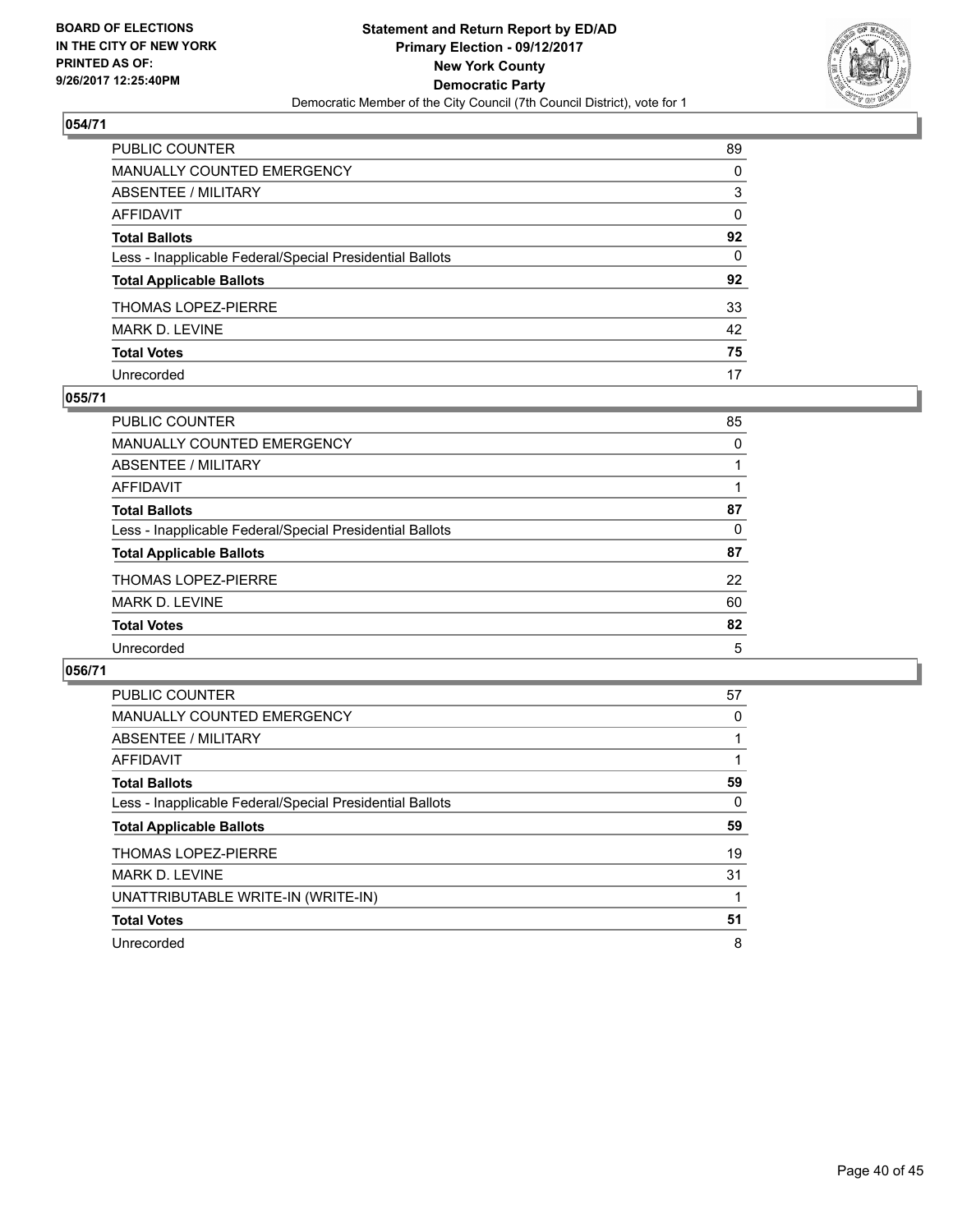

| PUBLIC COUNTER                                           | 65       |
|----------------------------------------------------------|----------|
| MANUALLY COUNTED EMERGENCY                               | $\Omega$ |
| ABSENTEE / MILITARY                                      |          |
| AFFIDAVIT                                                |          |
| Total Ballots                                            | 67       |
| Less - Inapplicable Federal/Special Presidential Ballots | 0        |
| <b>Total Applicable Ballots</b>                          | 67       |
| THOMAS LOPEZ-PIERRE                                      | 34       |
| MARK D. LEVINE                                           | 28       |
| <b>Total Votes</b>                                       | 62       |
| Unrecorded                                               | 5        |

#### **058/71**

| <b>PUBLIC COUNTER</b>                                    | 66 |
|----------------------------------------------------------|----|
| <b>MANUALLY COUNTED EMERGENCY</b>                        | 0  |
| ABSENTEE / MILITARY                                      | 0  |
| AFFIDAVIT                                                |    |
| <b>Total Ballots</b>                                     | 67 |
| Less - Inapplicable Federal/Special Presidential Ballots | 0  |
| <b>Total Applicable Ballots</b>                          | 67 |
| <b>THOMAS LOPEZ-PIERRE</b>                               | 26 |
| <b>MARK D. LEVINE</b>                                    | 30 |
| YDANIS RODRIQUEZ (WRITE-IN)                              |    |
| <b>Total Votes</b>                                       | 57 |
| Unrecorded                                               | 10 |

| <b>PUBLIC COUNTER</b>                                    | 80             |
|----------------------------------------------------------|----------------|
| MANUALLY COUNTED EMERGENCY                               | 0              |
| ABSENTEE / MILITARY                                      | $\overline{2}$ |
| <b>AFFIDAVIT</b>                                         | 0              |
| <b>Total Ballots</b>                                     | 82             |
| Less - Inapplicable Federal/Special Presidential Ballots | 0              |
| <b>Total Applicable Ballots</b>                          | 82             |
| <b>THOMAS LOPEZ-PIERRE</b>                               | 22             |
| <b>MARK D. LEVINE</b>                                    | 41             |
| UNATTRIBUTABLE WRITE-IN (WRITE-IN)                       |                |
| YDANIS RODRIQUEZ (WRITE-IN)                              | 3              |
| <b>Total Votes</b>                                       | 67             |
| Unrecorded                                               | 15             |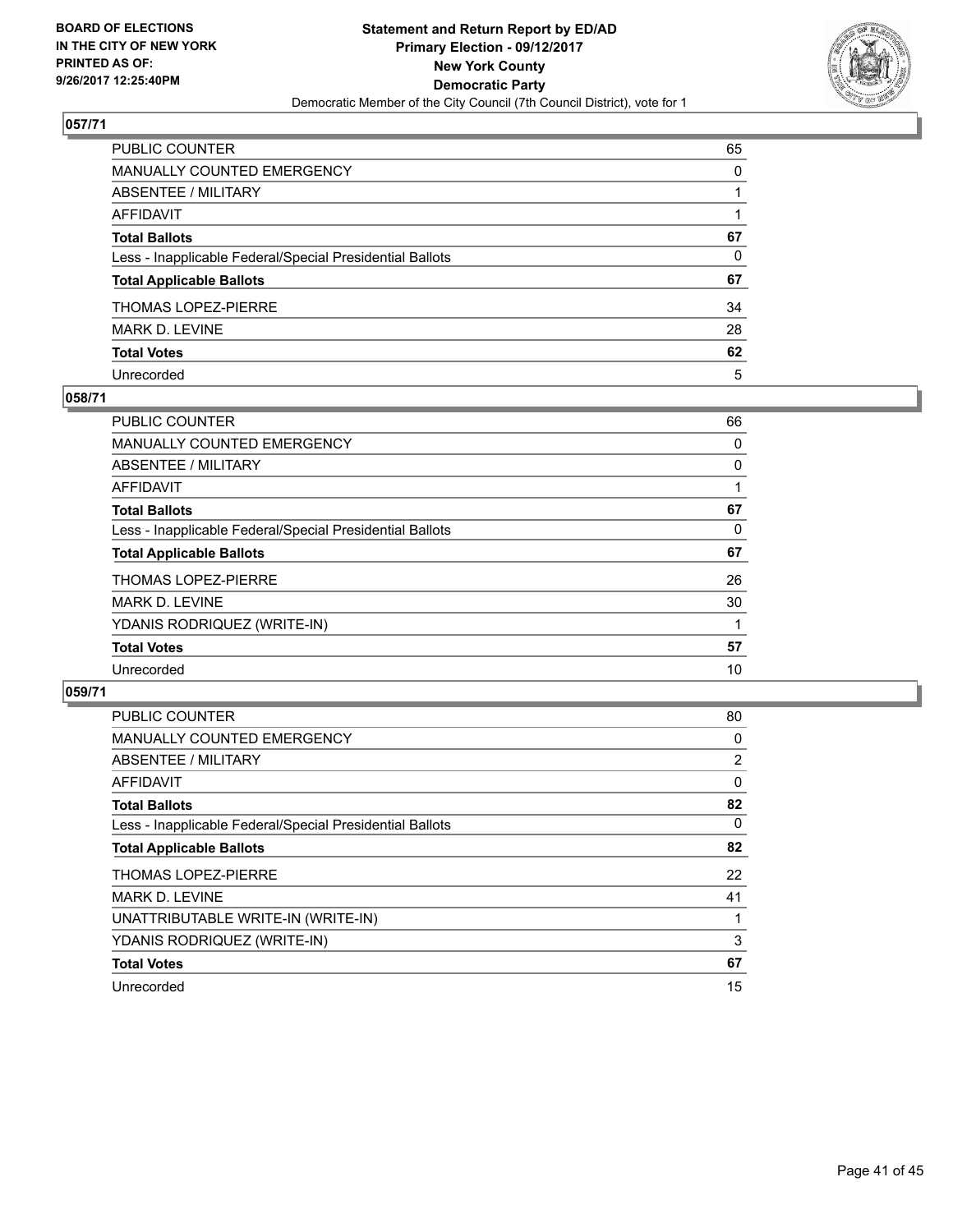

| <b>PUBLIC COUNTER</b>                                    | 74 |
|----------------------------------------------------------|----|
| MANUALLY COUNTED EMERGENCY                               | 0  |
| ABSENTEE / MILITARY                                      | 3  |
| AFFIDAVIT                                                | 2  |
| <b>Total Ballots</b>                                     | 79 |
| Less - Inapplicable Federal/Special Presidential Ballots | 0  |
| <b>Total Applicable Ballots</b>                          | 79 |
| <b>THOMAS LOPEZ-PIERRE</b>                               | 25 |
| <b>MARK D. LEVINE</b>                                    | 34 |
| WILMA TAMAYE ABREU (WRITE-IN)                            |    |
| <b>Total Votes</b>                                       | 60 |
| Unrecorded                                               | 19 |

## **071/71**

| <b>PUBLIC COUNTER</b>                                    | 89             |
|----------------------------------------------------------|----------------|
| MANUALLY COUNTED EMERGENCY                               | 0              |
| ABSENTEE / MILITARY                                      | $\overline{2}$ |
| AFFIDAVIT                                                |                |
| <b>Total Ballots</b>                                     | 92             |
| Less - Inapplicable Federal/Special Presidential Ballots | 0              |
| <b>Total Applicable Ballots</b>                          | 92             |
| <b>THOMAS LOPEZ-PIERRE</b>                               | 22             |
| <b>MARK D. LEVINE</b>                                    | 58             |
| <b>Total Votes</b>                                       | 80             |
| Unrecorded                                               | 12             |

| PUBLIC COUNTER                                           | 103 |
|----------------------------------------------------------|-----|
| <b>MANUALLY COUNTED EMERGENCY</b>                        | 0   |
| ABSENTEE / MILITARY                                      | 4   |
| AFFIDAVIT                                                | 0   |
| <b>Total Ballots</b>                                     | 107 |
| Less - Inapplicable Federal/Special Presidential Ballots | 0   |
| <b>Total Applicable Ballots</b>                          | 107 |
| <b>THOMAS LOPEZ-PIERRE</b>                               | 27  |
| <b>MARK D. LEVINE</b>                                    | 76  |
| MARIA A LUNA (WRITE-IN)                                  |     |
| <b>Total Votes</b>                                       | 104 |
| Unrecorded                                               | 3   |
| 095/71 COMBINED into: 101/71                             |     |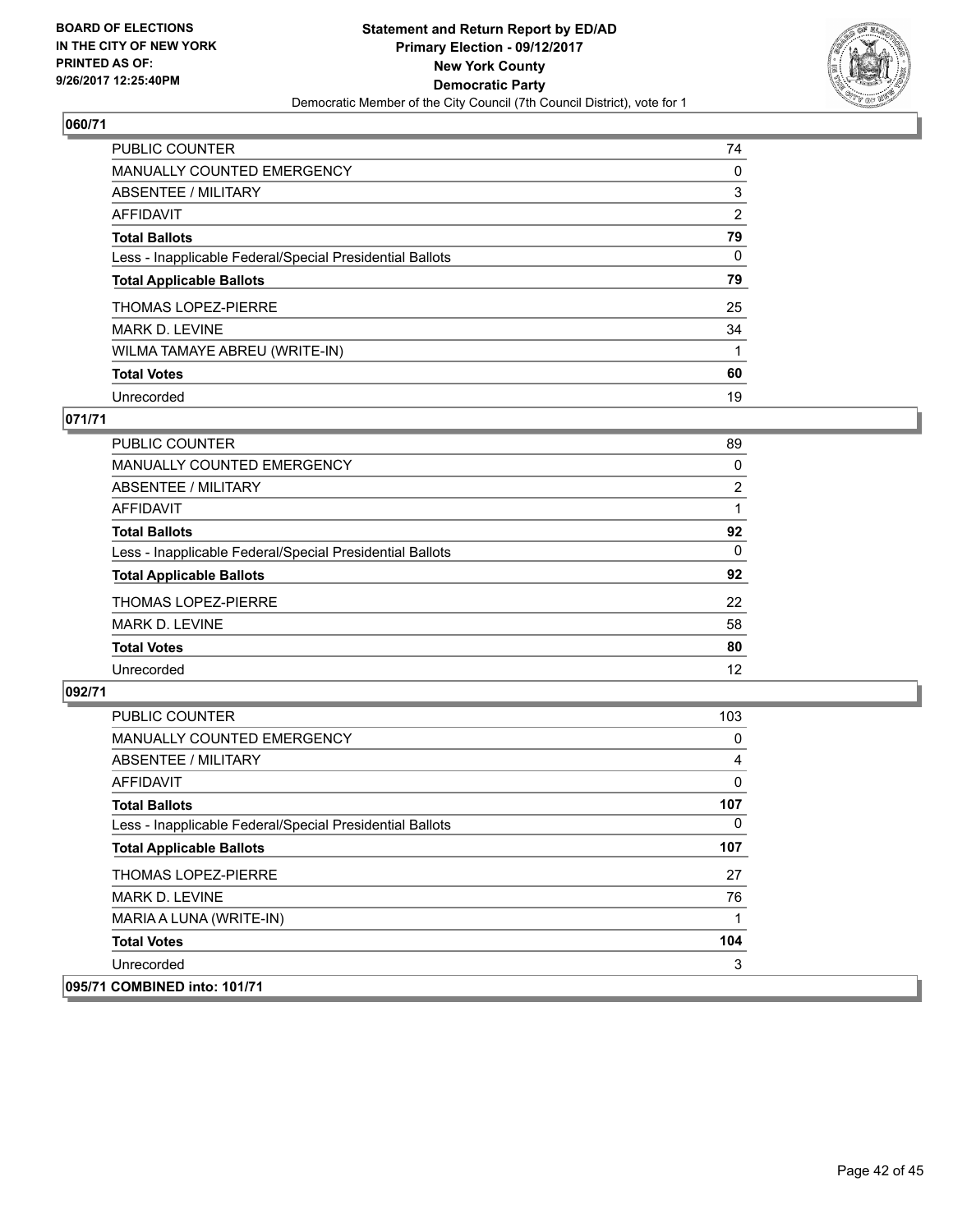

| <b>PUBLIC COUNTER</b>                                    | 73 |
|----------------------------------------------------------|----|
| MANUALLY COUNTED EMERGENCY                               | 0  |
| ABSENTEE / MILITARY                                      | 6  |
| AFFIDAVIT                                                | 2  |
| <b>Total Ballots</b>                                     | 81 |
| Less - Inapplicable Federal/Special Presidential Ballots | 0  |
| <b>Total Applicable Ballots</b>                          | 81 |
| <b>THOMAS LOPEZ-PIERRE</b>                               | 29 |
| <b>MARK D. LEVINE</b>                                    | 42 |
| UNATTRIBUTABLE WRITE-IN (WRITE-IN)                       |    |
| <b>Total Votes</b>                                       | 72 |
| Unrecorded                                               | 9  |

## **101/71**

| 46       |
|----------|
| 0        |
| 0        |
| 3        |
| 49       |
| $\Omega$ |
| 49       |
| 5        |
| 40       |
|          |
| 46       |
| 3        |
|          |

| <b>PUBLIC COUNTER</b>                                    | 72 |
|----------------------------------------------------------|----|
| MANUALLY COUNTED EMERGENCY                               | 0  |
| ABSENTEE / MILITARY                                      | 4  |
| AFFIDAVIT                                                | 0  |
| <b>Total Ballots</b>                                     | 76 |
| Less - Inapplicable Federal/Special Presidential Ballots | 0  |
| <b>Total Applicable Ballots</b>                          | 76 |
| <b>THOMAS LOPEZ-PIERRE</b>                               | 20 |
| <b>MARK D. LEVINE</b>                                    | 41 |
| <b>Total Votes</b>                                       | 61 |
| Unrecorded                                               | 15 |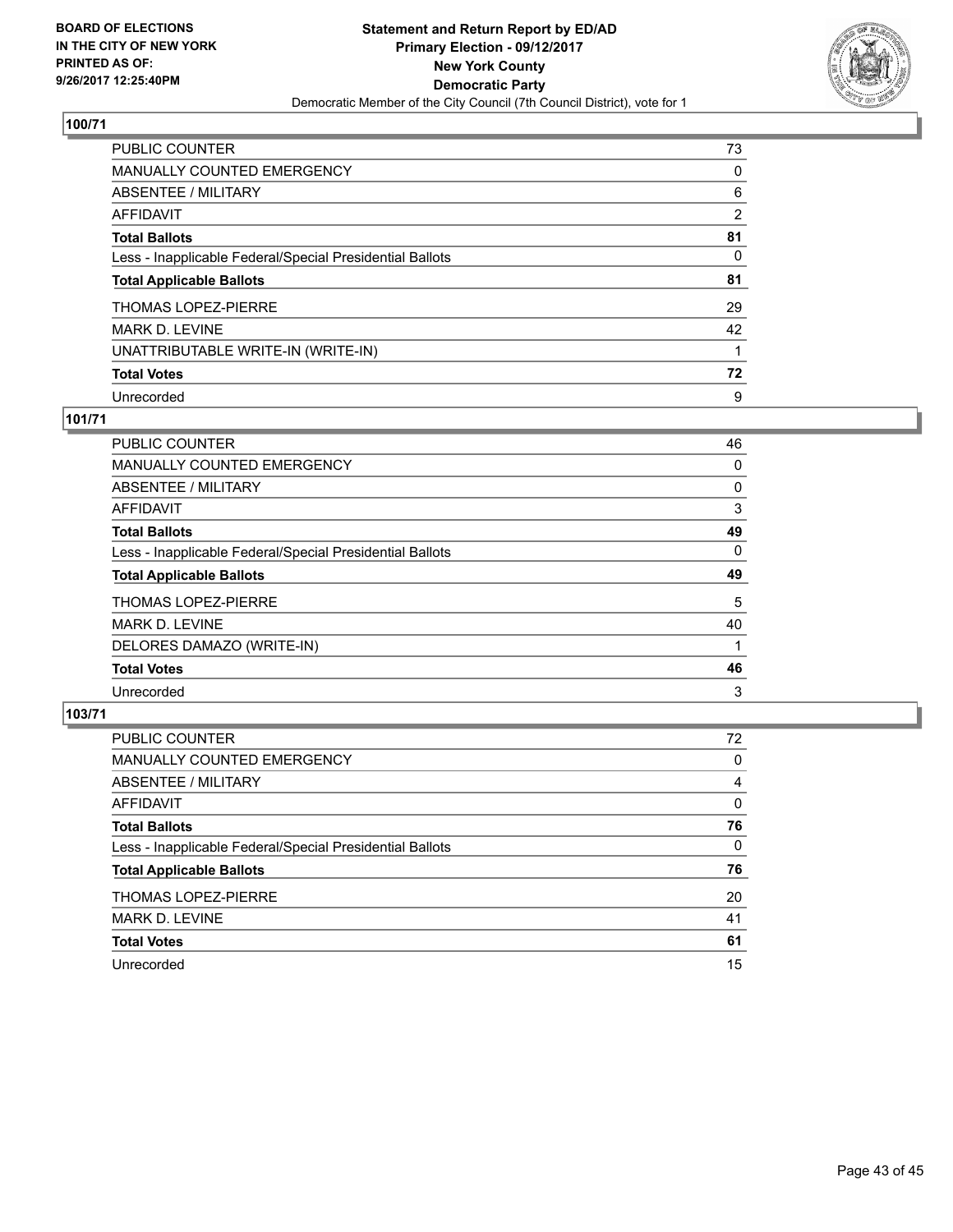

| PUBLIC COUNTER                                           | 60       |
|----------------------------------------------------------|----------|
| <b>MANUALLY COUNTED EMERGENCY</b>                        | 0        |
| <b>ABSENTEE / MILITARY</b>                               | 2        |
| <b>AFFIDAVIT</b>                                         |          |
| <b>Total Ballots</b>                                     | 63       |
| Less - Inapplicable Federal/Special Presidential Ballots | $\Omega$ |
| <b>Total Applicable Ballots</b>                          | 63       |
| <b>THOMAS LOPEZ-PIERRE</b>                               | 14       |
| MARK D. LEVINE                                           | 46       |
| <b>Total Votes</b>                                       | 60       |
| Unrecorded                                               | 3        |

| PUBLIC COUNTER                                           | 67 |
|----------------------------------------------------------|----|
| <b>MANUALLY COUNTED EMERGENCY</b>                        | 0  |
| ABSENTEE / MILITARY                                      | 0  |
| AFFIDAVIT                                                | 0  |
| <b>Total Ballots</b>                                     | 67 |
| Less - Inapplicable Federal/Special Presidential Ballots | 0  |
| <b>Total Applicable Ballots</b>                          | 67 |
| <b>THOMAS LOPEZ-PIERRE</b>                               | 36 |
| <b>MARK D. LEVINE</b>                                    | 26 |
| <b>Total Votes</b>                                       | 62 |
| Unrecorded                                               | 5  |